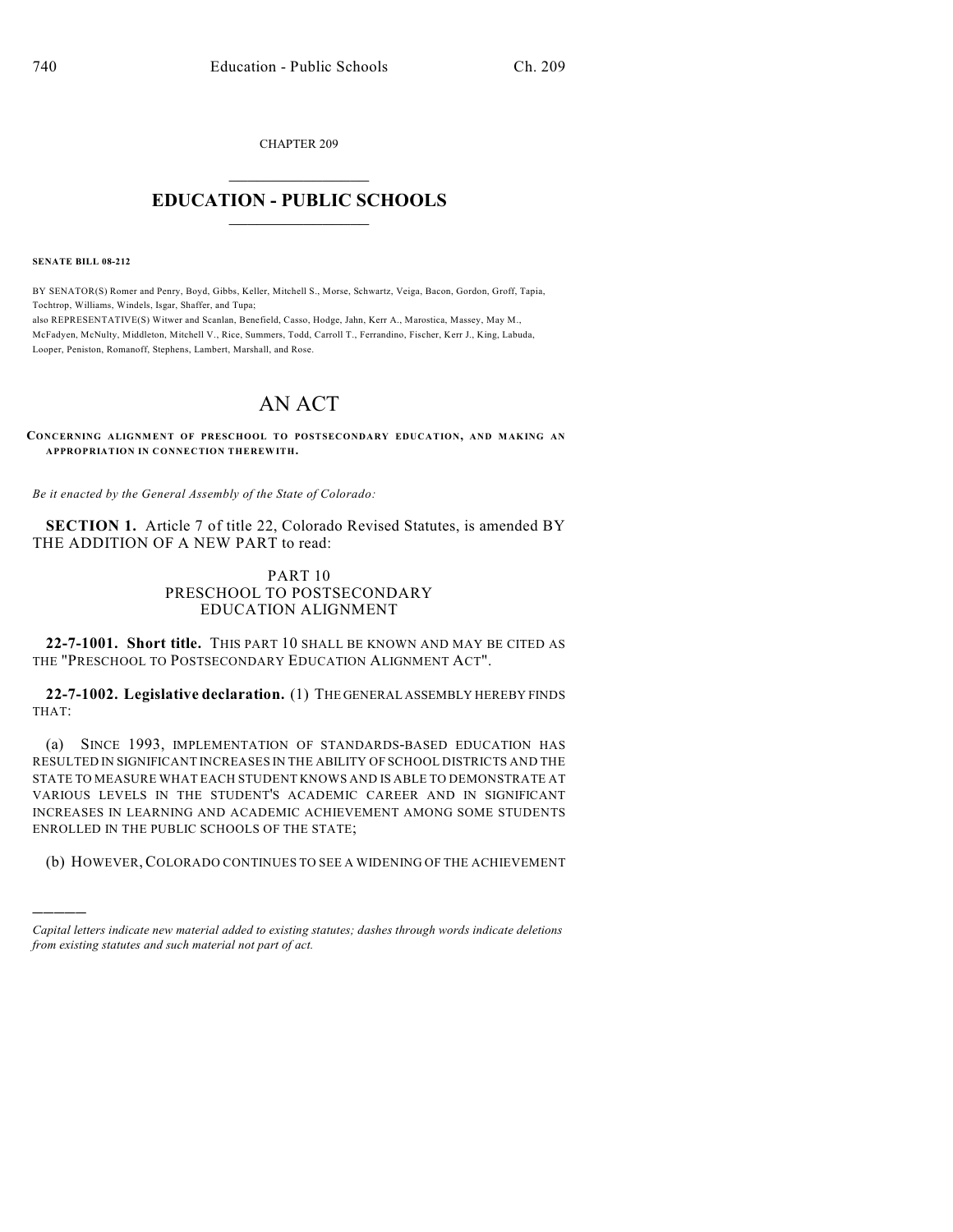GAP, UNACCEPTABLY HIGH DROPOUT RATES THROUGHOUT THE STATE, UNACCEPTABLY LOW NUMBERS OF HIGH SCHOOL GRADUATES WHO CONTINUE INTO AND SUCCESSFULLY COMPLETE HIGHER EDUCATION, AND AN UNACCEPTABLY HIGH NEED FOR REMEDIATION AMONG THOSE STUDENTS WHO DO CONTINUE INTO HIGHER EDUCATION;

(c) FROM THE INCEPTION OF THE NATION, PUBLIC EDUCATION WAS INTENDED BOTH TO PREPARE STUDENTS FOR THE WORKFORCE AND TO PREPARE THEM TO TAKE THEIR PLACE IN SOCIETY AS INFORMED, ACTIVE CITIZENS WHO ARE READY TO BOTH PARTICIPATE AND LEAD IN CITIZENSHIP. IN RECENT YEARS, THE EMPHASIS IN PUBLIC EDUCATION HAS BEEN SQUARELY PLACED ON THE AREAS OF READING, WRITING, MATHEMATICS, AND SCIENCE, BUT IT IS IMPORTANT THAT EDUCATION REFORM ALSO EMPHASIZE THE PUBLIC EDUCATION SYSTEM'S HISTORIC MISSION OF EDUCATION FOR ACTIVE PARTICIPATION IN DEMOCRACY.

(d) WITH THE ADVENT OF THE TWENTY-FIRST CENTURY AND INCREASING EXPECTATIONS AND DEMANDS WITH REGARD TO THE USE OF TECHNOLOGY AND HIGHER-LEVEL CRITICAL THINKING SKILLS, COUPLED WITH INCREASING LEVELS OF NATIONAL AND INTERNATIONAL ECONOMIC COMPETITION, IT IS NOW IMPERATIVE THAT THE STATE MOVE TO THE NEXT GENERATION OF STANDARDS-BASED EDUCATION.

(2) THE GENERAL ASSEMBLY FINDS THAT:

(a) MORE AND MORE STUDIES INDICATE THAT HIGH-QUALITY EARLY LEARNING EXPERIENCES ARE CRUCIAL TO ENSURING STUDENTS' ULTIMATE SUCCESS IN SCHOOL, IN POSTSECONDARY EDUCATION, IN THE WORKFORCE, AND IN LIFE, GENERALLY;

(b) THE NEXT GENERATION OF STANDARDS-BASED EDUCATION MUST TAKE INTO ACCOUNT THE FACT THAT CHILDREN ENTER SCHOOL WITH VARYING SKILLS AND EXPERIENCES. UNDER THE COLORADO STUDENT ASSESSMENT PROGRAM,COLORADO DOES NOT HAVE THE ABILITY TO DESCRIBE ACHIEVEMENT GAPS UNTIL STUDENTS ARE IN THIRD GRADE, WHICH, IN MOST CIRCUMSTANCES, IS TOO LATE TO ADEQUATELY ADDRESS THE VARYING SKILL LEVELS AND EXPERIENCES WITH WHICH THE STUDENTS ENTERED SCHOOL. UNDERSTANDING THE SKILLS, KNOWLEDGE, AND BEHAVIOR THAT STUDENTS BRING TO THEIR EARLIEST YEARS OF PUBLIC EDUCATION WILL PROVIDE CRUCIAL INFORMATION TO FAMILIES, COMMUNITIES, SCHOOLS, AND TEACHERS SO THAT THEY CAN BETTER SUPPORT YOUNG CHILDREN'S LEARNING AND DEVELOPMENT.

(c) WITH THE INCREASING NUMBER OF CHILDREN WHO PARTICIPATE IN PRESCHOOL AND THE RECOGNIZED IMPORTANCE OF PROVIDING A HIGH-QUALITY PRESCHOOL EXPERIENCE, THE NEXT GENERATION OF STANDARDS-BASED EDUCATION MUST ENSURE THAT PRESCHOOLS PROVIDE VERY HIGH-QUALITY SERVICES THAT ARE MOST LIKELY TO HELP STUDENTS DEVELOP THE NECESSARY SKILLS TO EXCEL AS THEY ENTER ELEMENTARY SCHOOL.

(3) THE GENERAL ASSEMBLY FINDS THAT:

(a) THE NEXT GENERATION OF STANDARDS-BASED EDUCATION MUST CONSIDER THE NEEDS OF THE WHOLE STUDENT BY CREATING A RICH AND BALANCED CURRICULUM;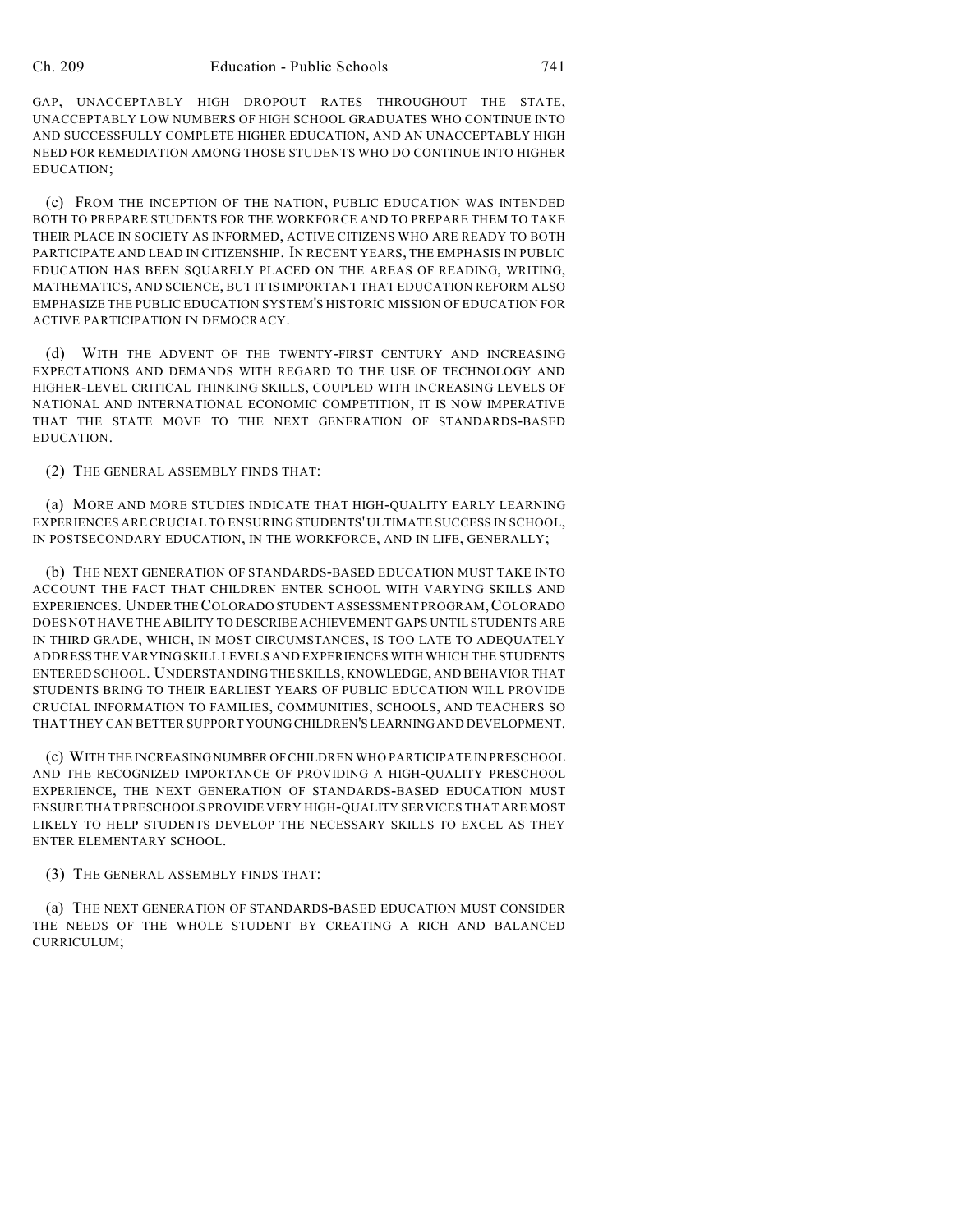(b) THE NEXT GENERATION OF STANDARDS-BASED EDUCATION MUST ALSO TAKE INTO ACCOUNT THE FACT THAT, WHILE ALL STUDENTS MUST BE WELL PREPARED FOR ACTIVE CITIZENSHIP, DIFFERENT STUDENTS WILL HAVE DIFFERENT CAREER ASPIRATIONS: SOME WILL SEEK HIGHER EDUCATION UPON GRADUATION; SOME WILL SEEK CAREER OR TECHNICAL TRAINING TO PURSUE A PARTICULAR VOCATION; OTHERS WILL IMMEDIATELY SEEK TO ENTER THE WORKFORCE;

(c) IN THE MODERN WORLD, HOWEVER, THERE IS LITTLE VARIATION IN THE LEVEL OF ACADEMIC PREPAREDNESS THAT A STUDENT MUST ACHIEVE IN ORDER TO SUCCEED AFTER HIGH SCHOOL, REGARDLESS OF THE STUDENT'S ASPIRATIONS. TO BE SUCCESSFUL IN THE WORKFORCE AND EARN A LIVING WAGE IMMEDIATELY UPON GRADUATION FROM HIGH SCHOOL, A STUDENT NEEDS NEARLY THE SAME LEVEL OF ACADEMIC ACHIEVEMENT AND PREPARATION THAT HE OR SHE WOULD NEED TO CONTINUE INTO CAREER AND TECHNICAL OR HIGHER EDUCATION.

(d) IN PROVIDING THE CURRICULA TO ENSURE THAT EACH STUDENT ATTAINS THE LEVEL OF ACADEMIC ACHIEVEMENT AND PREPARATION HE OR SHE NEEDS TO CONTINUE INTO THE STUDENT'S CHOSEN POST-GRADUATION PATH OF ENTERING THE WORKFORCE, CAREER AND TECHNICAL EDUCATION, OR HIGHER EDUCATION, A WIDE VARIETY OF CURRICULAR AND PROGRAM OPTIONS WILL BE NECESSARY TO SPARK IN EACH STUDENT THE AMBITION AND DESIRE TO GRADUATE FROM HIGH SCHOOL AND ACHIEVE HIS OR HER ASPIRATIONS;

(e) PUBLIC EDUCATION MUST ENCOURAGE AND ACCOMMODATE STUDENTS' EXPOSURE TO AND INVOLVEMENT IN POSTSECONDARY PLANNING AND IN ACTIVITIES THAT DEVELOP CREATIVITY AND INNOVATION SKILLS; CRITICAL-THINKING AND PROBLEM-SOLVING SKILLS; COMMUNICATION AND COLLABORATION SKILLS; SOCIAL AND CULTURAL AWARENESS; CIVIC ENGAGEMENT; INITIATIVE AND SELF-DIRECTION; FLEXIBILITY; PRODUCTIVITY AND ACCOUNTABILITY; CHARACTER AND LEADERSHIP; INFORMATION TECHNOLOGY APPLICATION SKILLS; AND OTHER SKILLS CRITICAL TO PREPARING STUDENTS FOR THE TWENTY-FIRST-CENTURY WORKFORCE AND FOR ACTIVE CITIZENSHIP;

(f) THE ULTIMATE GOAL OF PUBLIC EDUCATION, WHATEVER THE STUDENT'S POST-HIGH SCHOOL ASPIRATIONS MAY BE OR WHATEVER THEY MAY BECOME OVER TIME, IS TO ENSURE THAT, TO THE EXTENT POSSIBLE, EACH STUDENT IS PREPARED TO MEET HIS OR HER FULL POTENTIAL. TO THIS END, THE SYSTEM OF PRESCHOOL THROUGH POSTSECONDARY PUBLIC EDUCATION, AND THE EDUCATORS WHO ENSURE ITS SUCCESS, SHOULD NEVER CEASE IN STRIVING TO HELP A STUDENT ACHIEVE MASTERY OF BOTH KNOWLEDGE AND SKILLS.

(4) THE GENERAL ASSEMBLY CONCLUDES, THEREFORE, THAT:

(a) TO EDUCATE STUDENTS TO THEIR FULL POTENTIAL, THE STATE MUST ALIGN THE PUBLIC EDUCATION SYSTEM FROM PRESCHOOL THROUGH POSTSECONDARY AND WORKFORCE READINESS. THIS ALIGNMENT WILL ENSURE THAT A STUDENT WHO ENTERS SCHOOL READY TO SUCCEED AND ACHIEVES THE REQUIRED LEVEL OF PROFICIENCY ON STANDARDS AS HE OR SHE PROGRESSES THROUGH ELEMENTARY AND SECONDARY EDUCATION WILL HAVE ACHIEVED POSTSECONDARY AND WORKFORCE READINESS WHEN THE STUDENT GRADUATES FROM HIGH SCHOOL, IF NOT EARLIER. AS SUCH, THE STUDENT WILL BE READY TO ENTER THE WORKFORCE OR TO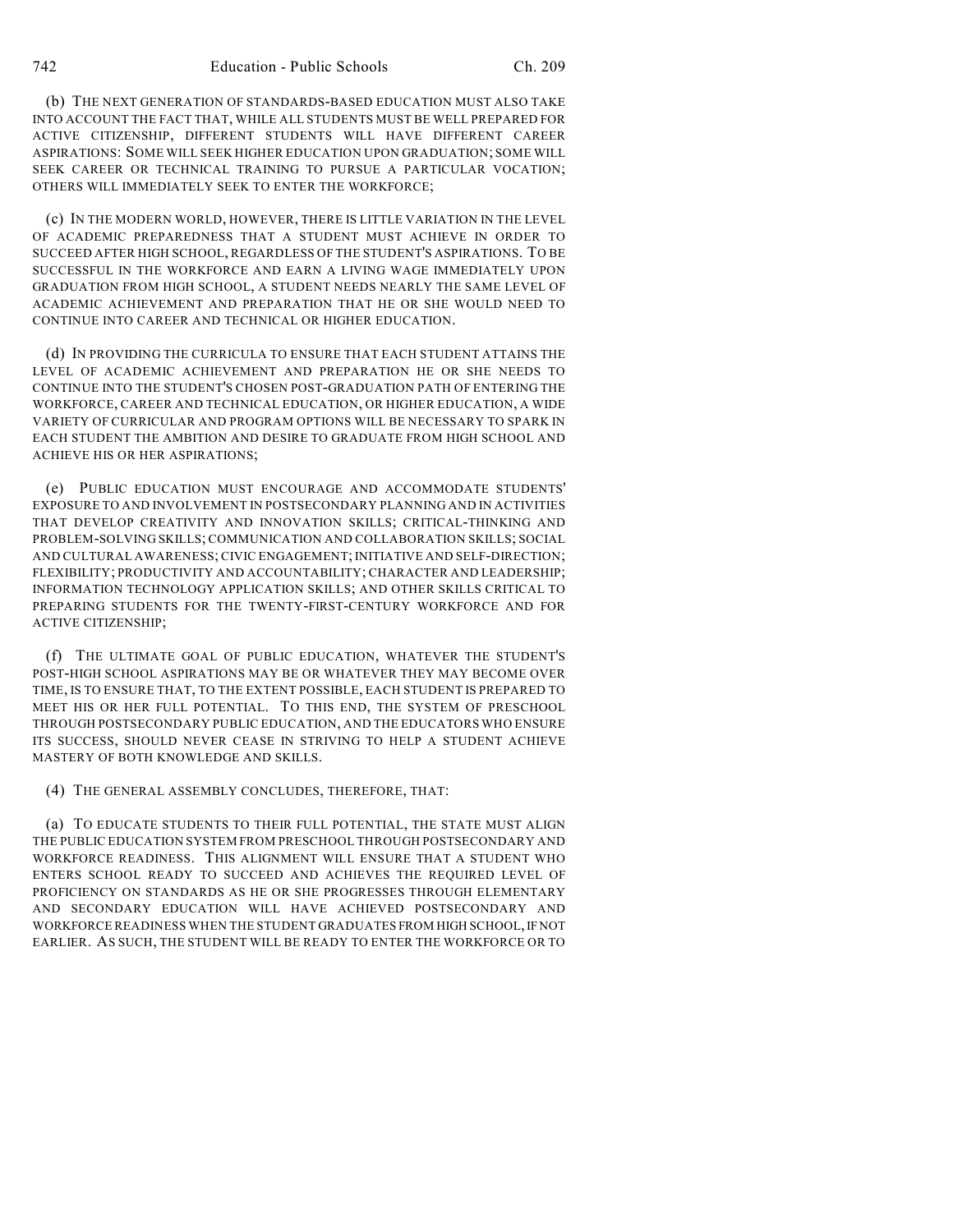ENTER POSTSECONDARY EDUCATION WITHOUT NEED FOR REMEDIATION.

(b) ALIGNMENT OF STANDARDS FROM PRESCHOOL THROUGH POSTSECONDARY AND WORKFORCE READINESS REQUIRES THAT THE STATE BOARD OF EDUCATION AND THE COLORADO COMMISSION ON HIGHER EDUCATION, WITH THE DEPARTMENTS OF EDUCATION AND HIGHER EDUCATION, WORK IN CLOSE COLLABORATION TO CREATE A SEAMLESS SYSTEM OF PUBLIC EDUCATION STANDARDS, EXPECTATIONS, AND ASSESSMENTS;

(c) CREATING THIS SEAMLESS SYSTEM OF STANDARDS, EXPECTATIONS, AND ASSESSMENTS FROM PRESCHOOL THROUGH POSTSECONDARY AND WORKFORCE READINESS IS A MULTI-FACETED AND COMPLEX PROJECT THAT WILL REQUIRE MULTIPLE STAGES OF PLANNING, DESIGN, AND IMPLEMENTATION AND THAT WILL LIKELY CONTINUE OVER YEARS. FURTHER, ACHIEVING THE GOALS OUTLINED IN THIS PART 10 WILL LIKELY REQUIRE THE REALLOCATION OF EXISTING STATE RESOURCES AND THE IDENTIFICATION AND ALLOCATION OF NEW RESOURCES TO MEET INCREASED NEEDS AT THE STATE AND LOCAL LEVELS, INCLUDING BUT NOT LIMITED TO SIGNIFICANT INVESTMENT IN PROFESSIONAL DEVELOPMENT FOR EDUCATORS.

(d) ALIGNING STANDARDS FROM PRESCHOOL THROUGH POSTSECONDARY AND WORKFORCE READINESS AND CREATING A SEAMLESS SYSTEM OF PUBLIC EDUCATION WILL PLACE EVEN GREATER DEMANDS ON PRINCIPALS, TEACHERS, AND OTHER EDUCATORS. THE GENERAL ASSEMBLY RECOGNIZES THAT, ENABLING THEM TO MEET THESE DEMANDS WILL REQUIRE AN INVESTMENT IN PROFESSIONAL DEVELOPMENT.

(e) THROUGHOUT THE PROCESS OF CREATING A SEAMLESS SYSTEM OF PUBLIC EDUCATION IN COLORADO, THE STATE BOARD OF EDUCATION AND THE COLORADO COMMISSION ON HIGHER EDUCATION MUST ENSURE THAT THE STANDARDS FOR PRESCHOOL THROUGH ELEMENTARY AND SECONDARY EDUCATION, CULMINATING IN POSTSECONDARY AND WORKFORCE READINESS, ARE SUFFICIENTLY RELEVANT AND RIGOROUS TO ENSURE THAT EACH STUDENT WHO RECEIVES A PUBLIC EDUCATION IN COLORADO IS PREPARED TO COMPETE ACADEMICALLY AND ECONOMICALLY WITHIN THE STATE OR ANYWHERE IN THE NATION OR THE WORLD.

(5) THE GENERAL ASSEMBLY FINDS AND DECLARES THAT, FOR PURPOSES OF SECTION 17 OF ARTICLE IX OF THE STATE CONSTITUTION, ADOPTION AND IMPLEMENTATION OF A SCHOOL READINESS DESCRIPTION, OF STANDARDS AND ALIGNED ASSESSMENTS FOR PRESCHOOL THROUGH ELEMENTARY AND SECONDARY EDUCATION, AND OF A POSTSECONDARY AND WORKFORCE READINESS DESCRIPTION ARE CRITICAL ELEMENTS OF ACCOUNTABLE EDUCATION REFORM AND ACCOUNTABLE PROGRAMS TO MEET STATE ACADEMIC STANDARDS AND MAY THEREFORE RECEIVE FUNDING FROM THE STATE EDUCATION FUND CREATED IN SECTION 17 (4) OF ARTICLE IX OF THE STATE CONSTITUTION.

**22-7-1003. Definitions.** AS USED IN THIS PART 10, UNLESS THE CONTEXT OTHERWISE REQUIRES:

(1) "ASSESSMENT" MEANS THE METHOD USED TO COLLECT EVIDENCE OF WHAT A STUDENT KNOWS AND IS ABLE TO DO AND TO MEASURE A STUDENT'S ACADEMIC PROGRESS TOWARD ATTAINING A STANDARD.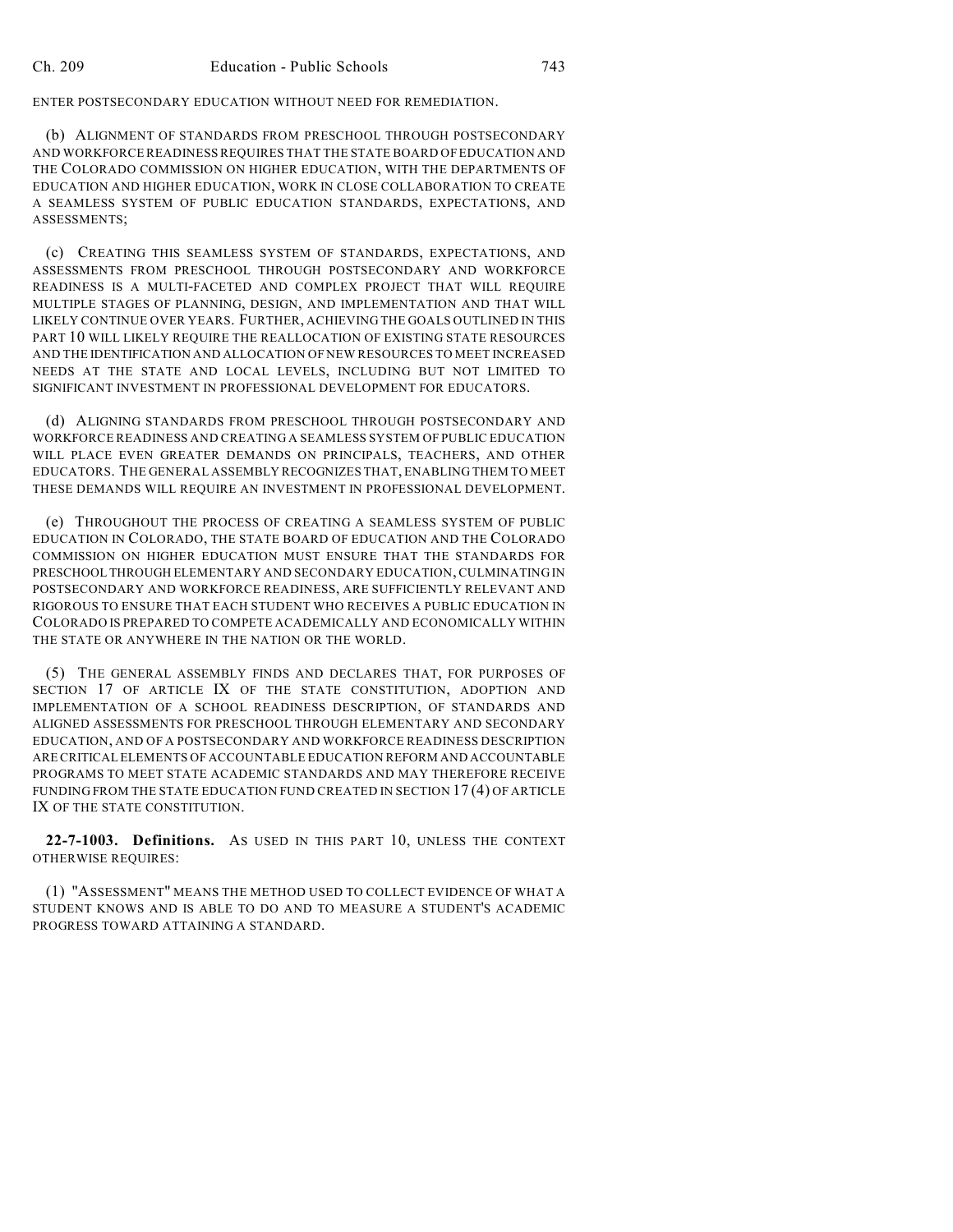(2) "BOARD OF COOPERATIVE SERVICES" OR "BOCES" MEANS A BOARD OF COOPERATIVE SERVICES CREATED AND OPERATING PURSUANT TO ARTICLE 5 OF THIS TITLE THAT OPERATES ONE OR MORE PUBLIC SCHOOLS.

(3) "COMMISSION" MEANS THE COLORADO COMMISSION ON HIGHER EDUCATION CREATED PURSUANT TO SECTION 23-1-102, C.R.S.

(4) "COMMISSIONER" MEANS THE COMMISSIONER OF EDUCATION APPOINTED BY THE STATE BOARD PURSUANT TO SECTION 22-2-110.

(5) "DISTRICT CHARTER SCHOOL" MEANS A CHARTER SCHOOL AUTHORIZED BY A SCHOOL DISTRICT PURSUANT TO PART 1 OF ARTICLE 30.5 OF THIS TITLE. A DISTRICT CHARTER SCHOOL IS A "DISTRICT CHARTER HIGH SCHOOL" IF IT SERVES ANY OF GRADES NINE THROUGH TWELVE.

(6) "DIVISION OF CHILD CARE" MEANS THE DIVISION WITHIN THE DEPARTMENT OF HUMAN SERVICES THAT IS RESPONSIBLE FOR CHILD CARE REGULATION.

(7) "EXECUTIVE DIRECTOR" MEANS THE EXECUTIVE DIRECTOR OF THE DEPARTMENT OF HIGHER EDUCATION APPOINTED BY THE GOVERNOR PURSUANT TO SECTION 24-1-114, C.R.S.

(8) "INSTITUTE CHARTER SCHOOL" MEANS A CHARTER SCHOOL AUTHORIZED BY THE STATE CHARTER SCHOOL INSTITUTE PURSUANT TO PART 5 OF ARTICLE 30.5 OF THIS TITLE. AN INSTITUTE CHARTER SCHOOL IS AN "INSTITUTE CHARTER HIGH SCHOOL" IF IT SERVES ANY OF GRADES NINE THROUGH TWELVE.

(9) "LOCAL EDUCATION PROVIDER" MEANS A SCHOOL DISTRICT, A BOARD OF COOPERATIVE SERVICES, A DISTRICT CHARTER SCHOOL, OR AN INSTITUTE CHARTER SCHOOL.

(10) "LOCAL SCHOOL BOARD" MEANS A SCHOOL DISTRICT BOARD OF EDUCATION.

(11) "P-20 COUNCIL" MEANS THE P-20 EDUCATION COORDINATING COUNCIL APPOINTED BY THE GOVERNOR PURSUANT TO EXECUTIVE ORDER B 003 07.

(12) "PILOT PROGRAM" MEANS THE PILOT PROGRAM FOR ADMINISTRATION OF POSTSECONDARY AND WORKFORCE PLANNING, PREPARATION, AND READINESS ASSESSMENTS IMPLEMENTED PURSUANT TO SECTION 22-7-1007.

(13) "POSTSECONDARY AND WORKFORCE PLANNING ASSESSMENT" MEANS AN ASSESSMENT OR BATTERY OF ASSESSMENTS ADMINISTERED TO STUDENTS IN EIGHTH OR NINTH GRADE THAT, AT A MINIMUM, TESTS IN THE AREAS OF READING, MATHEMATICS, AND SCIENCE, PROVIDES GUIDANCE REGARDING A STUDENT'S LEVEL OF ACADEMIC PREPARATION FOR ENTRY INTO POSTSECONDARY EDUCATION OR THE WORKFORCE, AND IS RELEVANT TO THE STUDENT FOR PURPOSES OF POSTSECONDARY PLANNING.

(14) "POSTSECONDARY AND WORKFORCE PREPARATION ASSESSMENT" MEANS AN ASSESSMENT OR BATTERY OF ASSESSMENTS ADMINISTERED TO STUDENTS IN TENTH GRADE THAT, AT A MINIMUM, TESTS IN THE AREAS OF READING, MATHEMATICS, AND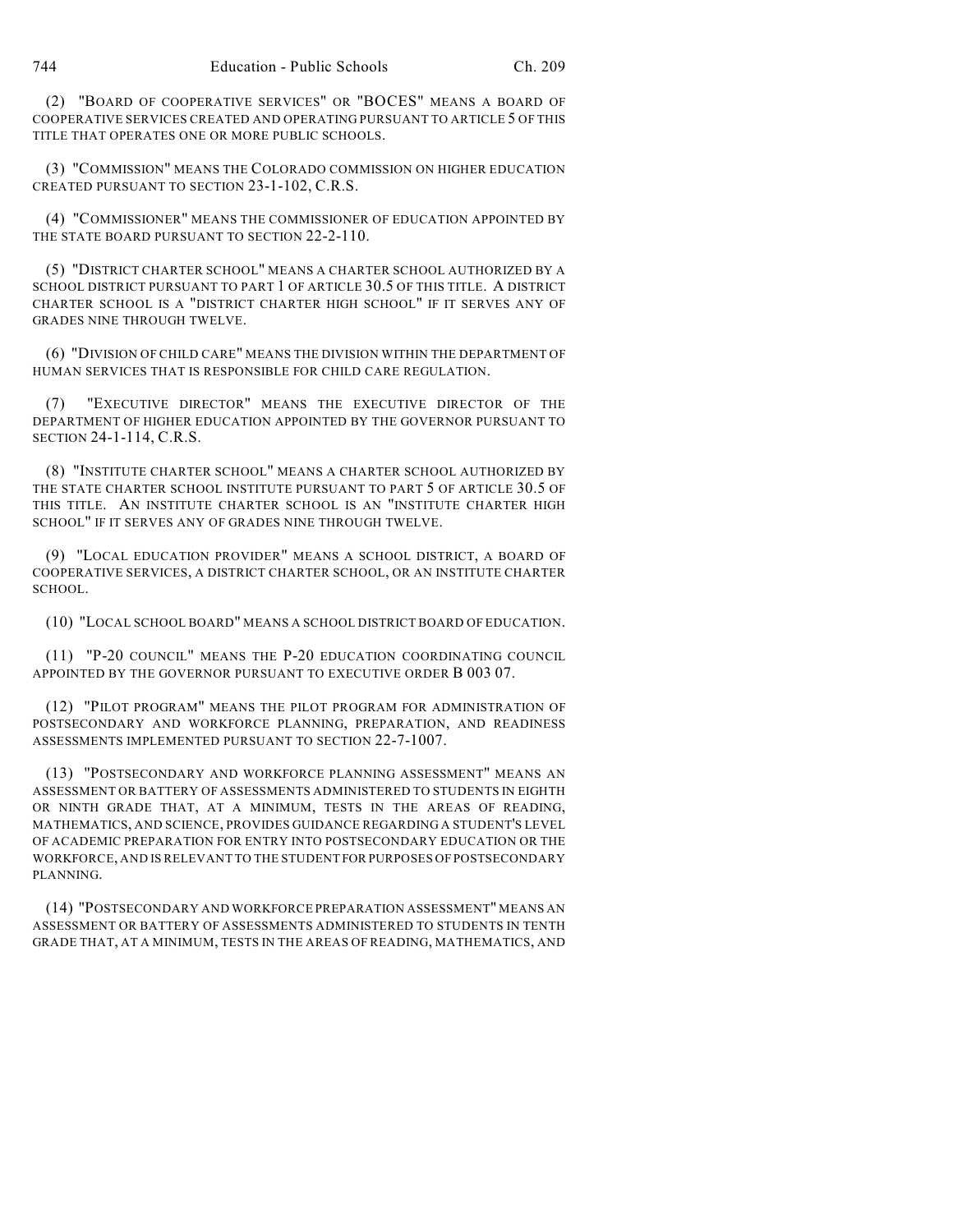SCIENCE, PROVIDES GUIDANCE REGARDING A STUDENT'S LEVEL OF ACADEMIC PREPARATION FOR ENTRY INTO POSTSECONDARY EDUCATION OR THE WORKFORCE, AND IS RELEVANT TO COLLEGE ADMISSION DETERMINATIONS.

(15) "POSTSECONDARY AND WORKFORCE READINESS" MEANS THE KNOWLEDGE AND SKILLS THAT A STUDENT SHOULD HAVE ATTAINED PRIOR TO OR UPON ATTAINING A HIGH SCHOOL DIPLOMA, AS ADOPTED BY THE STATE BOARD AND THE COMMISSION PURSUANT TO SECTION 22-7-1008.

(16) "POSTSECONDARY AND WORKFORCE READINESS ASSESSMENT" MEANS AN ASSESSMENT OR BATTERY OF ASSESSMENTS ADMINISTERED TO STUDENTS IN ELEVENTH GRADE THAT, AT A MINIMUM, TESTS IN THE AREAS OF READING, MATHEMATICS, AND SCIENCE AND IS RELEVANT TO COLLEGE ADMISSION DETERMINATIONS BY INSTITUTIONS OF HIGHER EDUCATION THROUGHOUT THE UNITED STATES.

(17) "POSTSECONDARY AND WORKFORCE READINESS PROGRAM" MEANS A PROGRAM OF STUDY THAT, PRIOR TO OR BEGINNING IN NINTH GRADE AND CONTINUING THROUGH TWELFTH GRADE, IS DESIGNED TO PREPARE A STUDENT TO DEMONSTRATE POSTSECONDARY AND WORKFORCE READINESS PRIOR TO OR UPON ATTAINING A HIGH SCHOOL DIPLOMA.

(18) "POSTSECONDARY EDUCATION" MEANS ALL FORMAL PUBLIC EDUCATION THAT REQUIRES AS A PREREQUISITE THE ACQUISITION OF A HIGH SCHOOL DIPLOMA OR ITS EQUIVALENT. "POSTSECONDARY EDUCATION" INCLUDES PROGRAMS RESULTING IN ACQUISITION OF A CERTIFICATE, AN ASSOCIATE DEGREE OF APPLIED SCIENCES, AN ASSOCIATE DEGREE OF GENERAL STUDIES, AN ASSOCIATE DEGREE OF ARTS, OR AN ASSOCIATE DEGREE OF SCIENCE AND ALL BACCALAUREATE DEGREE PROGRAMS.

(19) "REGIONAL EDUCATOR MEETING" MEANS A MEETING CONVENED PURSUANT TO SECTION 22-7-1011 BY THE COMMISSIONER AND THE EXECUTIVE DIRECTOR IN A REGIONAL SERVICE AREA.

(20) "SCHOOL DISTRICT" MEANS A SCHOOL DISTRICT, OTHER THAN A JUNIOR COLLEGE DISTRICT, ORGANIZED AND EXISTING PURSUANT TO LAW.

(21) "SCHOOL READINESS" MEANS THE LEVEL OF DEVELOPMENT THAT INDICATES A CHILD IS ABLE TO ENGAGE IN AND BENEFIT FROM ELEMENTARY SCHOOL CLASSROOM ENVIRONMENTS, AS ADOPTED BY THE STATE BOARD PURSUANT TO SECTION 22-7-1004.

(22) "STANDARD" MEANS A CLEAR, MEASURABLE, LEARNING TARGET FOR WHAT A STUDENT SHOULD KNOW OR BE ABLE TO DO RELATIVE TO A PARTICULAR INSTRUCTIONAL AREA.

(23) "STATE BOARD" MEANS THE STATE BOARD OF EDUCATION CREATED PURSUANT TO SECTION 1 OF ARTICLE IX OF THE STATE CONSTITUTION.

(24) "STATE PLAN" MEANS THE STATE PLAN REQUIRED BY THE FEDERAL "NO CHILD LEFT BEHIND ACT OF 2001", 20 U.S.C. SEC. 6301 ET SEQ.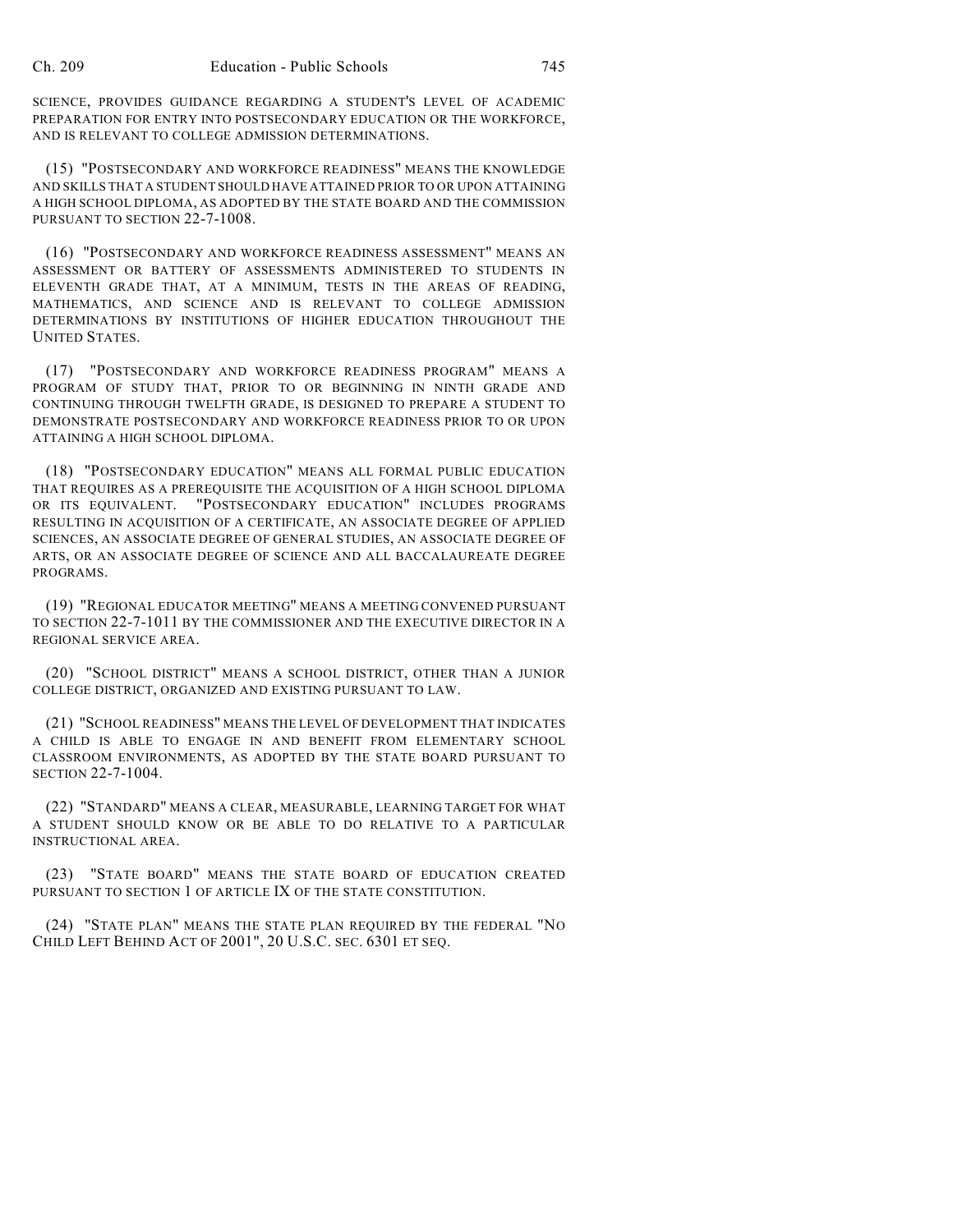**22-7-1004. School readiness description - school readiness assessment adoption - revisions.** (1) ON OR BEFORE DECEMBER 15, 2008, THE STATE BOARD SHALL ADOPT A DESCRIPTION OF SCHOOL READINESS. THE STATE BOARD, IN ADOPTING THE SCHOOL READINESS DESCRIPTION SHALL ENSURE THAT, AT A MINIMUM, SCHOOL READINESS INCLUDES PHYSICAL WELL-BEING AND MOTOR DEVELOPMENT, SOCIAL AND EMOTIONAL DEVELOPMENT, LANGUAGE AND COMPREHENSION DEVELOPMENT, AND COGNITION AND GENERAL KNOWLEDGE.

(2) (a) ON OR BEFORE DECEMBER 15, 2010, THE STATE BOARD SHALL ADOPT ONE OR MORE ASSESSMENTS THAT ARE ALIGNED WITH THE DESCRIPTION OF SCHOOL READINESS AND ARE SUITABLE FOR MEASURING STUDENTS' LEVELS OF SCHOOL READINESS. IN ADOPTING ASSESSMENTS OF STUDENTS' SCHOOL READINESS, THE STATE BOARD SHALL CONSIDER ASSESSMENTS THAT ARE RESEARCH-BASED; RECOGNIZED NATIONWIDE AS RELIABLE INSTRUMENTS FOR MEASURING SCHOOL READINESS; AND SUITABLE FOR DETERMINING THE INSTRUCTION AND INTERVENTIONS STUDENTS NEED TO IMPROVE THEIR READINESS TO SUCCEED IN SCHOOL. SCHOOL READINESS ASSESSMENTS SHALL NOT BE USED TO DENY A STUDENT ADMISSION OR PROGRESSION TO KINDERGARTEN OR FIRST GRADE.

(b) SCHOOL READINESS ASSESSMENT RESULTS SHALL NOT BE PUBLICLY REPORTED FOR INDIVIDUAL STUDENTS. FOLLOWING ADOPTION OF THE SCHOOL READINESS ASSESSMENT, THE STATE BOARD SHALL ADOPT A SYSTEM FOR REPORTING POPULATION-LEVEL RESULTS THAT PROVIDE BASELINE DATA FOR MEASURING OVERALL CHANGE AND IMPROVEMENT IN STUDENTS' SKILLS AND KNOWLEDGE OVER TIME.

(3) (a) ON OR BEFORE JULY 1, 2015, AND ON OR BEFORE JULY 1 EVERY SIX YEARS THEREAFTER, THE STATE BOARD SHALL REVIEW THE SCHOOL READINESS DESCRIPTION AND THE SCHOOL READINESS ASSESSMENTS AND SHALL ADOPT ANY APPROPRIATE REVISIONS TO EITHER THE DESCRIPTION OR THE ASSESSMENTS.

(b) THE STATE BOARD SHALL ENSURE THAT ANY REVISIONS ADOPTED PURSUANT TO THIS SUBSECTION (3) CONTINUE TO MEET THE REQUIREMENTS FOR THE DESCRIPTION OF SCHOOL READINESS AND THE SCHOOL READINESS ASSESSMENTS SPECIFIED IN THIS SECTION.

**22-7-1005. Preschool through elementary and secondary education - aligned standards - adoption - revisions.** (1) ON OR BEFORE DECEMBER 15, 2009, THE STATE BOARD SHALL ADOPT STANDARDS THAT IDENTIFY THE KNOWLEDGE AND SKILLS THAT A STUDENT SHOULD ACQUIRE AS THE STUDENT PROGRESSES FROM PRESCHOOL THROUGH ELEMENTARY AND SECONDARY EDUCATION.

(2) (a) THE STATE BOARD SHALL ENSURE THAT THE PRESCHOOL THROUGH ELEMENTARY AND SECONDARY EDUCATION STANDARDS, AT A MINIMUM, INCLUDE STANDARDS IN READING, WRITING, MATHEMATICS, SCIENCE, HISTORY, GEOGRAPHY, VISUAL AND PERFORMING ARTS, PHYSICAL EDUCATION, WORLD LANGUAGES, ENGLISH LANGUAGE COMPETENCY, ECONOMICS, CIVICS, AND ANY OTHER INSTRUCTIONAL AREAS FOR WHICH THE STATE BOARD HAD ADOPTED STANDARDS AS OF JANUARY 1, 2008.

(b) IN DEVELOPING THE PRESCHOOL THROUGH ELEMENTARY AND SECONDARY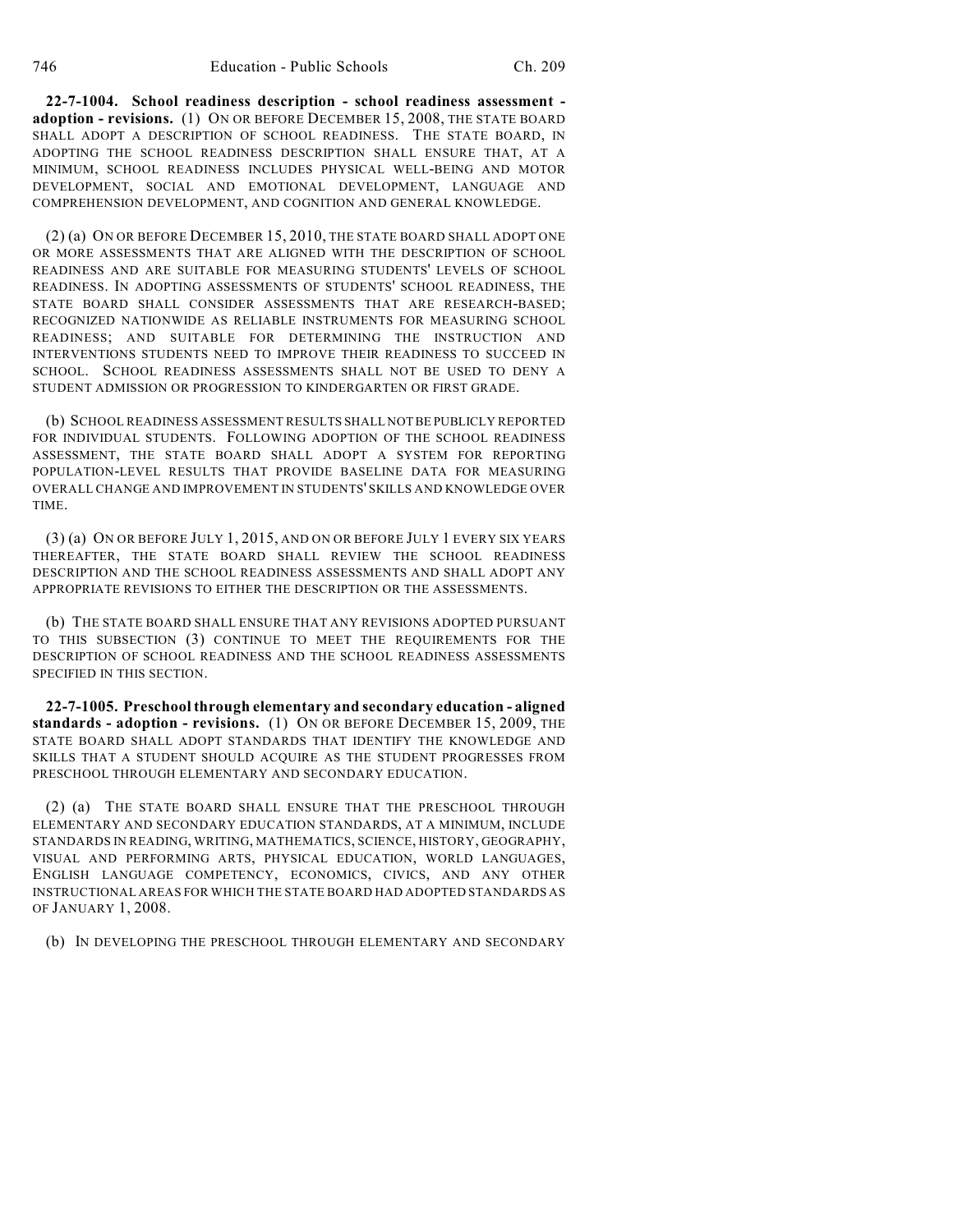EDUCATION STANDARDS, THE STATE BOARD SHALL ALSO TAKE INTO ACCOUNT ANY CAREER AND TECHNICAL EDUCATION STANDARDS ADOPTED BY THE STATE BOARD FOR COMMUNITY COLLEGES AND OCCUPATIONAL EDUCATION, CREATED IN SECTION 23-60-104, C.R.S., AND, TO THE EXTENT PRACTICABLE, SHALL ALIGN THE APPROPRIATE PORTIONS OF THE PRESCHOOL THROUGH ELEMENTARY AND SECONDARY EDUCATION STANDARDS WITH THE CAREER AND TECHNICAL EDUCATION STANDARDS.

(c) IN DEVELOPING THE PRESCHOOL THROUGH ELEMENTARY AND SECONDARY EDUCATION STANDARDS, THE STATE BOARD SHALL INCLUDE IDENTIFICATION OF THE LEVELS OF ATTAINMENT THAT A STUDENT SHALL ACHIEVE IN ORDER TO DEMONSTRATE READINESS FOR PROMOTION FROM ELEMENTARY GRADES TO MIDDLE SCHOOL GRADES AND FROM MIDDLE SCHOOL GRADES TO HIGH SCHOOL GRADES.

(3) THE STATE BOARD IN ADOPTING THE PRESCHOOL THROUGH ELEMENTARY AND SECONDARY EDUCATION STANDARDS SHALL:

(a) ALIGN THE STANDARDS TO ENSURE THAT A STUDENT WHO DEMONSTRATES ATTAINMENT OF THE STANDARDS AS THE STUDENT ADVANCES FROM PRESCHOOL THROUGH ELEMENTARY AND SECONDARY EDUCATION WILL BE ABLE TO DEMONSTRATE POSTSECONDARY AND WORKFORCE READINESS PRIOR TO OR UPON ATTAINING A HIGH SCHOOL DIPLOMA;

(b) COLLABORATE WITH THE COMMISSION TO ENSURE THAT THE STANDARDS ARE ALIGNED WITH THE DESCRIPTION OF POSTSECONDARY AND WORKFORCE READINESS ADOPTED PURSUANT TO SECTION 22-7-1008;

(c) ENSURE THAT THE STANDARDS WILL FACILITATE LONGITUDINAL MEASUREMENT OF EACH STUDENT'S ACADEMIC GROWTH FROM PRESCHOOL THROUGH ELEMENTARY AND SECONDARY EDUCATION;

(d) ENSURE THAT THE STANDARDS INCLUDE DEVELOPMENT OF POSTSECONDARY PLANNING SKILLS AND THE APPLICATION OF THOSE SKILLS;

(e) ENSURE THAT, IN ADDITION TO MEASURING A STUDENT'S SUBJECT MATTER KNOWLEDGE, THE STANDARDS, TO THE EXTENT PRACTICABLE, WILL REQUIRE A STUDENT TO DEVELOP AND DEMONSTRATE CREATIVITY AND INNOVATION SKILLS; CRITICAL-THINKING AND PROBLEM-SOLVING SKILLS; COMMUNICATION AND COLLABORATION SKILLS; SOCIAL AND CULTURAL AWARENESS; CIVIC ENGAGEMENT; INITIATIVE AND SELF-DIRECTION; FLEXIBILITY; PRODUCTIVITY AND ACCOUNTABILITY; CHARACTER AND LEADERSHIP; INFORMATION TECHNOLOGY APPLICATION SKILLS; AND OTHER SKILLS CRITICAL TO PREPARING STUDENTS FOR THE TWENTY-FIRST-CENTURY WORKFORCE AND FOR ACTIVE CITIZENSHIP; AND

(f) ENSURE THAT THE STANDARDS ARE COMPARABLE IN SCOPE, RELEVANCE, AND RIGOR TO THE HIGHEST NATIONAL AND INTERNATIONAL STANDARDS THAT HAVE BEEN IMPLEMENTED SUCCESSFULLY AND ARE CONSISTENT WITH AND RELEVANT TO ACHIEVEMENT OF THE GOALS SPECIFIED IN SECTION 22-7-1002.

(4) IN ADOPTING THE STANDARDS FOR PRESCHOOL THROUGH ELEMENTARY AND SECONDARY EDUCATION PURSUANT TO THIS SECTION, THE STATE BOARD SHALL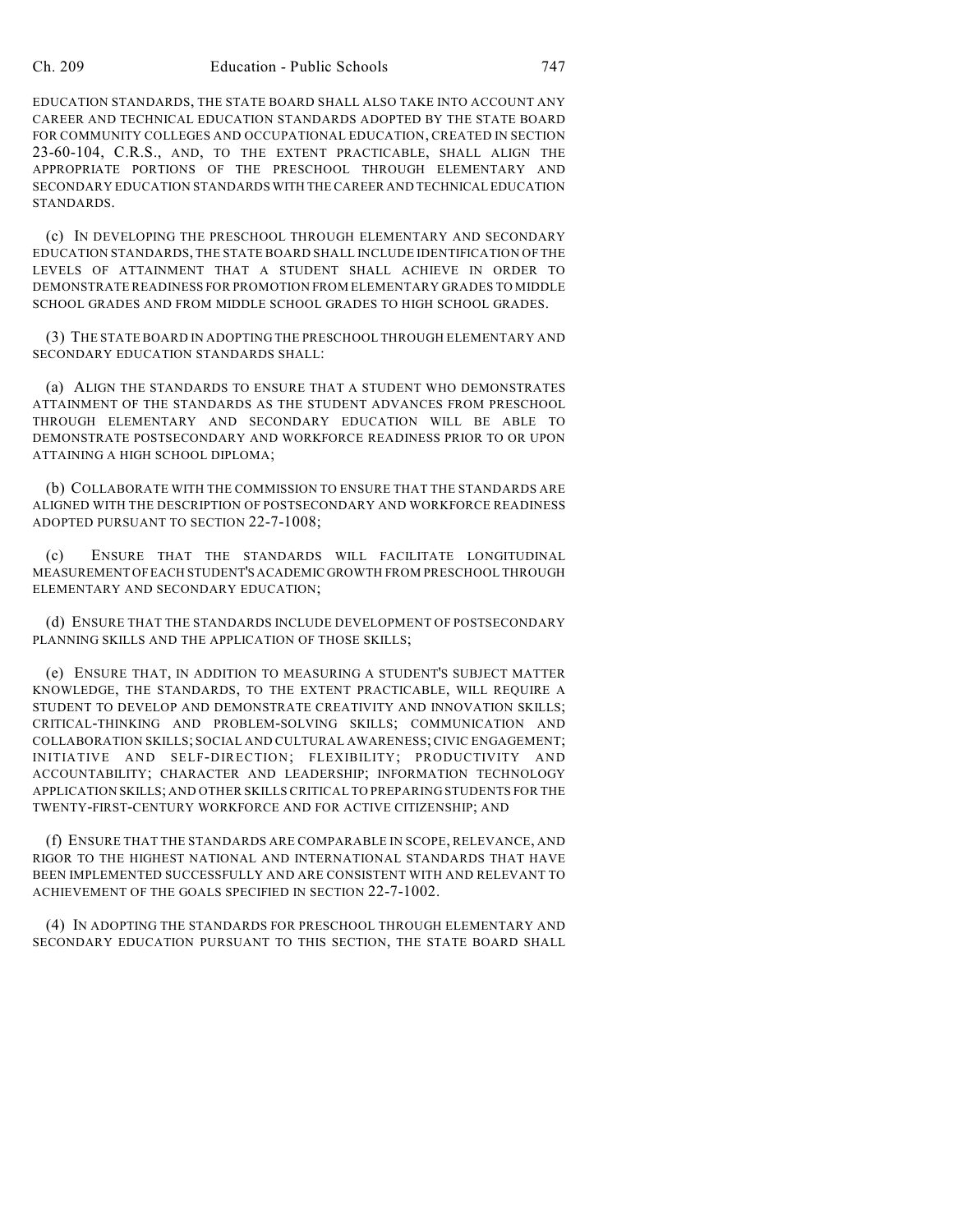ENSURE THAT THEY INCLUDE STANDARDS FOR GRADES NINE THROUGH TWELVE THAT ARE ALIGNED WITH THE POSTSECONDARY AND WORKFORCE PLANNING, PREPARATION, AND READINESS ASSESSMENTS ADOPTED BY THE STATE BOARD AND THE COMMISSION PURSUANT TO SECTION 22-7-1008.

(5) THE STATE BOARD SHALL MODIFY THE PRESCHOOL THROUGH ELEMENTARY AND SECONDARY EDUCATION STANDARDS ADOPTED PURSUANT TO THIS SECTION AS NECESSARY IN RESPONSE TO COMMENTS RECEIVED THROUGH THE PEER REVIEW PROCESS AND TO REFLECT THE CONTENTS OF THE STATE PLAN APPROVED PURSUANT TO SECTION 22-7-1012.

(6) ON OR BEFORE JULY 1, 2015, AND ON OR BEFORE JULY 1 EVERY SIX YEARS THEREAFTER, THE STATE BOARD SHALL REVIEW AND ADOPT ANY APPROPRIATE REVISIONS TO THE PRESCHOOL THROUGH ELEMENTARY AND SECONDARY EDUCATION STANDARDS SPECIFIED IN THIS SECTION. IN ADOPTING REVISIONS, THE STATE BOARD MAY ADD OR DELETE ONE OR MORE OF THE SPECIFIC INSTRUCTIONAL AREAS BASED ON THE NEEDS OF THE STATE AND CHANGES IN NATIONAL AND INTERNATIONAL ACADEMIC EXPECTATIONS. IN ADOPTING REVISIONS TO THE STANDARDS PURSUANT TO THIS SUBSECTION (6), THE STATE BOARD SHALL ENSURE THAT THE STANDARDS CONTINUE TO MEET THE REQUIREMENTS SPECIFIED IN SUBSECTION (3) OF THIS SECTION.

**22-7-1006. Preschool through elementary and secondary education - aligned assessments - adoption - revisions.** (1) (a) ON OR BEFORE DECEMBER 15, 2010, THE STATE BOARD SHALL ADOPT A SYSTEM OF ASSESSMENTS THAT ARE ALIGNED WITH THE PRESCHOOL THROUGH ELEMENTARY AND SECONDARY EDUCATION STANDARDS AND ARE DESIGNED TO MEASURE STUDENTS' LEVELS OF ATTAINMENT OF THE STANDARDS AND TO LONGITUDINALLY MEASURE STUDENTS' ACADEMIC PROGRESS TOWARD ATTAINING THE STANDARDS AND TOWARD ATTAINING POSTSECONDARY AND WORKFORCE READINESS. IN ADOPTING THE SYSTEM OF ASSESSMENTS, THE STATE BOARD SHALL ENSURE, AT A MINIMUM, THAT THE SYSTEM IS DESIGNED TO:

(I) PROVIDE RELEVANT, TIMELY RESULTS THAT WILL AID TEACHERS, PARENTS, AND STUDENTS IN IDENTIFYING AREAS IN WHICH STUDENTS MAY NEED ADDITIONAL SUPPORT OR ASSISTANCE IN ATTAINING THE STANDARDS;

(II) FACILITATE AND ENSURE LONGITUDINAL MEASUREMENT OF STUDENTS' ACADEMIC GROWTH OVER TIME;

(III) PROVIDE GUIDANCE TO TEACHERS, PARENTS, AND STUDENTS IN DETERMINING WHETHER EACH STUDENT IS MAKING THE NECESSARY PROGRESS TOWARD ACHIEVING POSTSECONDARY AND WORKFORCE READINESS;

(IV) PROVIDE RESULTS THAT MAY BE USED ACROSS MULTIPLE EDUCATION SYSTEMS AS A STUDENT PROGRESSES FROM PRESCHOOL THROUGH ELEMENTARY AND SECONDARY EDUCATION AND INTO POSTSECONDARY EDUCATION;

(V) MAINTAIN A HIGH LEVEL OF ACCOUNTABILITY ACROSS THE STATE FOR STUDENTS, SCHOOLS, AND SCHOOL DISTRICTS;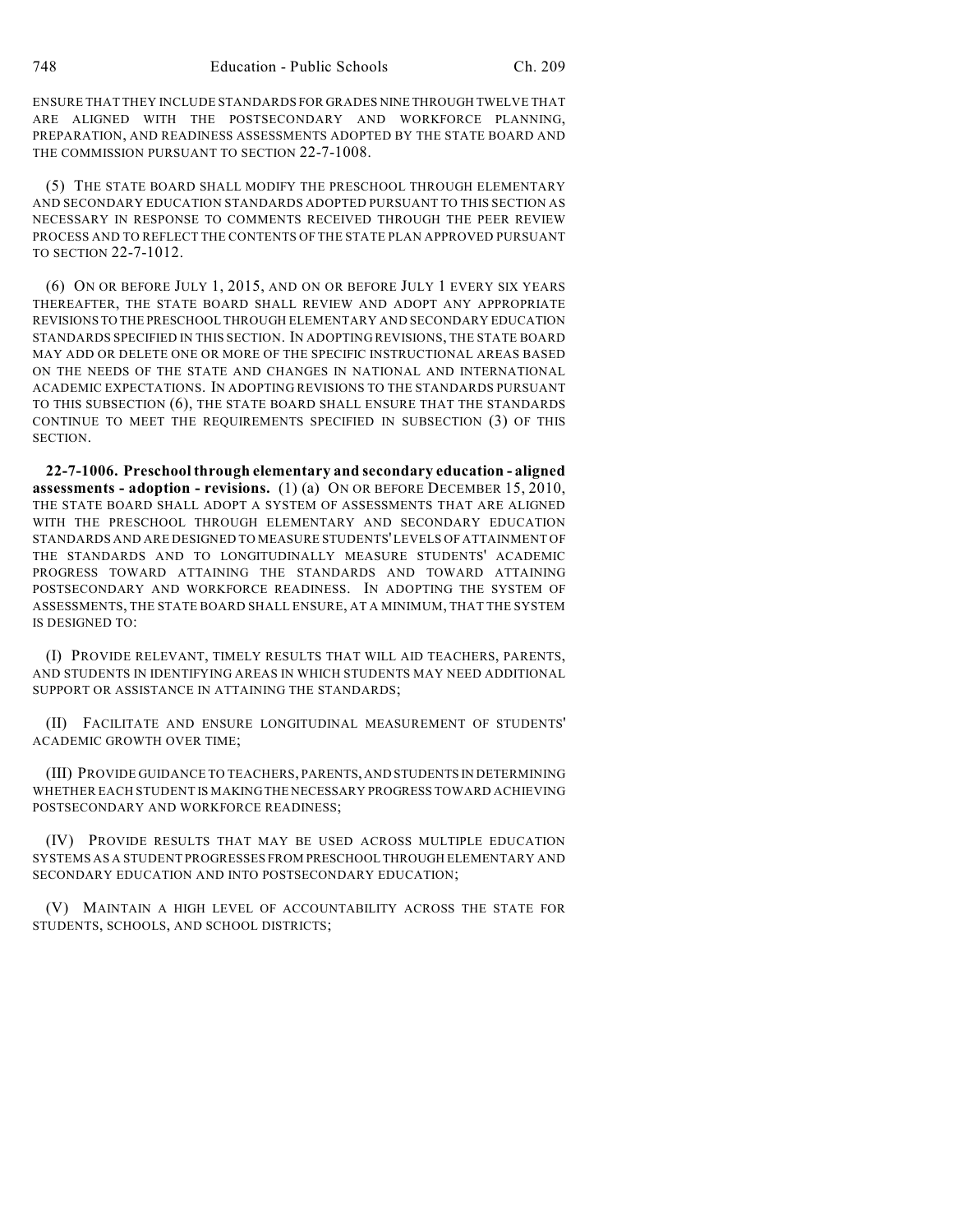(VI) COMPLY WITH THE REQUIREMENTS OF FEDERAL LAW WITH REGARD TO STATEWIDE STANDARDIZED TESTING; AND

(VII) PROVIDE ASSESSMENT SCORES THAT ARE USEFUL IN MEASURING STUDENT ACADEMIC PERFORMANCE, THE ACADEMIC PERFORMANCE OF A SCHOOL, AND THE ACADEMIC PERFORMANCE OF A SCHOOL DISTRICT FOR PURPOSES OF STATE AND FEDERAL ACCOUNTABILITY SYSTEMS.

(b) IN ADOPTING A SYSTEM OF ASSESSMENTS, THE STATE BOARD SHALL GIVE CONSIDERATION TO THE USE OF AUTHENTIC ASSESSMENT METHODS, SUCH AS PORTFOLIOS, PROJECTS, AND PERFORMANCES, SO LONG AS THE ASSESSMENT METHODS ARE VALID AND RELIABLE, EMPLOY STANDARD SCORING CRITERIA, AND ALIGN WITH THE PRESCHOOL THROUGH ELEMENTARY AND SECONDARY EDUCATION STANDARDS.

(c) IN ADOPTING A SYSTEM OF ASSESSMENTS, THE STATE BOARD SHALL ALSO ADOPT SCORING CRITERIA FOR MEASURING A STUDENT'S LEVEL OF ATTAINMENT OF A STANDARD BASED ON THE STUDENT'S PERFORMANCE ON A PARTICULAR ASSESSMENT AND FOR MEASURING A STUDENT'S PROGRESS TOWARD ATTAINING POSTSECONDARY AND WORKFORCE READINESS.

(d) IN ADOPTING A SYSTEM OF ASSESSMENTS, THE STATE BOARD SHALL ALSO MAKE RECOMMENDATIONS CONCERNING A SYSTEM OF RATINGS FOR PUBLIC SCHOOLS THAT RECOGNIZES EACH SCHOOL'S SUCCESS IN SUPPORTING THE LONGITUDINAL ACADEMIC GROWTH OF THE STUDENTS ENROLLED IN THE PUBLIC SCHOOLS AND IN ACHIEVING ADEQUATE YEARLY PROGRESS AS REQUIRED BY FEDERAL LAW.

(e) IN ADOPTING A SYSTEM OF ASSESSMENTS, THE STATE BOARD SHALL RECOMMEND LEGISLATIVE CHANGES AS NECESSARY TO IMPLEMENT THE SYSTEM AND THE PROPOSED CHANGES TO THE SYSTEM OF RATINGS FOR PUBLIC SCHOOLS.

(2) IN ADOPTING THE SYSTEM OF ASSESSMENTS, THE STATE BOARD SHALL ENSURE THAT THEY INCLUDE THE POSTSECONDARY AND WORKFORCE PLANNING, PREPARATION, AND READINESS ASSESSMENTS ADOPTED BY THE STATE BOARD AND THE COMMISSION PURSUANT TO SECTION 22-7-1008.

(3) IN ADOPTING AN ASSESSMENT THAT IS ALIGNED WITH THE STATE STANDARDS FOR WRITING, THE STATE BOARD SHALL:

(a) ENSURE THAT ANY WRITING ASSESSMENT THAT IS INCLUDED WITHIN THE SYSTEM OF ASSESSMENTS CAN BE EVALUATED AND THE RESULTS RETURNED TO THE LOCAL EDUCATION PROVIDERS IN A TIMELY MANNER AND THAT THE ASSESSMENT IS DESIGNED TO PROVIDE RELEVANT, USEFUL RESULTS; AND

(b) SEEK INPUT FROM LOCAL EDUCATION PROVIDERS CONCERNING THE WRITING ASSESSMENTS USED BY EACH LOCAL EDUCATION PROVIDER, THE USEFULNESS OF THE ASSESSMENTS, AND RECOMMENDATIONS FROM THE LOCAL EDUCATION PROVIDER CONCERNING WRITING ASSESSMENTS THAT WOULD BE EFFECTIVELY USED AT A STATEWIDE LEVEL.

(4) THE STATE BOARD SHALL MODIFY THE SYSTEM OF ASSESSMENTS ADOPTED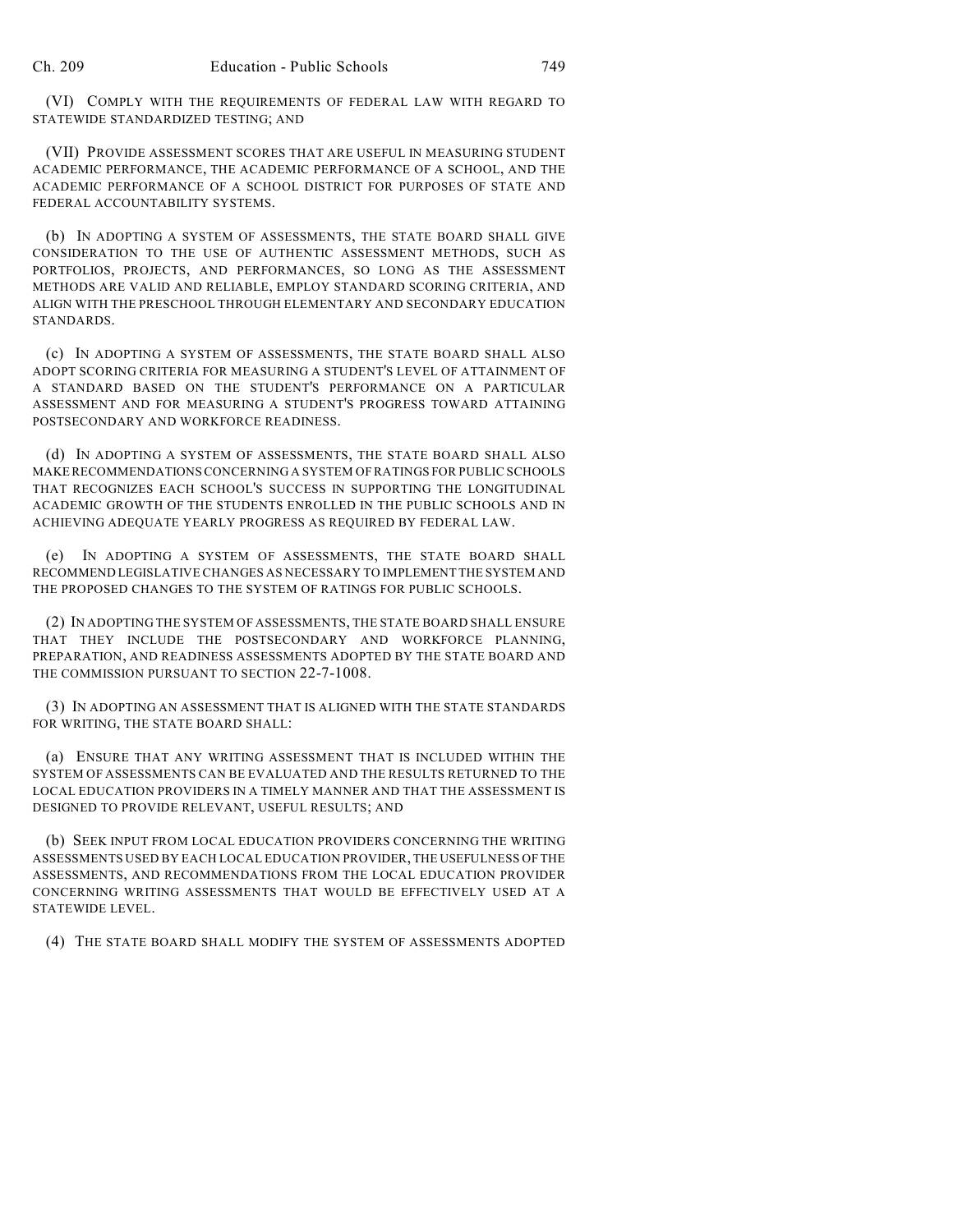PURSUANT TO THIS SECTION AS NECESSARY IN RESPONSE TO COMMENTS RECEIVED THROUGH THE PEER REVIEW PROCESS AND TO REFLECT THE CONTENTS OF THE STATE PLAN APPROVED PURSUANT TO SECTION 22-7-1012.

(5) ON OR BEFORE JULY 1, 2016, AND ON OR BEFORE JULY 1 EVERY SIX YEARS THEREAFTER, THE STATE BOARD SHALL REVIEW AND ADOPT ANY APPROPRIATE REVISIONS TO THE SYSTEM OF ASSESSMENTS SPECIFIED IN THIS SECTION. THE STATE BOARD MAY ADOPT REVISIONS TO AN ASSESSMENT OR ADOPT ADDITIONAL ASSESSMENTS, REGARDLESS OF WHETHER IT ADOPTS ANY REVISION TO THE STANDARDS WITH WHICH THE ASSESSMENT IS ALIGNED. IN ADOPTING REVISIONS TO THE SYSTEM OF ASSESSMENTS, THE STATE BOARD SHALL ENSURE THAT THE SYSTEM OF ASSESSMENTS CONTINUES TO MEET THE REQUIREMENTS SPECIFIED IN THIS SECTION.

**22-7-1007. Postsecondary and workforce readiness assessments pilot program - rules.** (1) (a) BEGINNING IN THE 2008-09 ACADEMIC YEAR, THE DEPARTMENT OF EDUCATION SHALL IMPLEMENT A PILOT PROGRAM FOR THE PURPOSE OF EVALUATING STANDARDS AND COLLECTING DATA REGARDING STUDENT PERFORMANCE ON POSTSECONDARY AND WORKFORCE PLANNING, PREPARATION, AND READINESS ASSESSMENTS FROM ASSESSMENT VENDORS AND LOCAL EDUCATION PROVIDERS THAT VOLUNTEER TO PARTICIPATE IN THE PILOT PROGRAM. THE STATE BOARD SHALL APPLY THE DATA IN CREATING STANDARDS FOR GRADES NINE THROUGH TWELVE, AND THE STATE BOARD AND THE COMMISSION SHALL APPLY THE DATA IN CREATING THE DESCRIPTION OF POSTSECONDARY AND WORKFORCE READINESS AND IN SELECTING THE POSTSECONDARY AND WORKFORCE PLANNING, PREPARATION, AND READINESS ASSESSMENTS THAT WILL BE ADMINISTERED STATEWIDE FOLLOWING COMPLETION OF THE PILOT PROGRAM.

(b) TO IMPLEMENT THE PILOT PROGRAM, THE DEPARTMENT OF EDUCATION SHALL INVITE NATIONALLY RECOGNIZED VENDORS OF POSTSECONDARY AND WORKFORCE PLANNING, PREPARATION, AND READINESS ASSESSMENTS TO PARTICIPATE IN THE PILOT PROGRAM. IN SELECTING THE VENDORS THAT WILL BE INVITED TO PARTICIPATE, THE DEPARTMENT SHALL INCLUDE, BUT NEED NOT BE LIMITED TO, AT LEAST ONE VENDOR THAT PROVIDES A SYSTEM OF POSTSECONDARY AND WORKFORCE PLANNING, PREPARATION, AND READINESS ASSESSMENTS THAT ARE ALIGNED TO DEMONSTRATE A STUDENT'S ACADEMIC GROWTH THROUGH THE NINTH, TENTH, AND ELEVENTH GRADES.

(c) THE DEPARTMENT OF EDUCATION SHALL PROVIDE INFORMATION TO LOCAL EDUCATION PROVIDERS CONCERNING THE CREATION AND OPERATION OF THE PILOT PROGRAM, INCLUDING BUT NOT LIMITED TO A LIST OF THE VENDORS THAT WILL BE PARTICIPATING AND THE DUTIES OF A LOCAL EDUCATION PROVIDER THAT CHOOSES TO PARTICIPATE IN THE PILOT PROGRAM.

(d) AS PART OF THE PILOT PROGRAM, THE DEPARTMENT OF EDUCATION SHALL SURVEY LOCAL EDUCATION PROVIDERS CONCERNING THE POSTSECONDARY AND WORKFORCE PLANNING, PREPARATION, AND READINESS ASSESSMENTS, IF ANY, ADMINISTERED BY THE LOCAL EDUCATION PROVIDERS WITHIN THE PRECEDING FIVE YEARS. THE DEPARTMENT OF EDUCATION SHALL SOLICIT INFORMATION CONCERNING THE LOCAL EDUCATION PROVIDERS' DETERMINATION OF THE EFFECTIVENESS AND RELEVANCE OF THE ASSESSMENTS ADMINISTERED AND SHALL REQUEST ANY DATA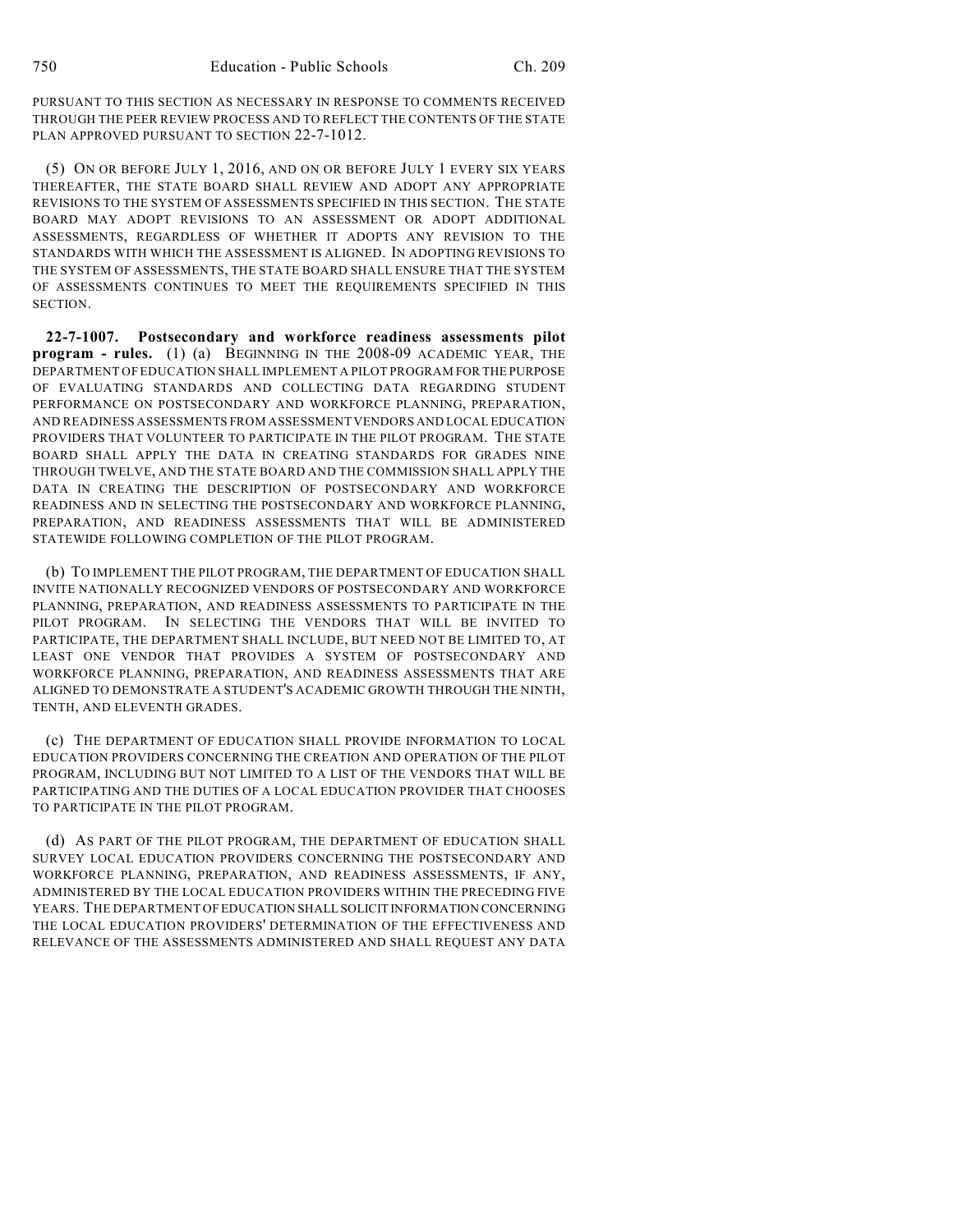#### COMPILED BY THE LOCAL EDUCATION PROVIDERS IN MAKING THEIR DETERMINATION.

(e) AS SOON AS POSSIBLE FOLLOWING THE EFFECTIVE DATE OF THIS SECTION, THE STATE BOARD SHALL PROMULGATE RULES PURSUANT TO THE "STATE ADMINISTRATIVE PROCEDURE ACT", ARTICLE 4 OF TITLE 24, C.R.S., FOR THE IMPLEMENTATION OF THE PILOT PROGRAM, INCLUDING BUT NOT LIMITED TO THE PROCEDURES AND TIME FRAMES BY WHICH A LOCAL EDUCATION PROVIDER SHALL NOTIFY THE DEPARTMENT OF EDUCATION OF ITS INTENT TO PARTICIPATE IN THE PILOT PROGRAM.

(f) FOR THE 2008-09 BUDGET YEAR, THE GENERAL ASSEMBLY SHALL APPROPRIATE MONEYS TO THE DEPARTMENT OF EDUCATION FOR DISTRIBUTION TO LOCAL EDUCATION PROVIDERS WHO PARTICIPATE IN THE PILOT PROGRAM TO ASSIST THEM IN DEFRAYING THE COSTS INCURRED IN ADMINISTERING THE POSTSECONDARY AND WORKFORCE PLANNING, PREPARATION, AND READINESS ASSESSMENTS. THE STATE BOARD SHALL PROMULGATE RULES DESCRIBING THE PROCESS BY WHICH THE DEPARTMENT SHALL DISTRIBUTE THE MONEYS TO PARTICIPATING LOCAL EDUCATION PROVIDERS, ENSURING TO THE EXTENT PRACTICABLE THAT MONEYS ARE DISTRIBUTED TO LOCAL EDUCATION PROVIDERS IN AREAS THROUGHOUT THE STATE AND OF VARYING ENROLLMENT SIZE AND TAKING INTO ACCOUNT THE FISCAL NEEDS OF EACH PARTICIPATING LOCAL EDUCATION PROVIDER AND WHETHER THE PARTICIPATING LOCAL EDUCATION PROVIDER WAS ADMINISTERING POSTSECONDARY AND WORKFORCE PLANNING, PREPARATION, OR READINESS ASSESSMENTS PRIOR TO IMPLEMENTATION OF THE PILOT PROGRAM.

(2) EACH ASSESSMENT VENDOR THAT CHOOSES TO PARTICIPATE IN THE PILOT PROGRAM SHALL PROVIDE TO THE DEPARTMENT OF EDUCATION DATA CONCERNING ADMINISTRATION OF THE VENDOR'S ASSESSMENTS IN OTHER STATES, INCLUDING BUT NOT LIMITED TO TEST SCORE UNIT RECORDS. THE DEPARTMENT SHALL APPLY THE DATA IN PREPARING AMENDMENTS TO THE STATE PLAN, AS DESCRIBED IN SECTION 22-7-1012, AND IN ADJUSTING THE LONGITUDINAL GROWTH MODEL ADOPTED PURSUANT TO SECTION 22-7-604.3 TO ENSURE THAT THE RESULTS OF EACH ASSESSMENT THAT IS INCLUDED IN THE PILOT PROGRAM CAN BE USED TO MEASURE INDIVIDUAL STUDENT GROWTH TOWARD ATTAINING POSTSECONDARY AND WORKFORCE READINESS.

(3) EACH LOCAL EDUCATION PROVIDER THAT CHOOSES TO PARTICIPATE IN THE PILOT PROGRAM SHALL:

(a) DURING THE SPRING SEMESTER OF EACH ACADEMIC YEAR BEGINNING IN 2009, ADMINISTER A POSTSECONDARY AND WORKFORCE PLANNING ASSESSMENT, SELECTED BY THE LOCAL EDUCATION PROVIDER FROM AMONG THE ASSESSMENTS PROVIDED BY THE PARTICIPATING VENDORS, TO STUDENTS ENROLLED IN NINTH GRADE. A LOCAL EDUCATION PROVIDER MAY ALSO CHOOSE TO ADMINISTER THE POSTSECONDARY AND WORKFORCE PLANNING ASSESSMENT DURING THE FALL SEMESTER TO STUDENTS ENROLLED IN EIGHTH GRADE.

(b) DURING THE SPRING SEMESTER OF EACH ACADEMIC YEAR BEGINNING IN 2009, ADMINISTER A POSTSECONDARY AND WORKFORCE PREPARATION ASSESSMENT, SELECTED BY THE LOCAL EDUCATION PROVIDER FROM AMONG THE ASSESSMENTS PROVIDED BY THE PARTICIPATING VENDORS, TO STUDENTS ENROLLED IN TENTH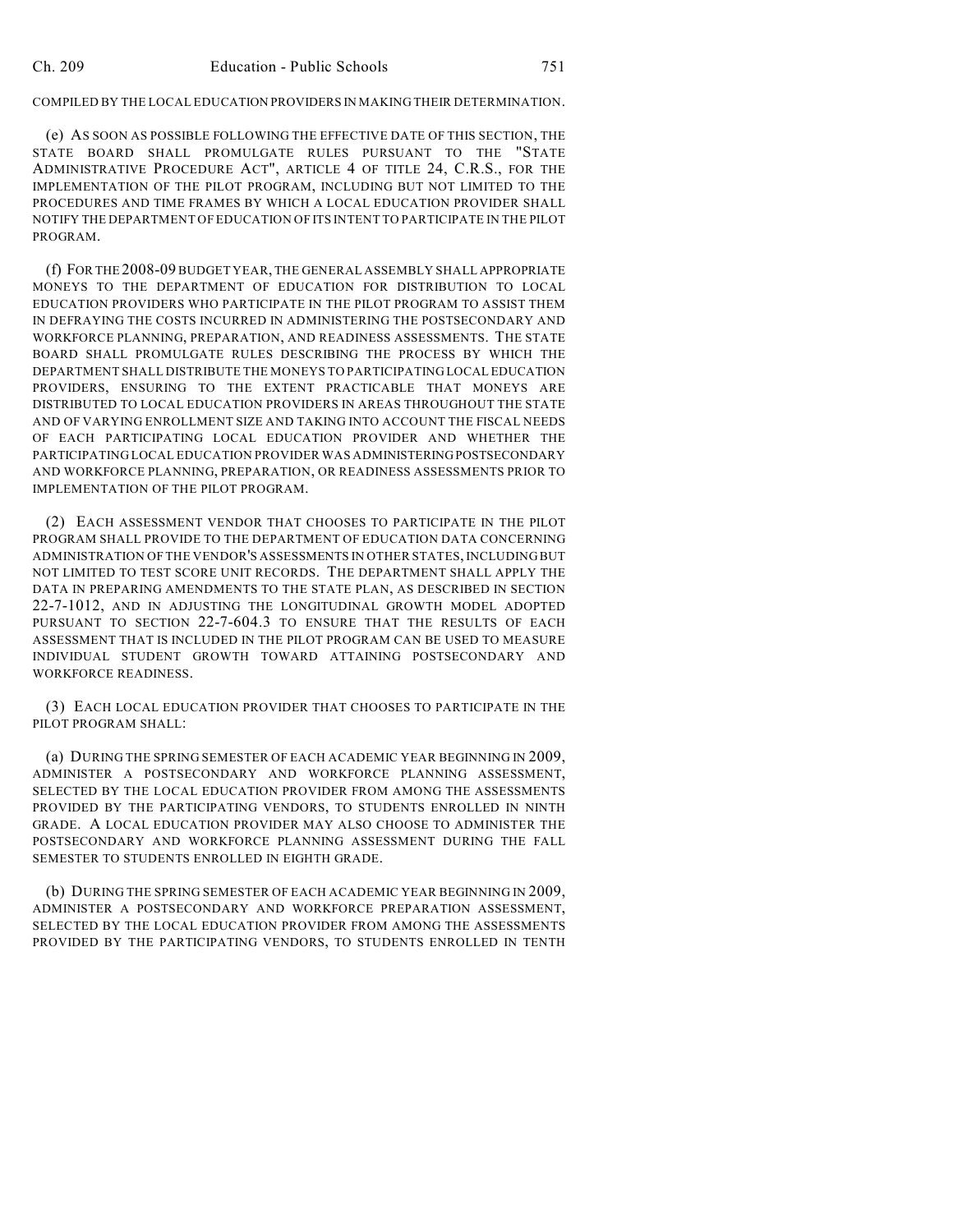GRADE;

(c) DURING THE SPRING SEMESTER OF EACH ACADEMIC YEAR BEGINNING IN 2009, ADMINISTER A POSTSECONDARY AND WORKFORCE READINESS ASSESSMENT, SELECTED BY THE LOCAL EDUCATION PROVIDER FROM AMONG THE ASSESSMENTS PROVIDED BY THE PARTICIPATING VENDORS, TO STUDENTS ENROLLED IN ELEVENTH GRADE;

(d) DEVELOP AND IMPLEMENT A PROCESS BY WHICH THE LOCAL EDUCATION PROVIDER WILL SHARE THE RESULTS RECEIVED BY EACH STUDENT ON THE POSTSECONDARY AND WORKFORCE PLANNING, PREPARATION, AND READINESS ASSESSMENTS WITH THE STUDENT AND THE STUDENT'S PARENTS AS SOON AS POSSIBLE FOLLOWING RECEIPT OF THE RESULTS; AND

(e) ANNUALLY, ON OR BEFORE A DATE SPECIFIED BY RULE OF THE STATE BOARD, PROVIDE TO THE DEPARTMENT OF EDUCATION THE RESULTS ACHIEVED BY EACH STUDENT ON THE POSTSECONDARY AND WORKFORCE PLANNING, PREPARATION, OR READINESS ASSESSMENT AND ANY OTHER INFORMATION PERTAINING TO THE OPERATION OF THE PILOT PROGRAM THAT MAY BE REQUIRED BY STATE BOARD RULE.

(4) THE PILOT PROGRAM SHALL CONTINUE TO OPERATE AS DESCRIBED IN THIS SECTION UNTIL THE STATE BOARD AND THE COMMISSION, PURSUANT TO SECTION 22-7-1008 HAVE ADOPTED THE POSTSECONDARY AND WORKFORCE PLANNING, PREPARATION, AND READINESS ASSESSMENTS TO BE ADMINISTERED STATEWIDE.

**22-7-1008. Postsecondary and workforce readiness description postsecondary and workforce planning, preparation, and readiness assessments - adoption - revision.** (1) (a) ON OR BEFORE DECEMBER 15, 2009, THE STATE BOARD AND THE COMMISSION SHALL NEGOTIATE A CONSENSUS AND ADOPT A DESCRIPTION OF POSTSECONDARY AND WORKFORCE READINESS. IN DESCRIBING POSTSECONDARY AND WORKFORCE READINESS, THE STATE BOARD AND THE COMMISSION SHALL, AT A MINIMUM:

(I) DESCRIBE THE KNOWLEDGE AND SKILLS THAT ARE REQUIRED FOR A STUDENT TO DEMONSTRATE POSTSECONDARY AND WORKFORCE READINESS;

(II) ENSURE THAT POSTSECONDARY AND WORKFORCE READINESS INCLUDES DEMONSTRATION OF POSTSECONDARY PLANNING SKILLS AND THE ABILITY TO APPLY THOSE SKILLS;

(III) DESCRIBE THE LEVEL OF ENGLISH LANGUAGE COMPETENCY THAT A STUDENT MUST DEMONSTRATE IN ORDER TO DEMONSTRATE POSTSECONDARY AND WORKFORCE READINESS;

(IV) ENSURE THAT POSTSECONDARY AND WORKFORCE READINESS INCLUDES DEMONSTRATION OF A SUFFICIENTLY HIGH LEVEL OF COMPREHENSION OR SKILL TO SUCCESSFULLY COMPLETE, WITHOUT NEED FOR REMEDIATION, THE CORE ACADEMIC COURSES IDENTIFIED BY THE COMMISSION PURSUANT TO SECTION 23-1-125 (3), C.R.S.; AND

(V) ENSURE THAT, TO THE EXTENT PRACTICABLE, POSTSECONDARY AND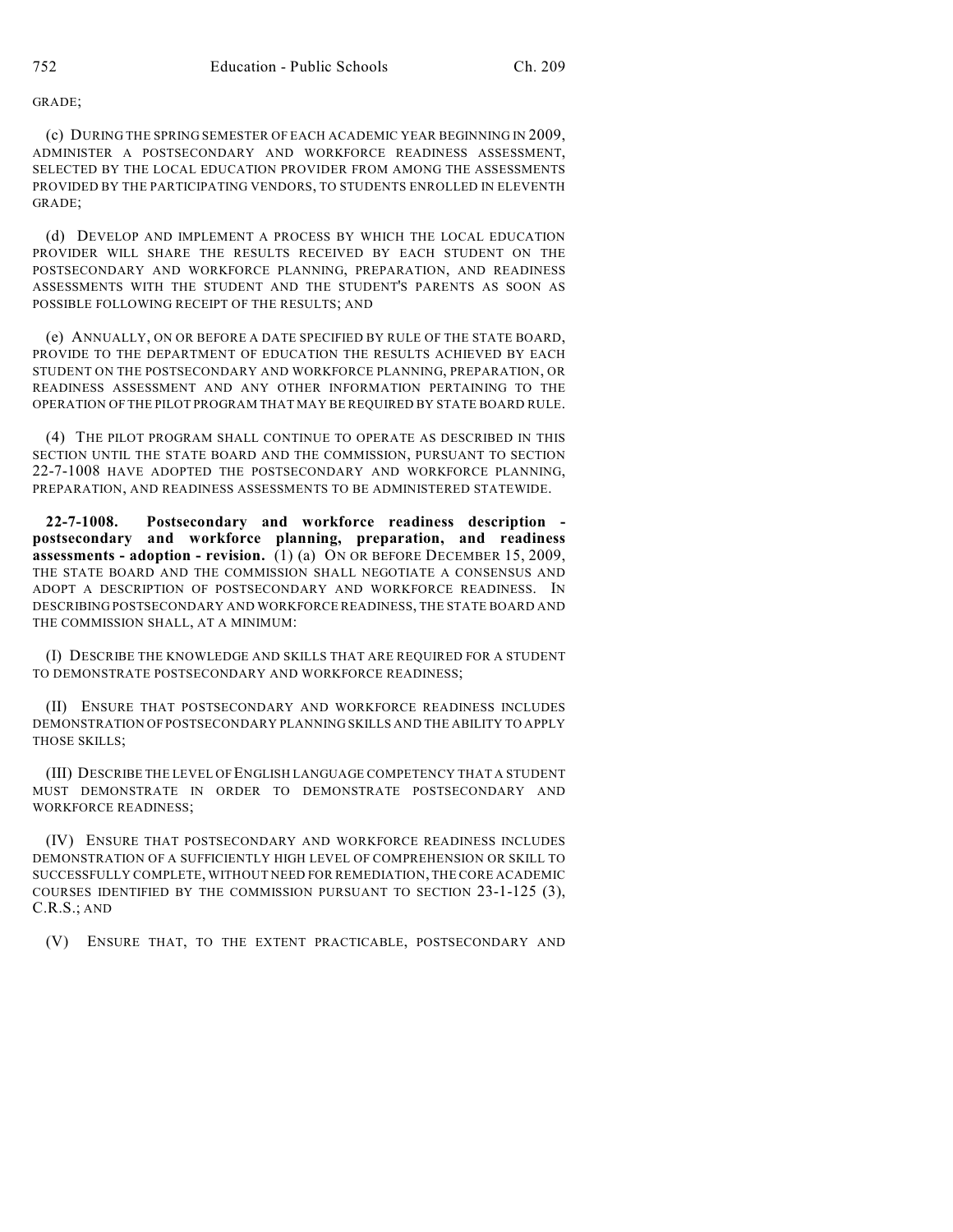WORKFORCE READINESS REQUIRES A STUDENT TO DEMONSTRATE CREATIVITY AND INNOVATION SKILLS; CRITICAL-THINKING AND PROBLEM-SOLVING SKILLS; COMMUNICATION AND COLLABORATION SKILLS; SOCIAL AND CULTURAL AWARENESS; CIVIC ENGAGEMENT; INITIATIVE AND SELF-DIRECTION; FLEXIBILITY; PRODUCTIVITY AND ACCOUNTABILITY; CHARACTER AND LEADERSHIP; INFORMATION TECHNOLOGY APPLICATION SKILLS; AND OTHER SKILLS CRITICAL TO PREPARING STUDENTS FOR THE TWENTY-FIRST-CENTURY WORKFORCE AND FOR ACTIVE CITIZENSHIP.

(b) BASED ON THE DATA RECEIVED BY THE DEPARTMENT OF EDUCATION FROM THE OPERATION OF THE PILOT PROGRAM PURSUANT TO SECTION 22-7-1007, THE STATE BOARD AND THE COMMISSION MAY MODIFY THE DESCRIPTION OF POSTSECONDARY AND WORKFORCE READINESS AS APPROPRIATE TO ENSURE ALIGNMENT OF THE STANDARDS FOR GRADES NINE THROUGH TWELVE, THE POSTSECONDARY AND WORKFORCE PLANNING, PREPARATION, AND READINESS ASSESSMENTS, AND THE DESCRIPTION OF POSTSECONDARY AND WORKFORCE READINESS. THE STATE BOARD AND THE COMMISSION MAY FURTHER MODIFY THE DESCRIPTION OF POSTSECONDARY AND WORKFORCE READINESS AS NECESSARY BASED ON THE RECOMMENDATIONS RECEIVED THROUGH THE PEER REVIEW PROCESS ON THE AMENDED STATE PLAN PURSUANT TO SECTION 22-7-1012 TO ENSURE ALIGNMENT OF THE POSTSECONDARY AND WORKFORCE READINESS DESCRIPTION WITH THE STANDARDS AND ASSESSMENTS.

(2) (a) ON OR BEFORE DECEMBER 15, 2010, THE STATE BOARD AND THE COMMISSION SHALL NEGOTIATE A CONSENSUS AND ADOPT ONE OR MORE POSTSECONDARY AND WORKFORCE PLANNING ASSESSMENTS, POSTSECONDARY AND WORKFORCE PREPARATION ASSESSMENTS, AND POSTSECONDARY AND WORKFORCE READINESS ASSESSMENTS THAT LOCAL EDUCATION PROVIDERS SHALL ADMINISTER PURSUANT TO SECTION 22-7-1016. THE STATE BOARD AND THE COMMISSION SHALL BASE THE SELECTION OF THE POSTSECONDARY AND WORKFORCE PLANNING, PREPARATION, AND READINESS ASSESSMENTS ON THE INFORMATION RECEIVED THROUGH THE OPERATION OF THE PILOT PROGRAM, ENSURING THAT THE SELECTED ASSESSMENTS ARE ALIGNED WITH THE STANDARDS FOR GRADES NINE THROUGH TWELVE AND WITH THE DESCRIPTION OF POSTSECONDARY AND WORKFORCE READINESS.

(b) FOLLOWING ADOPTION OF THE POSTSECONDARY AND WORKFORCE PLANNING, PREPARATION, AND READINESS ASSESSMENTS, THE STATE BOARD AND THE COMMISSION SHALL NEGOTIATE A CONSENSUS AND ADOPT SCORING CRITERIA FOR THE POSTSECONDARY AND WORKFORCE PLANNING, PREPARATION, AND READINESS ASSESSMENTS TO INDICATE A STUDENT'S LEVEL OF POSTSECONDARY AND WORKFORCE READINESS, BASED ON THE STUDENT'S LEVEL OF PERFORMANCE ON THE ASSESSMENTS. THE STATE BOARD AND THE COMMISSION SHALL ENSURE THAT THE SCORING CRITERIA FOR THE POSTSECONDARY AND WORKFORCE PLANNING, PREPARATION, AND READINESS ASSESSMENTS ARE ALIGNED WITH THE SCORING CRITERIA THAT APPLY TO THE SYSTEM OF ASSESSMENTS FOR PRESCHOOL THROUGH ELEMENTARY AND SECONDARY EDUCATION STANDARDS.

(c) THE STATE BOARD AND THE COMMISSION SHALL NEGOTIATE A CONSENSUS AND MODIFY THE POSTSECONDARY AND WORKFORCE PLANNING, PREPARATION, AND READINESS ASSESSMENTS ADOPTED PURSUANT TO THIS SECTION AS NECESSARY IN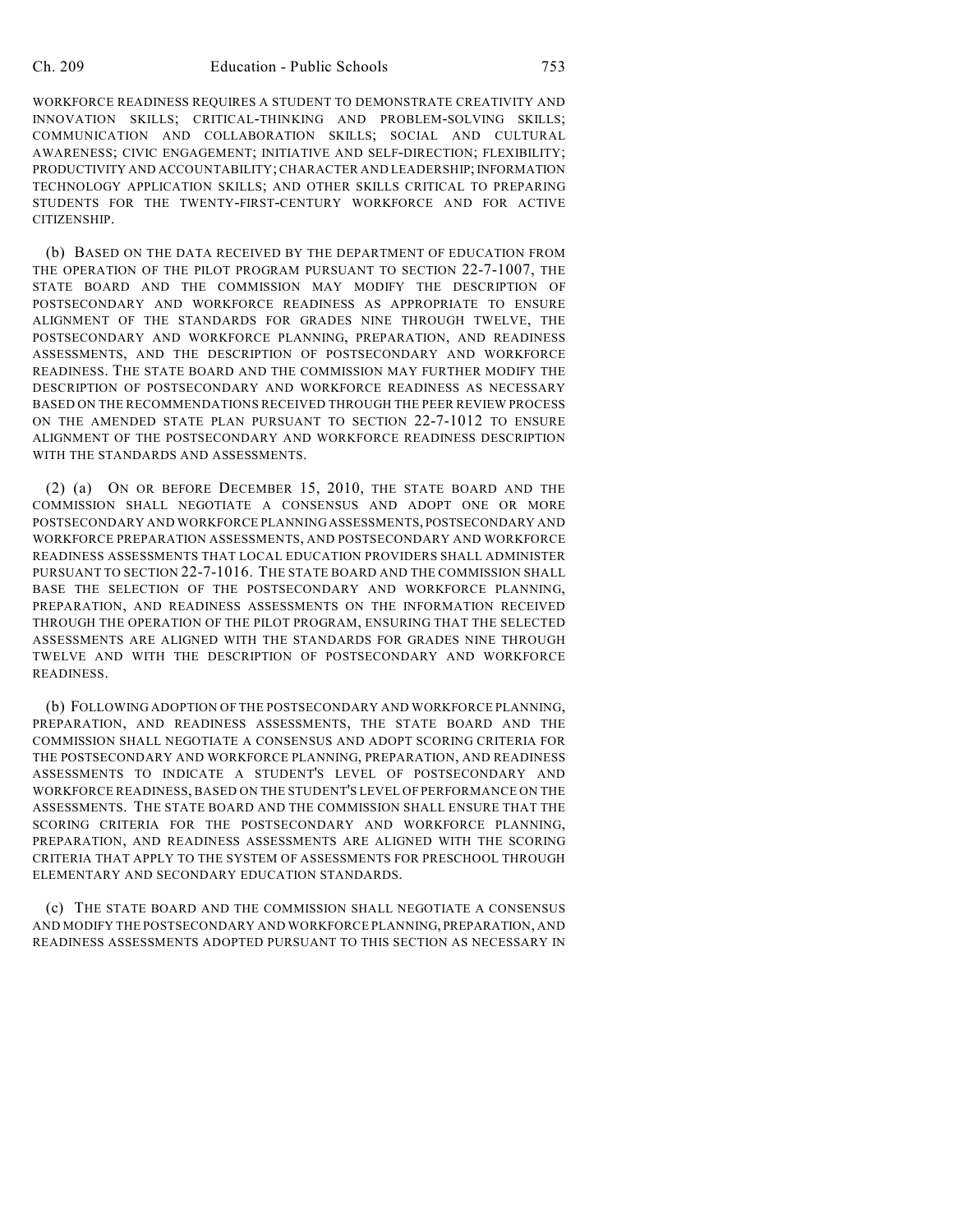RESPONSE TO COMMENTS RECEIVED THROUGH THE PEER REVIEW PROCESS AND TO REFLECT THE CONTENTS OF THE STATE PLAN APPROVED PURSUANT TO SECTION 22-7-1012.

(3) (a) ON OR BEFORE JULY 1, 2015, AND ON OR BEFORE JULY 1 EVERY SIX YEARS THEREAFTER, THE STATE BOARD AND THE COMMISSION SHALL REVIEW, NEGOTIATE A CONSENSUS, AND ADOPT ANY APPROPRIATE REVISIONS TO THE DESCRIPTION OF POSTSECONDARY AND WORKFORCE READINESS. THE STATE BOARD AND THE COMMISSION SHALL ENSURE THAT ANY REVISIONS ADOPTED PURSUANT TO THIS PARAGRAPH (a) MEET THE REQUIREMENTS FOR THE DESCRIPTION OF POSTSECONDARY AND WORKFORCE READINESS SPECIFIED IN SUBSECTION (1) OF THIS SECTION.

(b) ON OR BEFORE JULY 1, 2016, AND ON OR BEFORE JULY 1 EVERY SIX YEARS THEREAFTER, THE STATE BOARD AND THE COMMISSION SHALL REVIEW, NEGOTIATE A CONSENSUS, AND ADOPT ANY APPROPRIATE REVISIONS TO THE POSTSECONDARY AND WORKFORCE PLANNING, PREPARATION, AND READINESS ASSESSMENTS. THE STATE BOARD AND THE COMMISSION MAY ADOPT REVISIONS TO THE POSTSECONDARY AND WORKFORCE PLANNING, PREPARATION, AND READINESS ASSESSMENTS, REGARDLESS OF WHETHER THEY ADOPT ANY REVISIONS TO THE POSTSECONDARY AND WORKFORCE READINESS DESCRIPTION. IN ADOPTING REVISIONS TO THE ASSESSMENTS, THE STATE BOARD AND THE COMMISSION SHALL ENSURE THAT THE ASSESSMENTS CONTINUE TO MEET THE REQUIREMENTS SPECIFIED IN SUBSECTION (2) OF THIS SECTION. THE STATE BOARD AND THE COMMISSION SHALL ALSO REVIEW AND ADOPT ANY APPROPRIATE REVISIONS TO THE SCORING CRITERIA.

**22-7-1009. Diploma endorsements - adoption - revisions.** (1) ON OR BEFORE JULY 1, 2011, THE STATE BOARD SHALL ADOPT CRITERIA THAT A LOCAL SCHOOL BOARD, BOCES, OR INSTITUTE CHARTER HIGH SCHOOL MAY APPLY IF THE LOCAL SCHOOL BOARD, BOCES, OR INSTITUTE CHARTER HIGH SCHOOL CHOOSES TO ENDORSE HIGH SCHOOL DIPLOMAS TO INDICATE THAT STUDENTS HAVE ACHIEVED POSTSECONDARY AND WORKFORCE READINESS. THE CRITERIA SHALL INCLUDE, BUT NEED NOT BE LIMITED TO, THE REQUIRED MINIMUM LEVEL OF POSTSECONDARY AND WORKFORCE READINESS THAT A STUDENT MUST ACHIEVE TO RECEIVE A READINESS ENDORSEMENT ON HIS OR HER DIPLOMA FROM THE LOCAL SCHOOL BOARD, BOCES, OR INSTITUTE CHARTER HIGH SCHOOL. IN IDENTIFYING THE REQUIRED MINIMUM LEVEL OF POSTSECONDARY AND WORKFORCE READINESS, THE STATE BOARD SHALL ENSURE THAT THE MINIMUM LEVEL OF POSTSECONDARY AND WORKFORCE READINESS REFLECTS THE EXPECTATIONS FOR POSTSECONDARY AND WORKFORCE READINESS THAT ARE APPLIED NATIONALLY AND INTERNATIONALLY.

(2) THE STATE BOARD SHALL ALSO ADOPT CRITERIA FOR AN ENDORSEMENT THAT A LOCAL SCHOOL BOARD, BOCES, OR INSTITUTE CHARTER HIGH SCHOOL MAY CHOOSE TO GRANT TO GRADUATING STUDENTS THAT WOULD INDICATE EXTRAORDINARY ACADEMIC ACHIEVEMENT OR EXEMPLARY DEMONSTRATION BY A STUDENT OF POSTSECONDARY AND WORKFORCE READINESS.

(3) FOLLOWING ADOPTION OF THE CRITERIA FOR DIPLOMA ENDORSEMENTS PURSUANT TO SUBSECTIONS (1) AND (2) OF THIS SECTION, THE STATE BOARD SHALL CONSULT WITH THE COMMISSION AND THE GOVERNING BOARDS OF THE STATE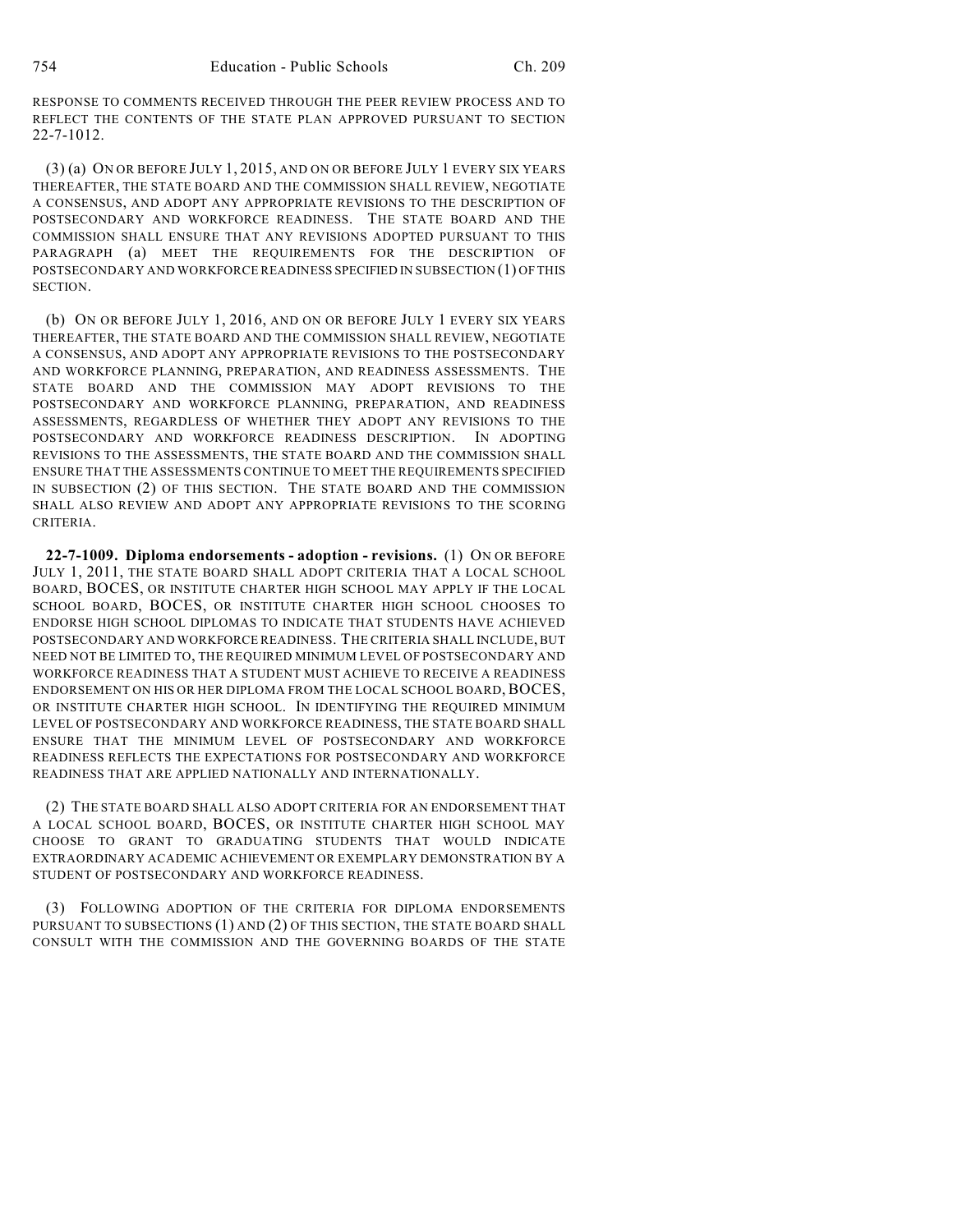INSTITUTIONS OF HIGHER EDUCATION. THE PROVISIONS OF SECTION 22-7-1017 (2) SHALL TAKE EFFECT ONLY IF THE COMMISSION AND THE GOVERNING BOARDS APPROVE THE CRITERIA.

(4) THE STATE BOARD SHALL ALSO CONSIDER AND MAY ADOPT CRITERIA FOR A RANGE OF ADDITIONAL ENDORSEMENTS THAT A SCHOOL DISTRICT, BOCES, OR INSTITUTE CHARTER HIGH SCHOOL MAY CHOOSE TO GRANT TO GRADUATING STUDENTS TO RECOGNIZE CONCENTRATED FOCUS AND OUTSTANDING ACHIEVEMENT IN A VARIETY OF SUBJECT AREAS, INCLUDING BUT NOT LIMITED TO PERFORMANCE AND FINE ARTS, CAREER AND TECHNICAL EDUCATION, HISTORY AND CIVICS, MATHEMATICS, AND SCIENCE.

(5) IN ADOPTING ENDORSEMENT CRITERIA PURSUANT TO THIS SECTION, THE STATE BOARD SHALL TAKE INTO CONSIDERATION ANY CAREER AND TECHNICAL EDUCATION STANDARDS THAT ARE ADOPTED BY THE STATE BOARD FOR COMMUNITY COLLEGES AND OCCUPATIONAL EDUCATION, CREATED IN SECTION 23-60-104, C.R.S.

(6) ON OR BEFORE JULY 1, 2017, AND ON OR BEFORE JULY 1 EVERY SIX YEARS THEREAFTER, THE STATE BOARD SHALL REVISE AND ADOPT ANY APPROPRIATE REVISIONS TO THE CRITERIA FOR ENDORSEMENTS SPECIFIED IN THIS SECTION.

**22-7-1010. State board - commission - public input - staff assistance.** (1) IN FULFILLING THEIR DUTIES UNDER THIS PART 10, THE STATE BOARD AND THE COMMISSION, AT A MINIMUM, SHALL:

(a) MEET WITH INTERESTED PERSONS THROUGHOUT THE STATE, INCLUDING BUT NOT LIMITED TO:

(I) EARLY CARE AND EDUCATION PROVIDERS;

(II) REPRESENTATIVES OF EARLY CHILDHOOD COUNCILS AND EARLY CHILDHOOD CARE AND EDUCATION COUNCILS;

(III) ELEMENTARY AND SECONDARY TEACHERS, SPECIALISTS IN SPECIAL EDUCATION SERVICES, COUNSELORS, AND ADMINISTRATORS;

(IV) BOARDS OF COOPERATIVE SERVICES;

(V) LOCAL SCHOOL BOARDS AND GOVERNING BOARDS OF DISTRICT CHARTER SCHOOLS AND INSTITUTE CHARTER SCHOOLS;

(VI) PARENTS AND STUDENTS;

(VII) PRECOLLEGIATE AND POSTSECONDARY SERVICE PROVIDERS AND CONCURRENT ENROLLMENT PROGRAM MANAGERS;

(VIII) CAREER AND TECHNICAL EDUCATION FACULTY AND ADMINISTRATORS;

(IX) POSTSECONDARY FACULTY AND ADMINISTRATORS;

(X) GOVERNING BOARDS OF INSTITUTIONS OF HIGHER EDUCATION; AND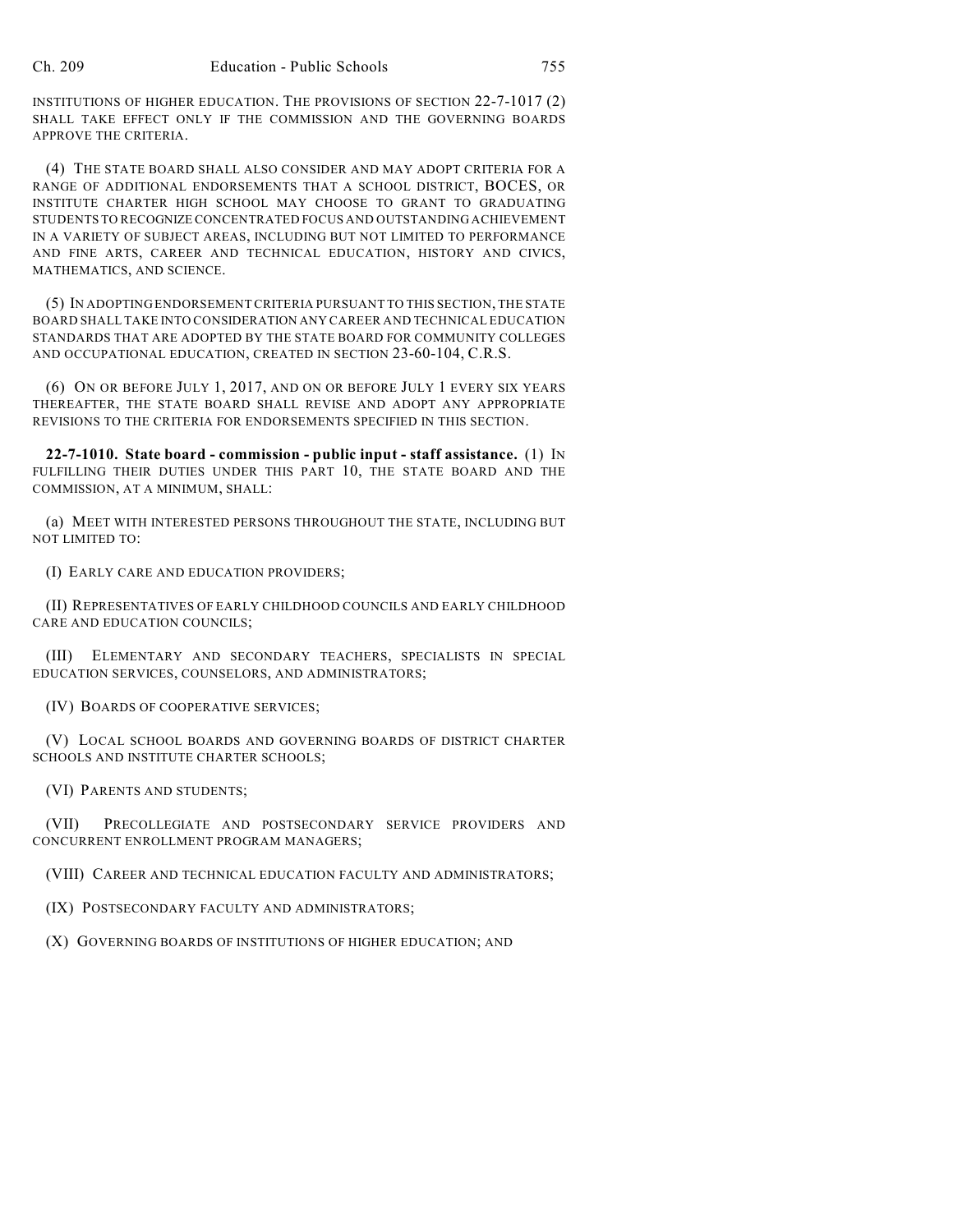(XI) EMPLOYERS AND OTHER MEMBERS OF THE BUSINESS COMMUNITY AND LABOR, WORKFORCE, AND ECONOMIC DEVELOPMENT EXPERTS;

(b) TAKE INTO CONSIDERATION THE RECOMMENDATIONS OF AND CONSULT WITH THE P-20 COUNCIL;

(c) SOLICIT AND TAKE INTO CONSIDERATION INFORMATION FROM LOCAL BOARDS OF EDUCATION SPECIFICALLY REGARDING THE INPUT RECEIVED BY THE LOCAL BOARDS FROM THEIR RESPECTIVE COMMUNITIES IN DEVELOPING THE BLUEPRINTS FOR THE EDUCATION SYSTEMS IN THEIR RESPECTIVE COMMUNITIES PURSUANT TO SECTION 22-32-109 (1) (kk);

(d) TAKE INTO CONSIDERATION, AS APPLICABLE, THE RECOMMENDATIONS OF THE STATE GRADUATION GUIDELINES DEVELOPMENT COUNCIL MADE PURSUANT TO SECTION 22-7-414, AS IT EXISTED PRIOR TO JULY 1, 2008;

(e) CONSULT AND COLLABORATE WITH STATE AND NATIONAL ORGANIZATIONS OF EARLY CARE AND EDUCATION PROVIDERS AND EXPERTS, STATE AND NATIONAL ORGANIZATIONS OF EDUCATORS, AND OTHER STATE, NATIONAL, AND INTERNATIONAL ACADEMIC ORGANIZATIONS THAT SPECIALIZE IN CREATION, MAINTENANCE, AND IMPLEMENTATION OF RELEVANT AND RIGOROUS EDUCATION STANDARDS AND CURRICULUM AND IN ALIGNMENT OF STANDARDS AND ASSESSMENTS FROM PRESCHOOL THROUGH POSTSECONDARY EDUCATION.

(2) (a) STAFF FROM THE DEPARTMENT OF EDUCATION, THE DEPARTMENT OF HIGHER EDUCATION, THE STATE BOARD FOR COMMUNITY COLLEGES AND OCCUPATIONAL EDUCATION, THE DIVISION OF CHILD CARE, AND THE EARLY CHILDHOOD POLICY TEAM IN THE OFFICE OF THE LIEUTENANT GOVERNOR SHALL PROVIDE TECHNICAL ASSISTANCE AND SUPPORT FOR THE STATE BOARD AND THE COMMISSION IN FULFILLING THEIR DUTIES UNDER THIS PART 10.

(b) TO FURTHER ASSIST IN FULFILLING THEIR DUTIES UNDER THIS PART 10, THE STATE BOARD AND THE COMMISSION MAY APPOINT ONE OR MORE TASK FORCES CONSISTING OF STATE, NATIONAL, AND INTERNATIONAL EDUCATION EXPERTS.

(3) THE DEPARTMENT OF EDUCATION AND THE DEPARTMENT OF HIGHER EDUCATION ARE AUTHORIZED TO RECEIVE AND EXPEND GIFTS, GRANTS, OR DONATIONS OF ANY KIND FROM A PUBLIC OR PRIVATE ENTITY TO CARRY OUT THE PURPOSES OF THIS PART 10, SUBJECT TO THE TERMS AND CONDITIONS UNDER WHICH GIVEN; EXCEPT THAT THE DEPARTMENT OF EDUCATION OR THE DEPARTMENT OF HIGHER EDUCATION MAY NOT ACCEPT A GIFT, GRANT, OR DONATION IF THE CONDITIONS ATTACHED THERETO REQUIRE THE USE OR EXPENDITURE THEREOF IN A MANNER CONTRARY TO LAW.

**22-7-1011. Regional educator meetings - purpose - recommendations.** (1) BEGINNING IN THE 2008-09 ACADEMIC YEAR, THE COMMISSIONER AND THE EXECUTIVE DIRECTOR, AT LEAST ANNUALLY, SHALL CONVENE MEETINGS OF PROFESSIONAL EDUCATORS IN PRESCHOOL, ELEMENTARY, SECONDARY, AND POSTSECONDARY EDUCATION WITHIN EACH OF THE REGIONAL SERVICE AREAS CREATED BY THE STATE BOARD. IN CONVENING THE REGIONAL EDUCATOR MEETINGS, THE COMMISSIONER AND THE EXECUTIVE DIRECTOR SHALL WORK WITH: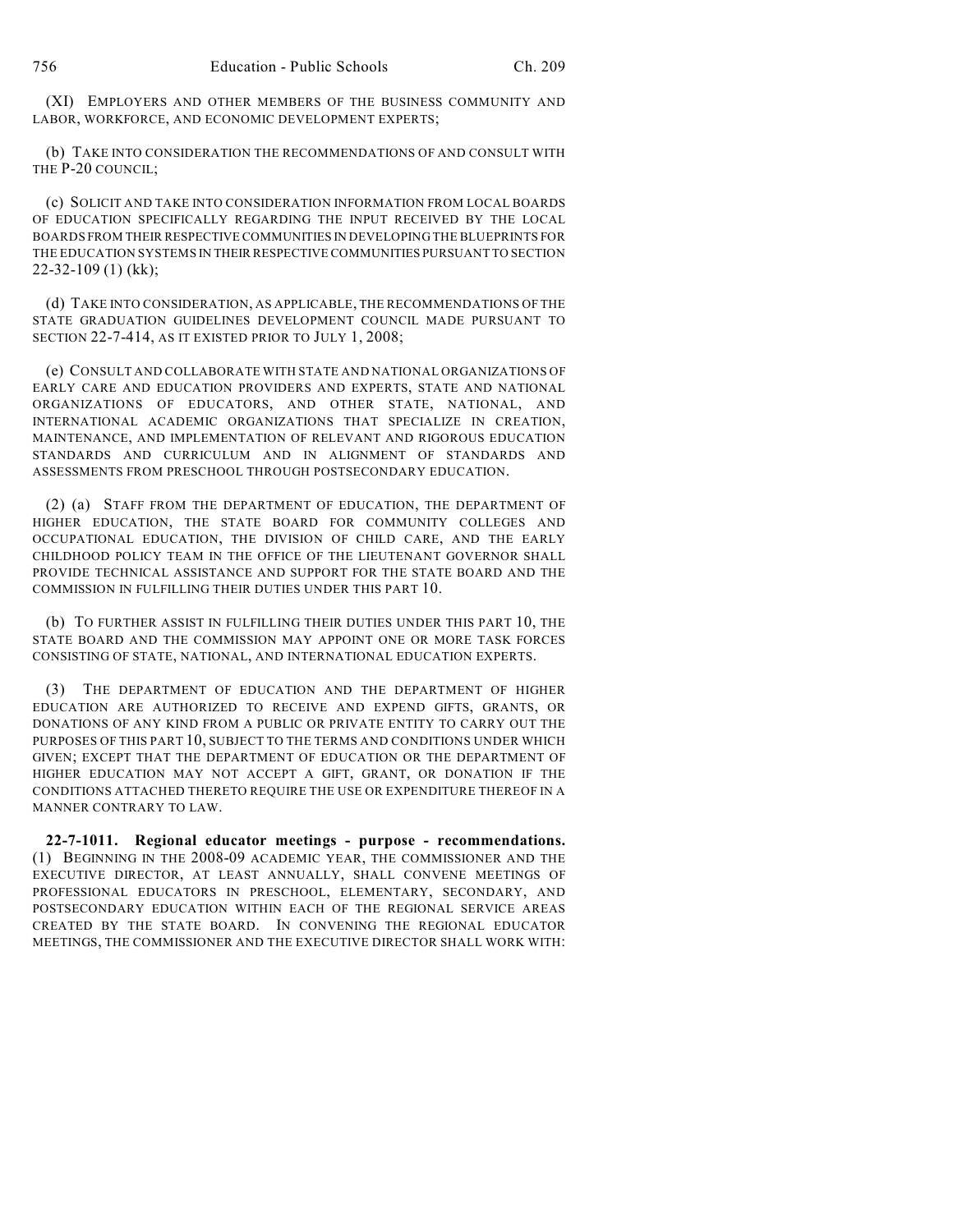(a) THE PRESIDENT OF THE STATE SYSTEM OF COMMUNITY AND TECHNICAL COLLEGES;

(b) ONE OR MORE REPRESENTATIVES OF THE JUNIOR COLLEGE DISTRICTS;

(c) THE CHIEF ACADEMIC OFFICERS OR EXECUTIVE DIRECTORS OF THE STATE INSTITUTIONS OF HIGHER EDUCATION;

(d) THE SCHOOL DISTRICT SUPERINTENDENTS THROUGHOUT THE STATE; AND

(e) REPRESENTATIVES OF THE DIVISION OF CHILD CARE AND THE EARLY CHILDHOOD POLICY TEAM IN THE OFFICE OF THE LIEUTENANT GOVERNOR.

(2) AT A MINIMUM, THE FOLLOWING PERSONS SHALL BE INVITED TO ATTEND THE REGIONAL EDUCATOR MEETINGS IN EACH REGIONAL SERVICE AREA:

(a) EARLY CARE AND EDUCATION PROVIDERS;

(b) MEMBERS OF THE LOCAL SCHOOL BOARDS OF THE SCHOOL DISTRICTS INCLUDED IN THE REGIONAL SERVICE AREA;

(c) THE PRESCHOOL, ELEMENTARY, AND SECONDARY TEACHERS, PRINCIPALS, ADMINISTRATORS, COUNSELORS, AND OTHER SPECIAL SERVICES PROVIDERS EMPLOYED BY THE LOCAL EDUCATION PROVIDERS LOCATED IN THE REGIONAL SERVICE AREA; AND

(d) THE POSTSECONDARY FACULTY, ACADEMIC ADVISORS, AND ADMINISTRATORS EMPLOYED BY THE STATE INSTITUTIONS OF HIGHER EDUCATION AND JUNIOR COLLEGES, IF ANY, LOCATED IN THE REGIONAL SERVICE AREA.

(3) THE COMMISSIONER AND THE EXECUTIVE DIRECTOR SHALL CONVENE REGIONAL EDUCATOR MEETINGS FOR THE PURPOSE OF COLLABORATING IN THE PLANNING, DESIGN, AND IMPLEMENTATION OF THE ALIGNMENT OF THE PRESCHOOL THROUGH POSTSECONDARY PUBLIC EDUCATION SYSTEMS, INCLUDING BUT NOT LIMITED TO:

(a) COLLABORATING IN THE PLANNING, DESIGN, AND IMPLEMENTATION OF:

(I) THE SCHOOL READINESS DESCRIPTION, THE PRESCHOOL THROUGH ELEMENTARY AND SECONDARY EDUCATION STANDARDS, AND THE POSTSECONDARY AND WORKFORCE READINESS DESCRIPTION;

(II) PROGRAMS OF INSTRUCTION FOR PRESCHOOL, ELEMENTARY, SECONDARY, AND POSTSECONDARY STUDENTS; AND

(III) ASSESSMENTS THAT ARE ALIGNED WITH THE SCHOOL READINESS AND POSTSECONDARY AND WORKFORCE READINESS DESCRIPTIONS AND THE PRESCHOOL THROUGH ELEMENTARY AND SECONDARY EDUCATION STANDARDS;

(b) COLLABORATING IN IDENTIFICATION AND PROVISION OF THE SUPPORTIVE SERVICES THAT ARE NECESSARY TO IMPLEMENT THE SCHOOL READINESS AND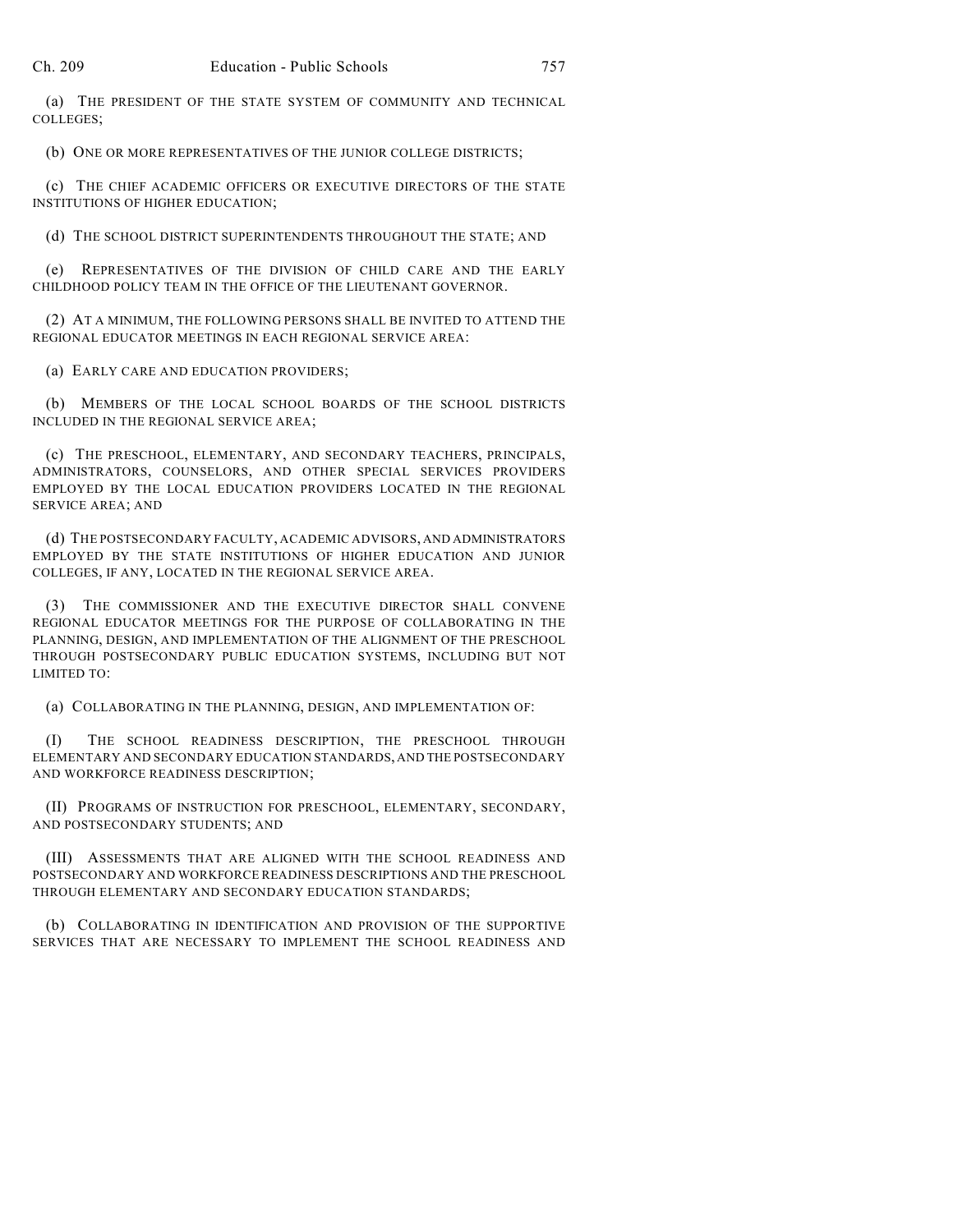POSTSECONDARY AND WORKFORCE READINESS DESCRIPTIONS, THE PRESCHOOL THROUGH ELEMENTARY AND SECONDARY EDUCATION STANDARDS, AND THE ALIGNED ASSESSMENTS;

(c) IDENTIFYING AND REVIEWING THE LEVELS OF FINANCIAL SUPPORT NEEDED TO IMPLEMENT THE SCHOOL READINESS AND POSTSECONDARY AND WORKFORCE READINESS DESCRIPTIONS, THE PRESCHOOL THROUGH ELEMENTARY AND SECONDARY EDUCATION STANDARDS, AND THE ALIGNED ASSESSMENTS, AND FORMULATING RECOMMENDATIONS CONCERNING THE REALLOCATION OF STATE RESOURCES AND THE IDENTIFICATION OF ADDITIONAL STATE RESOURCES FOR SAID IMPLEMENTATION; AND

(d) REVIEWING THE SCHOOL READINESS DESCRIPTION, THE PRESCHOOL THROUGH ELEMENTARY AND SECONDARY EDUCATION STANDARDS, THE POSTSECONDARY AND WORKFORCE READINESS DESCRIPTION, THE ASSESSMENTS ALIGNED WITH THE DESCRIPTIONS AND STANDARDS, AND THE CRITERIA FOR DIPLOMA ENDORSEMENTS, AND MAKING RECOMMENDATIONS FOR REVISIONS TO THE STATE BOARD AND THE COMMISSION.

(4) EACH REGIONAL SERVICE AREA MAY SUBMIT TO THE STATE BOARD AND THE COMMISSION THE RECOMMENDATIONS ARISING FROM THE REGIONAL EDUCATOR MEETINGS HELD IN THE REGIONAL SERVICE AREA. THE STATE BOARD AND THE COMMISSION SHALL TAKE THE RECOMMENDATIONS INTO ACCOUNT IN FULFILLING THEIR DUTIES PURSUANT TO THIS PART 10. IN ADDITION, A REGIONAL SERVICE AREA MAY SUBMIT ANY RECOMMENDATIONS FOR LEGISLATIVE CHANGES TO THE EDUCATION COMMITTEES OF THE HOUSE OF REPRESENTATIVES AND THE SENATE, OR ANY SUCCESSOR COMMITTEES.

**22-7-1012. State plan - amendments - peer review - final adoption.** (1) THE DEPARTMENT OF EDUCATION SHALL SOLICIT INFORMATION FROM LOCAL EDUCATION PROVIDERS THAT BEGAN ADMINISTERING POSTSECONDARY AND WORKFORCE PLANNING, PREPARATION, AND READINESS ASSESSMENTS PRIOR TO IMPLEMENTATION OF THE PILOT PROGRAM AND FROM LOCAL EDUCATION PROVIDERS AND ASSESSMENT VENDORS THAT ARE PARTICIPATING IN THE PILOT PROGRAM. THE DEPARTMENT OF EDUCATION MAY CONTRACT WITH AN INDEPENDENT, NATIONALLY RECOGNIZED THIRD PARTY TO CONDUCT A RIGOROUS EVALUATION OF THE INFORMATION RECEIVED AND, BASED ON THE EVALUATION, TO MAKE RECOMMENDATIONS TO THE DEPARTMENT AND THE STATE BOARD CONCERNING AMENDMENTS TO THE STATE PLAN.

(2) (a) AS SOON AS PRACTICABLE UNDER FEDERAL LAW, BASED ON THE EVALUATION OF INFORMATION RECEIVED PURSUANT TO SUBSECTION (1) OF THIS SECTION AND ON INFORMATION RECEIVED BY THE STATE BOARD PURSUANT TO SECTION 22-7-1010 AND ON ANY INFORMATION RECEIVED FROM THE REGIONAL EDUCATOR MEETINGS PURSUANT TO SECTION 22-7-1011, THE DEPARTMENT OF EDUCATION SHALL SUBMIT TO THE FEDERAL DEPARTMENT OF EDUCATION AMENDMENTS TO THE STATE PLAN FOR PEER REVIEW AND APPROVAL. THE AMENDMENTS, AT A MINIMUM, SHALL INCLUDE:

(I) AMENDMENTS TO INCORPORATE THE PRESCHOOL THROUGH ELEMENTARY AND SECONDARY EDUCATION STANDARDS ADOPTED BY THE STATE BOARD PURSUANT TO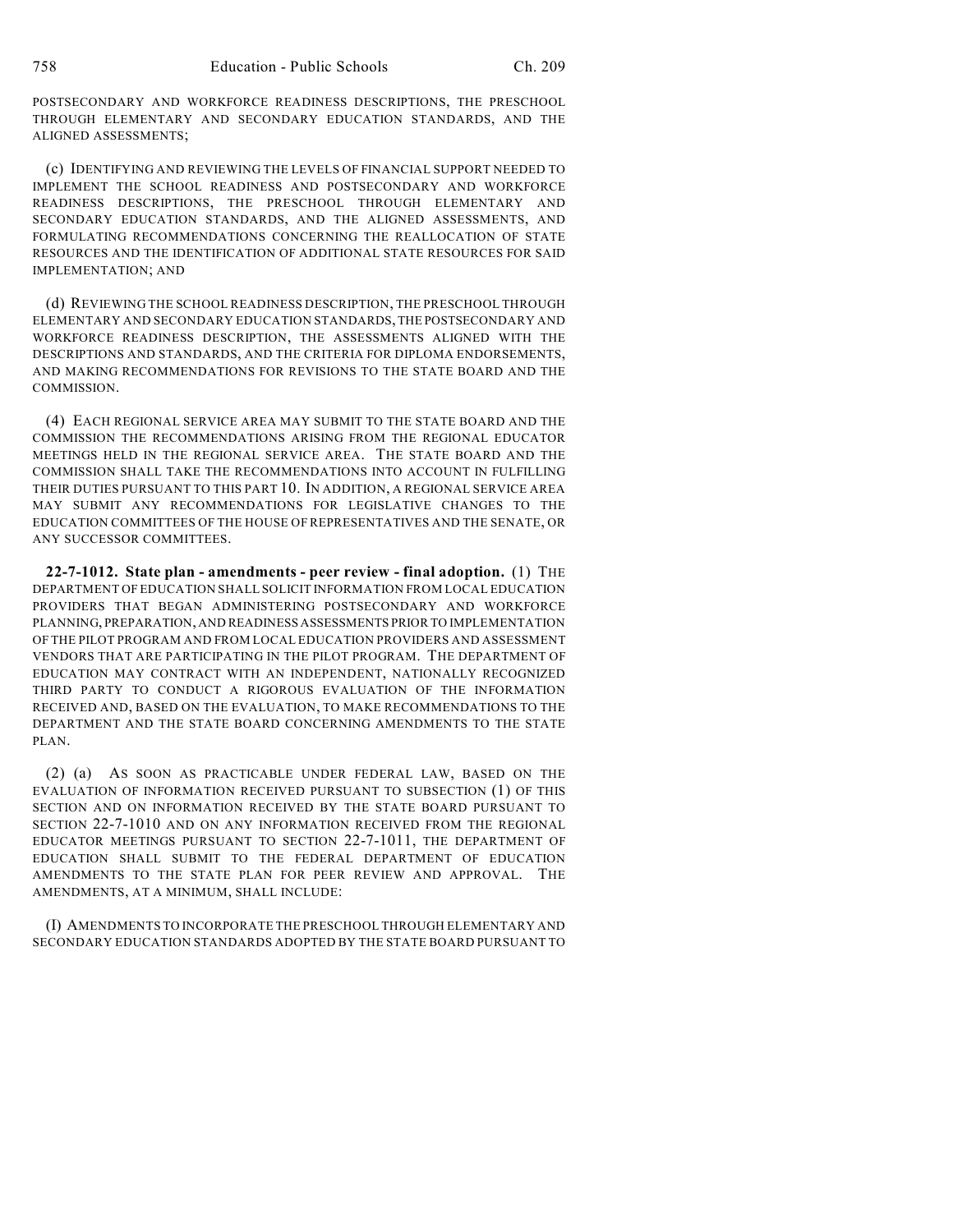SECTION 22-7-1005, INCLUDING THE STANDARDS FOR GRADES NINE THROUGH TWELVE THAT ARE ALIGNED WITH THE POSTSECONDARY AND WORKFORCE PLANNING, PREPARATION, AND READINESS ASSESSMENTS ADOPTED PURSUANT TO SECTION 22-7-1008; AND

(II) AMENDMENTS TO INCORPORATE THE SYSTEM OF ASSESSMENTS ADOPTED PURSUANT TO SECTION 22-7-1006.

(b) NOTWITHSTANDING ANY PROVISION OF THIS SECTION TO THE CONTRARY, IN ORDER TO PRESERVE FLEXIBILITY AND ADAPTABILITY AT THE STATE LEVEL, THE AMENDED STATE PLAN SHALL INCLUDE ONLY THOSE COMPONENTS OF THE ALIGNED PRESCHOOL THROUGH POSTSECONDARY PUBLIC EDUCATION SYSTEMS THAT ARE REQUIRED BY OR SUBJECT TO APPROVAL UNDER FEDERAL LAW AND SHALL NOT INCLUDE ANY COMPONENTS OF THE ALIGNED PRESCHOOL THROUGH POSTSECONDARY PUBLIC EDUCATION SYSTEMS THAT ARE NOT REQUIRED BY OR SUBJECT TO APPROVAL UNDER FEDERAL LAW.

(c) THE LIMITATIONS ON THE CONTENTS OF THE STATE PLAN SPECIFIED IN PARAGRAPH (b) OF THIS SUBSECTION (2) SHALL NOT BE CONSTRUED TO PROHIBIT THE STATE BOARD AND THE COMMISSION FROM ADOPTING, AND THE STATE BOARD AND THE COMMISSION ARE ENCOURAGED TO ADOPT, DESCRIPTIONS, STANDARDS, ASSESSMENTS, AND OTHER COMPONENTS OF THE ALIGNED PRESCHOOL THROUGH POSTSECONDARY PUBLIC EDUCATION SYSTEMS THAT EXCEED THE MINIMUM REQUIREMENTS OF FEDERAL LAW AND THAT ARE COMPARABLE IN SCOPE, RELEVANCE, AND RIGOR TO THE HIGHEST NATIONAL AND INTERNATIONAL STANDARDS THAT HAVE BEEN IMPLEMENTED SUCCESSFULLY AND ARE CONSISTENT WITH AND RELEVANT TO ACHIEVEMENT OF THE GOALS SPECIFIED IN SECTION 22-7-1002.

(3) THE DEPARTMENT OF EDUCATION SHALL PROVIDE PUBLIC NOTICE OF THE AMENDMENTS TO THE STATE PLAN, ANY COMMENTS AND SUGGESTIONS RECEIVED THROUGH THE PEER REVIEW PROCESS, AND ANY CHANGES MADE TO THE AMENDMENTS IN RESPONSE TO THE PEER REVIEW COMMENTS.

**22-7-1013. Local education provider - preschool through elementary and secondary education standards- adoption.** (1) (a) ON OR BEFORE DECEMBER 15, 2011, EACH LOCAL EDUCATION PROVIDER SHALL REVIEW ITS PRESCHOOL THROUGH ELEMENTARY AND SECONDARY EDUCATION STANDARDS IN COMPARISON WITH THE PRESCHOOL THROUGH ELEMENTARY AND SECONDARY EDUCATION STANDARDS ADOPTED BY THE STATE BOARD PURSUANT TO SECTION 22-7-1005. FOLLOWING REVIEW, EACH LOCAL EDUCATION PROVIDER SHALL REVISE ITS STANDARDS, AS NECESSARY, TO ENSURE THAT:

(I) THE STANDARDS MEET OR EXCEED THE STATE PRESCHOOL THROUGH ELEMENTARY AND SECONDARY EDUCATION STANDARDS; AND

(II) THE STANDARDS ARE ALIGNED TO ENSURE THAT A STUDENT WHO DEMONSTRATES ATTAINMENT OF THE STANDARDS WHILE ADVANCING THROUGH PRESCHOOL AND ELEMENTARY AND SECONDARY EDUCATION WILL BE ABLE TO DEMONSTRATE POSTSECONDARY AND WORKFORCE READINESS PRIOR TO OR UPON ATTAINING A HIGH SCHOOL DIPLOMA.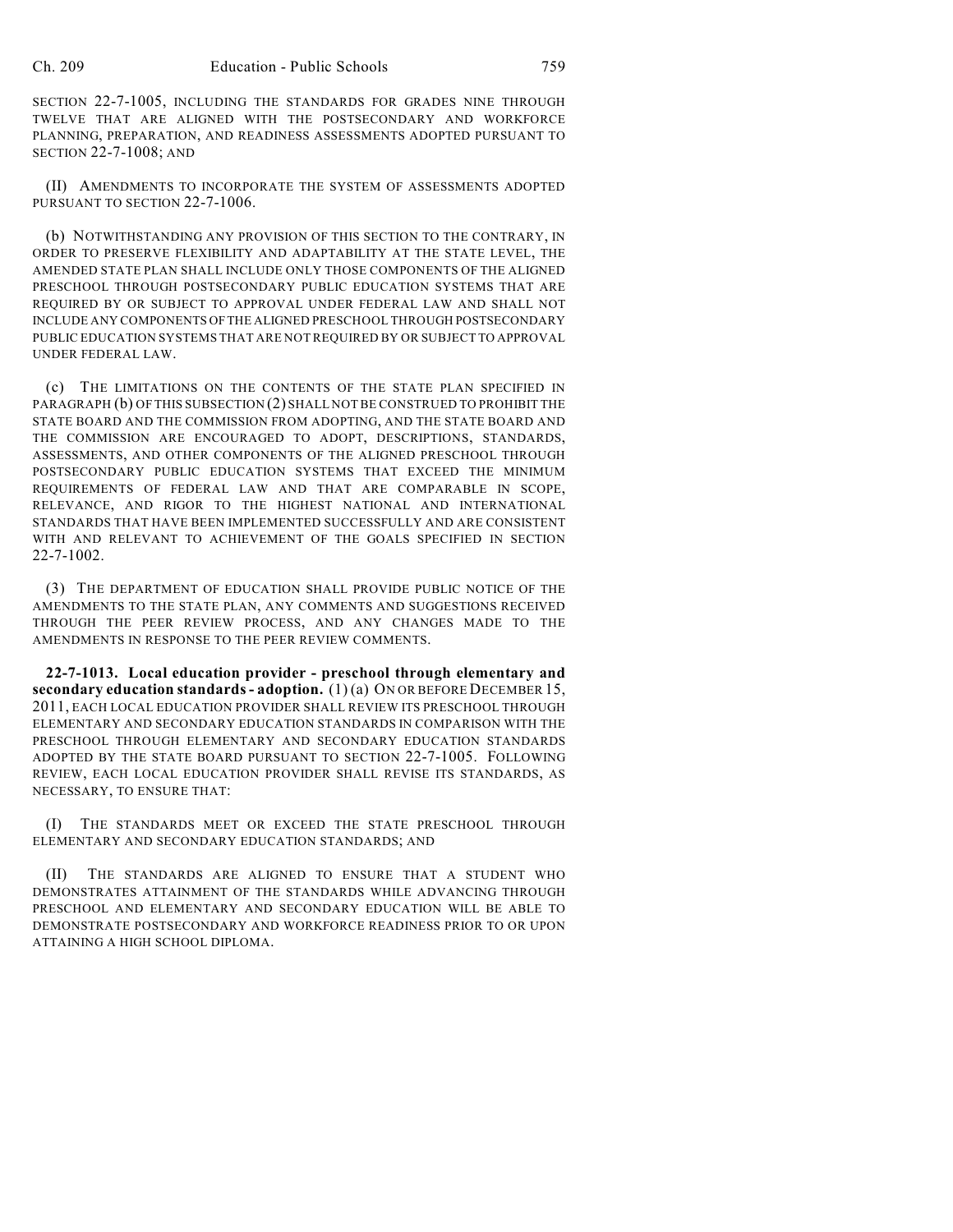(b) IN REVISING ITS PRESCHOOL THROUGH ELEMENTARY AND SECONDARY EDUCATION STANDARDS, EACH LOCAL EDUCATION PROVIDER SHALL ENSURE THAT IT ADOPTS STANDARDS, AT A MINIMUM, IN THOSE SUBJECT MATTER AREAS THAT ARE INCLUDED IN THE STATE PRESCHOOL THROUGH ELEMENTARY AND SECONDARY EDUCATION STANDARDS, INCLUDING BUT NOT LIMITED TO ENGLISH LANGUAGE COMPETENCY.

(c) IN REVISING ITS PRESCHOOL THROUGH ELEMENTARY AND SECONDARY EDUCATION STANDARDS, A LOCAL EDUCATION PROVIDER MAY CHOOSE TO ADOPT THE STATE PRESCHOOL THROUGH ELEMENTARY AND SECONDARY EDUCATION STANDARDS.

(2) FOLLOWING THE REVIEW AND REVISION OF ITS PRESCHOOL THROUGH ELEMENTARY AND SECONDARY EDUCATION STANDARDS, EACH LOCAL EDUCATION PROVIDER SHALL ADOPT CURRICULA THAT ARE ALIGNED WITH THE STANDARDS. THE LOCAL EDUCATION PROVIDER SHALL DESIGN THE CURRICULA TO ENSURE THAT, BEGINNING IN PRESCHOOL OR KINDERGARTEN AND CONTINUING THROUGH ELEMENTARY AND SECONDARY EDUCATION, EACH STUDENT RECEIVES A PROGRAM OF STUDY THAT WILL ENABLE THE STUDENT TO DEMONSTRATE ATTAINMENT OF EACH OF THE PRESCHOOL THROUGH ELEMENTARY AND SECONDARY EDUCATION STANDARDS.

(3) EACH LOCAL EDUCATION PROVIDER SHALL ADOPT ASSESSMENTS THAT ARE ALIGNED WITH THE LOCAL EDUCATION PROVIDER'S STANDARDS AND CURRICULA AND THAT WILL ADEQUATELY MEASURE EACH STUDENT'S PROGRESS TOWARD AND ATTAINMENT OF THE LOCAL EDUCATION PROVIDER'S STANDARDS FOR THE SUBJECT AREAS THAT ARE NOT ASSESSED BY THE STATE THROUGH THE SYSTEM OF ASSESSMENTS ADOPTED BY THE STATE BOARD PURSUANT TO SECTION 22-7-1006.

(4) A LOCAL EDUCATION PROVIDER MAY ALLOW A STUDENT WHO IS RECEIVING SPECIAL EDUCATION SERVICES TO DEMONSTRATE ATTAINMENT OF THE PRESCHOOL THROUGH ELEMENTARY AND SECONDARY EDUCATION STANDARDS AND POSTSECONDARY AND WORKFORCE READINESS THROUGH A DIFFERENTIATED PLAN IF REQUIRED IN THE STUDENT'S INDIVIDUALIZED EDUCATION PROGRAM.

(5) ON OR BEFORE JULY 1, 2017, AND ON OR BEFORE JULY 1 EVERY SIX YEARS THEREAFTER, EACH LOCAL EDUCATION PROVIDER SHALL REVIEW ITS PRESCHOOL THROUGH ELEMENTARY AND SECONDARY EDUCATION STANDARDS AND, TAKING INTO ACCOUNT ANY REVISIONS TO THE STATE PRESCHOOL THROUGH ELEMENTARY AND SECONDARY EDUCATION STANDARDS, SHALL REVISE AND READOPT ITS STANDARDS IF NECESSARY TO ENSURE THAT THEY CONTINUE TO MEET OR EXCEED THE STATE PRESCHOOL THROUGH ELEMENTARY AND SECONDARY EDUCATION STANDARDS. THE LOCAL EDUCATION PROVIDER SHALL REVISE ITS CURRICULA ACCORDINGLY TO ENSURE THAT THE CURRICULA CONTINUE TO ALIGN WITH THE LOCAL EDUCATION PROVIDER'S PRESCHOOL THROUGH ELEMENTARY AND SECONDARY EDUCATION STANDARDS.

**22-7-1014. Preschool individualized readiness plans - school readiness assessments.** (1) (a) BEGINNING IN THE FALL SEMESTER OF 2012, EACH LOCAL EDUCATION PROVIDER THAT PROVIDES A PRESCHOOL OR KINDERGARTEN PROGRAM SHALL ENSURE THAT EACH STUDENT ENROLLED IN A PRESCHOOL OR KINDERGARTEN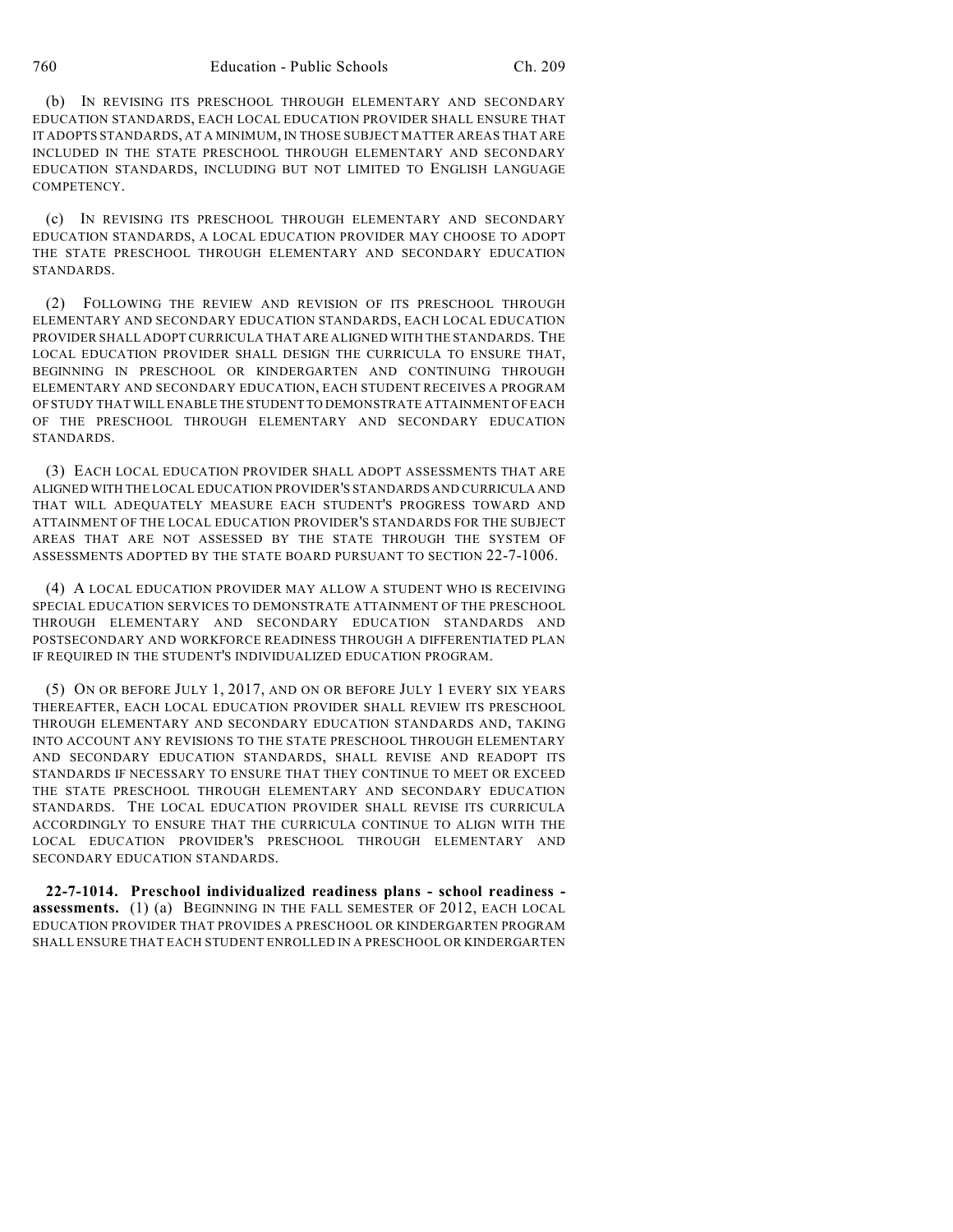PROGRAM OPERATED BY THE LOCAL EDUCATION PROVIDER RECEIVES AN INDIVIDUALIZED READINESS PLAN THAT ADDRESSES THE PRESCHOOL STANDARDS OR KINDERGARTEN STANDARDS, AS APPROPRIATE, KNOWLEDGE AND SKILL AREAS IN WHICH A STUDENT NEEDS ASSISTANCE TO MAKE PROGRESS TOWARD SCHOOL READINESS.

(b) IN CREATING AND IMPLEMENTING THE INDIVIDUALIZED READINESS PLANS, A LOCAL EDUCATION PROVIDER SHALL USE ASSESSMENT INSTRUMENTS THAT ARE RESEARCH-BASED, VALID, AND RELIABLE TO FACILITATE THE SYSTEMATIC MEASUREMENT OF A STUDENT'S INCREASING KNOWLEDGE, SKILLS, AND ACCOMPLISHMENTS WITHIN THE CLASSROOM CONTEXT. THE PURPOSE OF THE CONTINUING ASSESSMENTS SHALL BE TO HELP DIRECT TEACHERS' PRACTICE WITHIN THE CLASSROOM WITH EACH STUDENT AND THEREBY MAXIMIZE EACH STUDENTS' PROGRESS TOWARD DEMONSTRATING SCHOOL READINESS.

(2) (a) BEGINNING WITH STUDENTS WHO ENTER KINDERGARTEN IN THE FALL SEMESTER OF 2013, EACH LOCAL EDUCATION PROVIDER SHALL ENSURE THAT EACH STUDENT ENROLLED IN A KINDERGARTEN PROGRAM OPERATED BY THE LOCAL EDUCATION PROVIDER PROGRESSES TOWARD DEMONSTRATING SCHOOL READINESS. EACH LOCAL EDUCATION PROVIDER SHALL ADMINISTER THE SCHOOL READINESS ASSESSMENT TO EACH STUDENT ENROLLED IN A KINDERGARTEN PROGRAM OPERATED BY THE LOCAL EDUCATION PROVIDER TO MEASURE EACH STUDENT'S PROGRESS TOWARD DEMONSTRATING SCHOOL READINESS.

(b) THE RESULTS OF THE SCHOOL READINESS ASSESSMENTS SHALL NOT BE USED TO DENY A STUDENT ADMISSION OR PROGRESSION TO FIRST GRADE.

(3) THE DEPARTMENT OF EDUCATION, THE DIVISION OF CHILD CARE, AND THE STAFF OF THE EARLY CHILDHOOD POLICY TEAM IN THE LIEUTENANT GOVERNOR'S OFFICE SHALL, UPON REQUEST AND SUBJECT TO AVAILABLE APPROPRIATIONS, PROVIDE SUPPORT TO LOCAL EDUCATION PROVIDERS IN IMPLEMENTING THE PRESCHOOL STANDARDS, INDIVIDUALIZED READINESS PLANS, AND SCHOOL READINESS ASSESSMENTS AND IN ASSISTING STUDENTS IN PROGRESSING TOWARD SCHOOL READINESS. SUPPORT MAY INCLUDE, BUT NEED NOT BE LIMITED TO:

(a) ASSISTING THE LOCAL EDUCATION PROVIDER IN REVIEWING AND REVISING CURRICULUM;

(b) COMMUNICATING WITH EARLY CARE AND EDUCATION PROVIDERS, EDUCATORS, LOCAL SCHOOL BOARD MEMBERS, BOARD OF COOPERATIVE SERVICES MEMBERS, CHARTER SCHOOL GOVERNING BOARD MEMBERS, SCHOOL DISTRICT AND SCHOOL ADMINISTRATORS, AND PARENTS;

(c) PROVIDING PROFESSIONAL DEVELOPMENT FOR EDUCATORS; AND

(d) COLLECTING AND MAKING AVAILABLE A RESOURCE BANK OF EXAMPLES OF BEST PRACTICES IN NATIONAL, STATE, SCHOOL DISTRICT, SCHOOL, AND CLASSROOM REFORM EFFORTS IN EARLY CHILDHOOD AND SCHOOL READINESS CONSISTENT WITH THE INTENT OF THIS PART 10.

## **22-7-1015. Postsecondary and workforce readiness program - technical**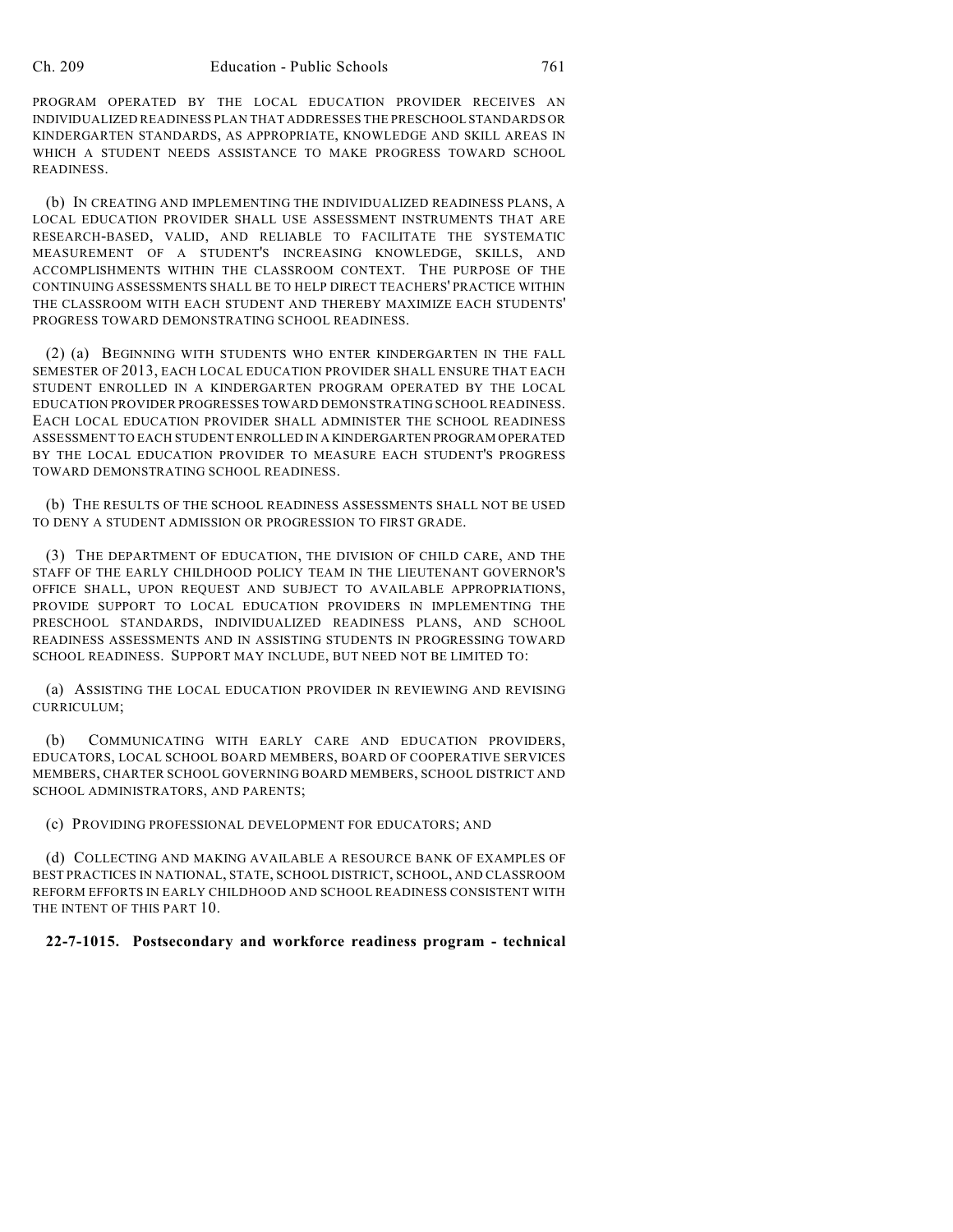**assistance.** (1) ON OR BEFORE DECEMBER 15, 2011, EACH LOCAL EDUCATION PROVIDER SHALL REVIEW THE CURRICULA PROVIDED BY THE PUBLIC HIGH SCHOOLS OPERATED BY THE LOCAL EDUCATION PROVIDER IN THE SUBJECT MATTER AREAS INCLUDED IN POSTSECONDARY AND WORKFORCE READINESS. THE LOCAL EDUCATION PROVIDER SHALL REVISE ITS CURRICULA, OR ADOPT NEW CURRICULA, AS NECESSARY TO ENSURE THAT THE CURRICULA CONTENT FOR SAID SUBJECT MATTER AREAS ARE ALIGNED WITH POSTSECONDARY AND WORKFORCE READINESS SUCH THAT A STUDENT WHO SUCCESSFULLY COMPLETES THE CURRICULA WILL BE PREPARED TO DEMONSTRATE POSTSECONDARY AND WORKFORCE READINESS PRIOR TO OR UPON ATTAINING A HIGH SCHOOL DIPLOMA.

(2) (a) THE REVISED OR NEWLY ADOPTED CURRICULA DESCRIBED IN SUBSECTION (1) OF THIS SECTION SHALL CONSTITUTE THE POSTSECONDARY AND WORKFORCE READINESS PROGRAM FOR EACH PUBLIC HIGH SCHOOL OPERATED BY THE LOCAL EDUCATION PROVIDER. IN REVISING OR ADOPTING THE POSTSECONDARY AND WORKFORCE READINESS PROGRAM, A LOCAL EDUCATION PROVIDER IS NOT REQUIRED TO BASE ITS COURSES OR MEANS OF AWARDING COURSE CREDITS ON CARNEGIE UNITS. A LOCAL EDUCATION PROVIDER MAY CHOOSE TO BASE THE AWARDING OF COURSE CREDITS ON A STUDENT'S DEMONSTRATION OF ATTAINMENT OF THE STANDARDS ADDRESSED BY THE COURSE.

(b) A LOCAL EDUCATION PROVIDER MAY ACCOMMODATE THE RANGE OF STUDENT INTERESTS AND ASPIRATIONS BY ADOPTING MULTIPLE CURRICULA THAT, COMBINED, CREATE MULTIPLE POSTSECONDARY AND WORKFORCE READINESS PROGRAMS WITHIN A SCHOOL DISTRICT OR WITHIN A HIGH SCHOOL THAT ARE DESIGNED TO PREPARE A STUDENT FOR DIFFERING POST-GRADUATION GOALS, INCLUDING BUT NOT LIMITED TO IMMEDIATE ENTRY INTO THE WORKFORCE OR MATRICULATION INTO CAREER AND TECHNICAL EDUCATION OR HIGHER EDUCATION. THE LOCAL EDUCATION PROVIDER SHALL ENSURE, HOWEVER, THAT EVERY POSTSECONDARY AND WORKFORCE READINESS PROGRAM ADOPTED BY THE LOCAL EDUCATION PROVIDER IS ALIGNED WITH POSTSECONDARY AND WORKFORCE READINESS SUCH THAT A STUDENT WHO SUCCESSFULLY COMPLETES THE PROGRAM WILL BE PREPARED TO DEMONSTRATE POSTSECONDARY AND WORKFORCE READINESS PRIOR TO OR UPON ATTAINING A HIGH SCHOOL DIPLOMA.

(c) FOR PURPOSES OF THIS SECTION, A DISTRICT CHARTER HIGH SCHOOL SHALL BE DEEMED TO BE OPERATED BY THE CHARTERING LOCAL SCHOOL BOARD; EXCEPT THAT THE CHARTERING LOCAL SCHOOL BOARD, BY CHARTER CONTRACT, MAY ALLOW THE DISTRICT CHARTER HIGH SCHOOL TO ADOPT ITS OWN POSTSECONDARY AND WORKFORCE READINESS PROGRAM, SEPARATE FROM THAT ADOPTED BY THE LOCAL SCHOOL BOARD. EACH DISTRICT CHARTER HIGH SCHOOL THAT ADOPTS ITS OWN POSTSECONDARY AND WORKFORCE READINESS PROGRAM SHALL ENSURE THAT THE PROGRAM IS ALIGNED WITH POSTSECONDARY AND WORKFORCE READINESS SUCH THAT A STUDENT WHO SUCCESSFULLY COMPLETES THE POSTSECONDARY AND WORKFORCE READINESS PROGRAM WILL BE PREPARED TO DEMONSTRATE POSTSECONDARY AND WORKFORCE READINESS PRIOR TO OR UPON ATTAINING A HIGH SCHOOL DIPLOMA.

(3) (a) IT IS THE INTENT OF THE GENERAL ASSEMBLY THAT, ON OR BEFORE DECEMBER 15, 2012, EACH STUDENT WHO ENROLLS IN A PUBLIC HIGH SCHOOL OPERATED BY A LOCAL EDUCATION PROVIDER SHALL ENROLL IN AND SUCCESSFULLY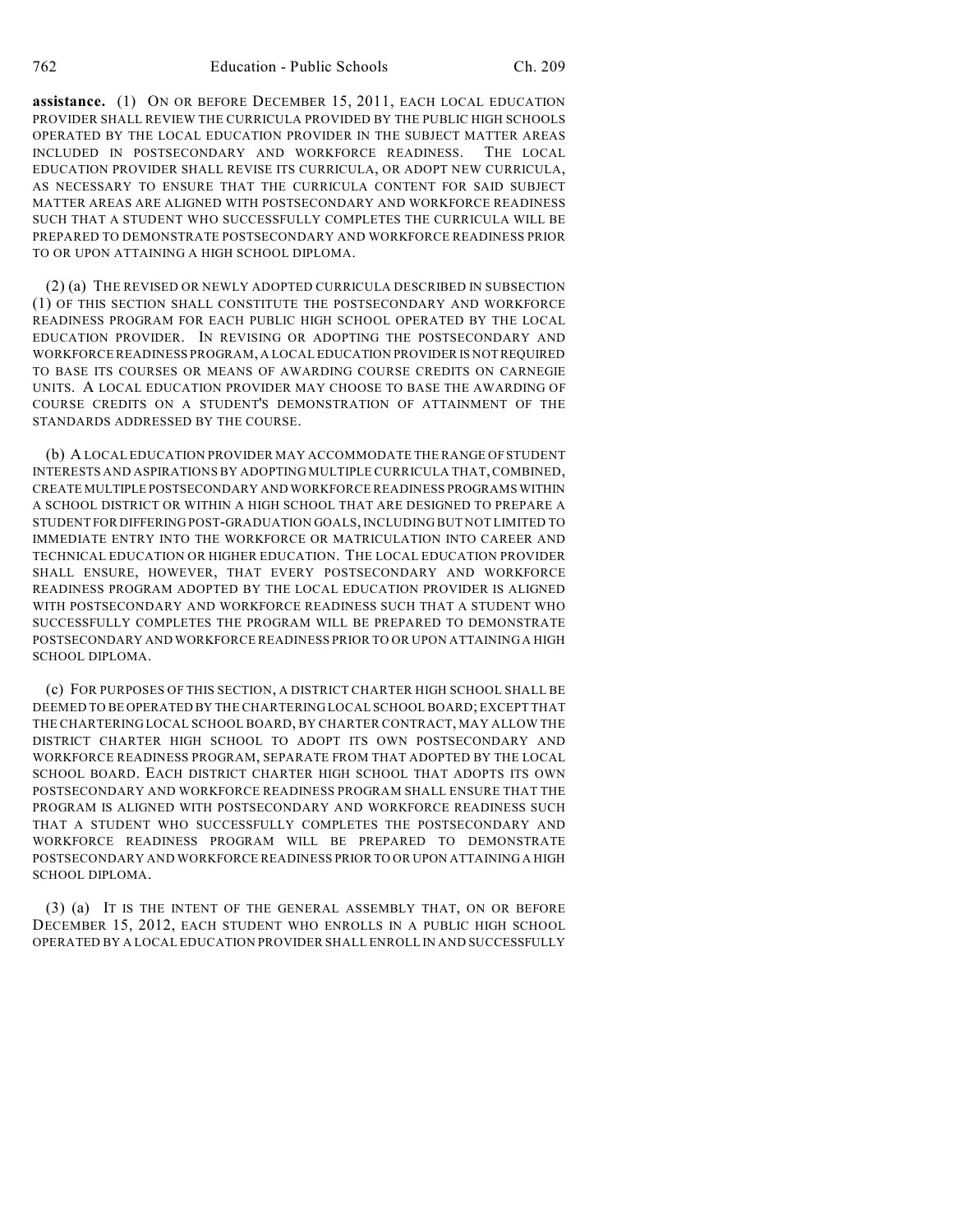COMPLETE A POSTSECONDARY AND WORKFORCE READINESS PROGRAM. EACH LOCAL EDUCATION PROVIDER SHALL REQUIRE EACH HIGH SCHOOL STUDENT, BEGINNING IN NINTH GRADE AND CONTINUING THROUGH TWELFTH GRADE, TO ENROLL IN THE LOCAL EDUCATION PROVIDER'S POSTSECONDARY AND WORKFORCE READINESS PROGRAM.

(b) NOTWITHSTANDING THE PROVISIONS OF PARAGRAPH (a) OF THIS SUBSECTION (3), A LOCAL EDUCATION PROVIDER MAY ALLOW A STUDENT WHO IS RECEIVING SPECIAL EDUCATION SERVICES TO DEMONSTRATE ATTAINMENT OF POSTSECONDARY AND WORKFORCE READINESS THROUGH A DIFFERENTIATED PLAN FOR PURPOSES OF THE POSTSECONDARY AND WORKFORCE READINESS PROGRAM AND THE POSTSECONDARY AND WORKFORCE PLANNING, PREPARATION, AND READINESS ASSESSMENTS, IF REQUIRED IN THE STUDENT'S INDIVIDUALIZED EDUCATION PROGRAM.

(4) THE DEPARTMENT OF EDUCATION, THE DEPARTMENT OF HIGHER EDUCATION, AND THE STATE INSTITUTIONS OF HIGHER EDUCATION, UPON REQUEST, SHALL PROVIDE SUPPORT TO LOCAL EDUCATION PROVIDERS IN IMPLEMENTING POSTSECONDARY AND WORKFORCE READINESS. BEGINNING WITH THE 2009-10 BUDGET YEAR, THE DEPARTMENT OF EDUCATION AND THE DEPARTMENT OF HIGHER EDUCATION MAY INCLUDE IN THEIR ANNUAL BUDGET REQUESTS AN AMOUNT NECESSARY TO OFFSET THE COSTS INCURRED IN COMPLYING WITH THIS SECTION. SUPPORT MAY INCLUDE, BUT NEED NOT BE LIMITED TO:

(a) ASSISTING THE LOCAL EDUCATION PROVIDER IN REVIEWING AND REVISING CURRICULUM;

(b) COMMUNICATING WITH EDUCATORS, LOCAL SCHOOL BOARD MEMBERS, BOARD OF COOPERATIVE SERVICES BOARD MEMBERS, CHARTER SCHOOL GOVERNING BOARD MEMBERS, SCHOOL DISTRICT AND SCHOOL ADMINISTRATORS, PARENTS, AND MEMBERS OF THE BUSINESS COMMUNITY;

(c) PROVIDING PROFESSIONAL DEVELOPMENT FOR EDUCATORS; AND

(d) COLLECTING AND MAKING AVAILABLE A RESOURCE BANK OF EXAMPLES OF BEST PRACTICES IN NATIONAL, STATE, SCHOOL DISTRICT, SCHOOL, AND CLASSROOM REFORM EFFORTS CONSISTENT WITH THE INTENT OF THIS PART 10.

**22-7-1016. Postsecondary and workforce planning, preparation, and readiness assessments - transcripts.** (1) ON OR BEFORE DECEMBER 15, 2012, EACH LOCAL EDUCATION PROVIDER SHALL ADMINISTER THE POSTSECONDARY AND WORKFORCE PLANNING, PREPARATION, AND READINESS ASSESSMENTS ADOPTED BY THE STATE BOARD AND THE COMMISSION PURSUANT TO SECTION 22-7-1008. UPON RECEIVING THE RESULTS FOLLOWING ADMINISTRATION OF THE POSTSECONDARY AND WORKFORCE PLANNING, PREPARATION, AND READINESS ASSESSMENTS, THE LOCAL EDUCATION PROVIDER SHALL PROVIDE TO EACH STUDENT A PRINTED COPY OF THE STUDENT'S ASSESSMENT RESULTS, AND A TEACHER OR COUNSELOR SHALL REVIEW EACH STUDENT'S RESULTS WITH THE STUDENT AND, TO THE EXTENT PRACTICABLE, WITH THE STUDENT'S PARENT OR LEGAL GUARDIAN AND DETERMINE THE AREAS IN WHICH THE STUDENT CONTINUES TO NEED INSTRUCTION IN ORDER TO DEMONSTRATE POSTSECONDARY AND WORKFORCE READINESS PRIOR TO OR UPON ATTAINING A HIGH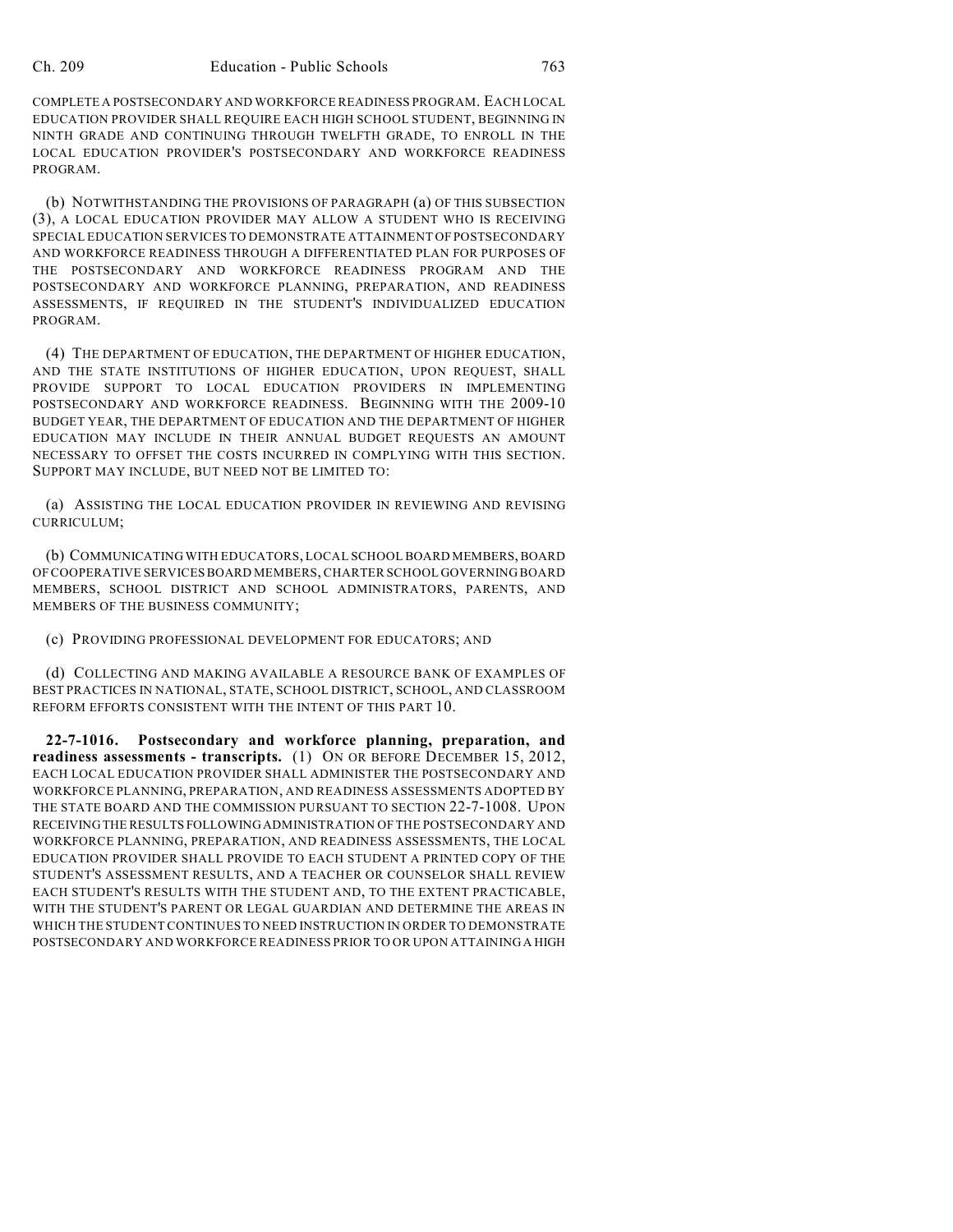SCHOOL DIPLOMA.

(2) EACH HIGH SCHOOL STUDENT'S FINAL TRANSCRIPT SHALL DESCRIBE THE STUDENT'S LEVEL OF POSTSECONDARY AND WORKFORCE READINESS BY:

(a) INDICATING THE STUDENT'S LEVEL OF PERFORMANCE IN THE POSTSECONDARY AND WORKFORCE READINESS PROGRAM; AND

(b) INDICATING THE STUDENT'S LEVEL OF PERFORMANCE ON THE POSTSECONDARY AND WORKFORCE PLANNING, PREPARATION, AND READINESS ASSESSMENTS.

(3) A LOCAL EDUCATION PROVIDER, AT ITS DISCRETION, MAY CHOOSE TO IDENTIFY DEMONSTRATION OF POSTSECONDARY AND WORKFORCE READINESS AS A GRADUATION REQUIREMENT FOR THE SCHOOL DISTRICT OR FOR THE SCHOOL.

(4) (a) A LOCAL EDUCATION PROVIDER SHALL NOT APPLY A STUDENT'S LEVEL OF PERFORMANCE IN THE POSTSECONDARY AND WORKFORCE READINESS PROGRAM OR ON THE POSTSECONDARY AND WORKFORCE PLANNING, PREPARATION, AND READINESS ASSESSMENTS TO PROHIBIT THE STUDENT FROM PARTICIPATING IN ANY PROGRAM OPERATED BY THE LOCAL EDUCATION PROVIDER THROUGH WHICH THE STUDENT MAY EARN POSTSECONDARY OR CAREER AND TECHNICAL EDUCATION COURSE CREDITS WHILE ENROLLED IN HIGH SCHOOL.

(b) A STUDENT WHO DEMONSTRATES ATTAINMENT OF POSTSECONDARY AND WORKFORCE READINESS WHILE ENROLLED IN ANY OF GRADES NINE THROUGH TWELVE SHALL BE ELIGIBLE TO PARTICIPATE IN A PROGRAM THROUGH WHICH THE STUDENT MAY EARN POSTSECONDARY OR CAREER AND TECHNICAL EDUCATION COURSE CREDITS WHILE ENROLLED IN HIGH SCHOOL.

(5) (a) BEGINNING IN THE 2011-12 ACADEMIC YEAR, IF A STUDENT WHOSE DOMINANT LANGUAGE IS NOT ENGLISH, AS DEFINED IN SECTION 22-24-103 (4), IS ENROLLED IN ELEVENTH OR TWELFTH GRADE AND THE STUDENT HAS NOT DEMONSTRATED ATTAINMENT OF THE STANDARD FOR ENGLISH LANGUAGE COMPETENCY AND HAS NOT DEMONSTRATED POSTSECONDARY AND WORKFORCE READINESS, THE LOCAL EDUCATION PROVIDER WITH WHICH THE STUDENT IS ENROLLED SHALL PROVIDE TO THE STUDENT ADDITIONAL SERVICES AND SUPPORTS AS NECESSARY TO ASSIST THE STUDENT IN ATTAINING THE STANDARD.

(b) FOLLOWING RECEIPT OF THE COST STUDY REPORT DELIVERED MARCH 1, 2010, PURSUANT TO SECTION 22-7-1018 (2) (a), THE GENERAL ASSEMBLY SHALL ADDRESS THE SERVICES AND RESOURCES NECESSARY FOR IMPLEMENTATION OF PARAGRAPH (a) OF THIS SUBSECTION (5).

**22-7-1017. High school diploma - endorsement - effect.** (1) (a) FOLLOWING ADOPTION BY THE STATE BOARD, PURSUANT TO SECTION 22-7-1009, OF THE CRITERIA FOR ENDORSING A DIPLOMA AS REFLECTING POSTSECONDARY AND WORKFORCE READINESS, A LOCAL SCHOOL BOARD, A BOCES, OR AN INSTITUTE CHARTER HIGH SCHOOL MAY CHOOSE TO GRANT A POSTSECONDARY AND WORKFORCE READINESS ENDORSEMENT TO EACH GRADUATING HIGH SCHOOL STUDENT WHO MEETS THE CRITERIA.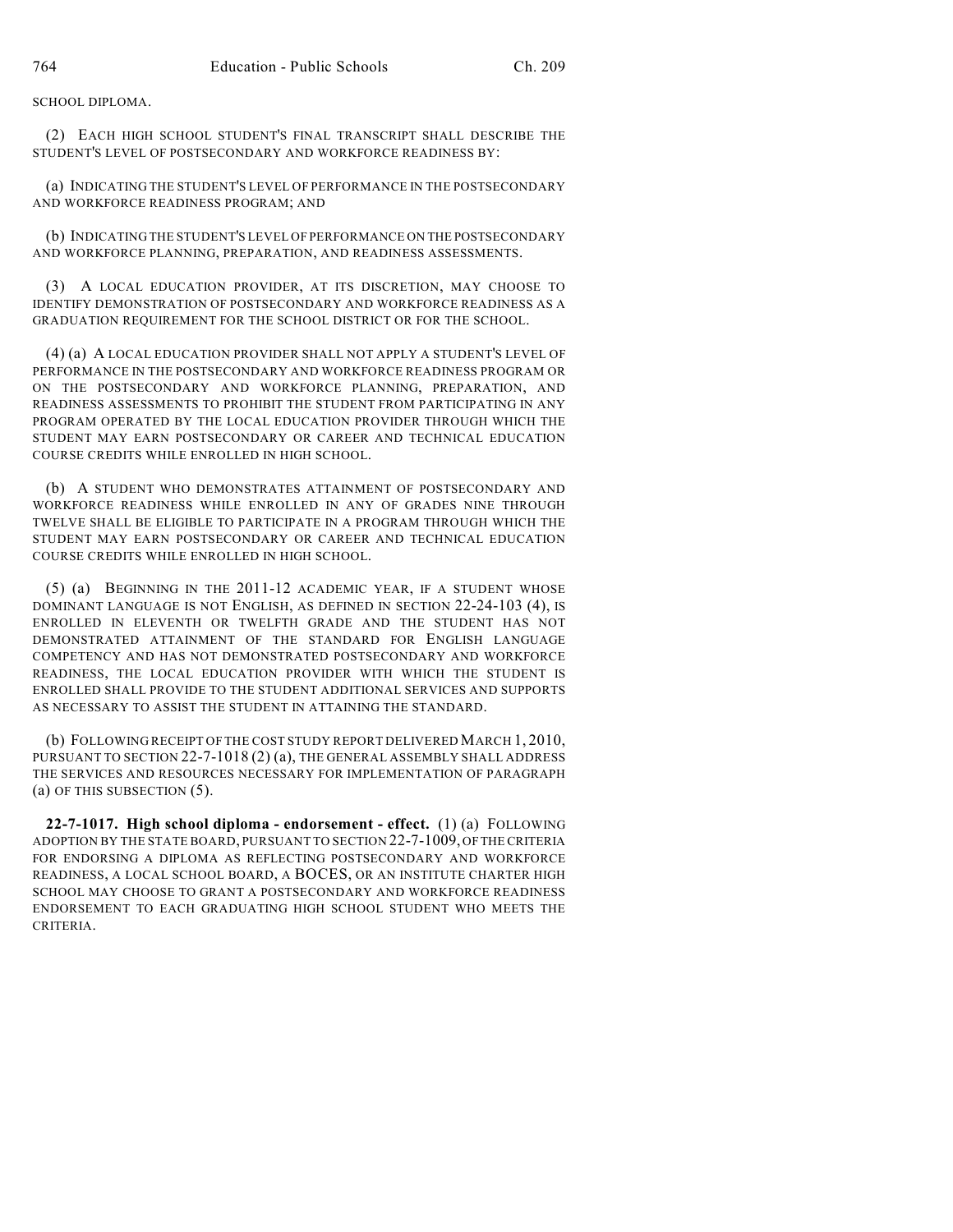(b) FOLLOWING ADOPTION BY THE STATE BOARD OF THE CRITERIA FOR ENDORSING A DIPLOMA AS REFLECTING EXTRAORDINARY ACADEMIC ACHIEVEMENT OR EXEMPLARY DEMONSTRATION BY A STUDENT OF POSTSECONDARY AND WORKFORCE READINESS, A LOCAL SCHOOL BOARD, A BOCES, OR AN INSTITUTE CHARTER HIGH SCHOOL MAY CHOOSE TO GRANT SUCH AN ENDORSEMENT TO EACH GRADUATING HIGH SCHOOL STUDENT WHO MEETS THE CRITERIA.

(c) A LOCAL SCHOOL BOARD, A BOCES, OR AN INSTITUTE CHARTER HIGH SCHOOL MAY ALSO CHOOSE TO GRANT ENDORSEMENTS IN SPECIFIED AREAS OF FOCUS AND ACHIEVEMENT, FOLLOWING ADOPTION OF THE CRITERIA FOR SAID ENDORSEMENTS BY THE STATE BOARD PURSUANT TO SECTION 22-7-1009.

(2) FOLLOWING APPROVAL OF THE CRITERIA BY THE COMMISSION AND THE GOVERNING BOARDS OF THE STATE INSTITUTIONS OF HIGHER EDUCATION, AS PROVIDED IN SECTION 22-7-1009 (3), A STUDENT WHO GRADUATES WITH A HIGH SCHOOL DIPLOMA THAT INCLUDES A POSTSECONDARY AND WORKFORCE READINESS ENDORSEMENT SHALL BE GUARANTEED:

(a) TO MEET MINIMUM ACADEMIC QUALIFICATIONS FOR ADMISSION TO, AND TO BE ELIGIBLE, SUBJECT TO ADDITIONAL INSTITUTIONAL REVIEW OF OTHER ADMISSION AND PLACEMENT QUALIFICATIONS, FOR PLACEMENT INTO CREDIT-BEARING COURSES AT, ALL OPEN, MODIFIED OPEN, OR MODERATELY SELECTIVE PUBLIC INSTITUTIONS OF HIGHER EDUCATION IN COLORADO; AND

(b) TO RECEIVE PRIORITY CONSIDERATION, IN CONJUNCTION WITH ADDITIONAL ADMISSIONS CRITERIA, AND TO BE ELIGIBLE, SUBJECT TO ADDITIONAL INSTITUTIONAL REVIEW OF OTHER ADMISSION AND PLACEMENT QUALIFICATIONS, FOR PLACEMENT INTO CREDIT-BEARING COURSES, AT ALL OTHER PUBLIC INSTITUTIONS OF HIGHER EDUCATION IN COLORADO. THE ADDITIONAL ADMISSIONS CRITERIA SHALL BE DETERMINED BY EACH INSTITUTION OF HIGHER EDUCATION.

**22-7-1018. Cost study.** (1) (a) ON OR BEFORE SEPTEMBER 15, 2009, THE DEPARTMENT OF EDUCATION, IN CONSULTATION WITH THE DEPARTMENT OF HIGHER EDUCATION, SHALL CONTRACT WITH AN INDEPENDENT ENTITY TO CONDUCT A STUDY OF THE COSTS OF IMPLEMENTING THE PROVISIONS OF THIS PART 10. AT A MINIMUM, THE STUDY SHALL ADDRESS THE ANTICIPATED COSTS TO BE INCURRED BY THE DEPARTMENT OF EDUCATION, THE DEPARTMENT OF HIGHER EDUCATION, LOCAL EDUCATION PROVIDERS, AND STATE INSTITUTIONS OF HIGHER EDUCATION IN IMPLEMENTING THE PROVISIONS OF THIS PART 10.

(b) IN SELECTING AN INDEPENDENT ENTITY TO CONDUCT THE COST STUDY, THE DEPARTMENT OF EDUCATION SHALL CONSULT WITH THE DEPARTMENT OF HIGHER EDUCATION AND SHALL ENSURE THAT THE SELECTED ENTITY HAS EXPERTISE IN SCHOOL FINANCE AND HIGHER EDUCATION FINANCE STATUTES AND ISSUES IN THIS STATE AND NATIONALLY.

(c) AT A MINIMUM, THE COST STUDY SHALL ADDRESS THE COSTS ASSOCIATED WITH:

(I) REVIEWING, ADOPTING, AND IMPLEMENTING STANDARDS AND CURRICULA TO MEET OR EXCEED THE NEWLY ADOPTED PRESCHOOL THROUGH ELEMENTARY AND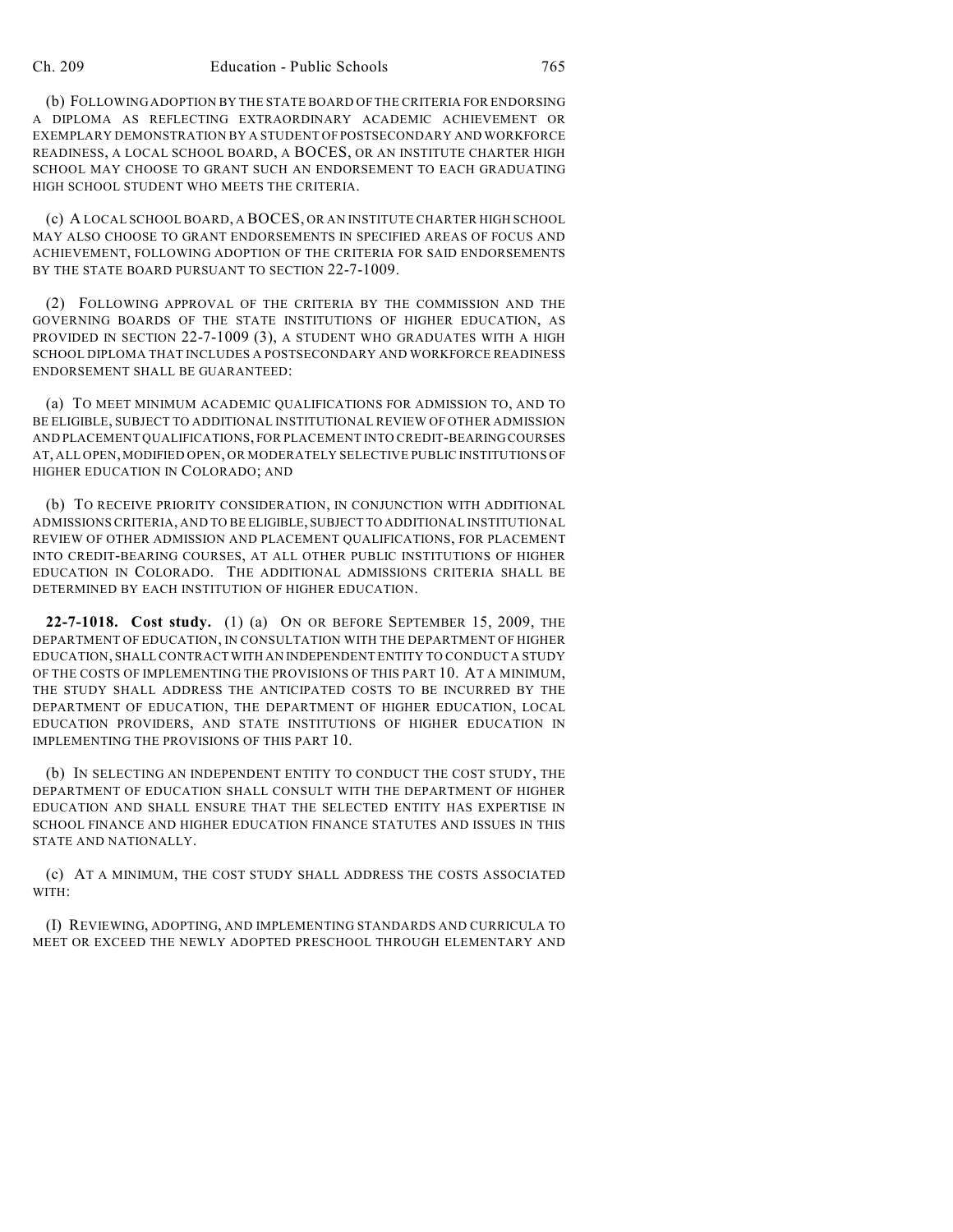SECONDARY EDUCATION STANDARDS, INCLUDING BUT NOT LIMITED TO IMPLEMENTING THE ENGLISH LANGUAGE COMPETENCY STANDARDS AND PROVIDING SERVICES AND SUPPORTS AS REQUIRED IN SECTION 22-7-1016 (5);

(II) IMPLEMENTING THE ASSESSMENT SYSTEM FOR THE PRESCHOOL THROUGH ELEMENTARY AND SECONDARY EDUCATION STANDARDS;

(III) IMPLEMENTING THE SCHOOL READINESS DESCRIPTION AND ASSESSMENTS, INCLUDING CREATING AND IMPLEMENTING INDIVIDUALIZED READINESS PLANS;

(IV) INCORPORATING CAREER AND TECHNICAL EDUCATION STANDARDS INTO THE CURRICULA;

(V) ALIGNING THE PRESCHOOL, ELEMENTARY, SECONDARY, AND POSTSECONDARY EDUCATION CURRICULA WITH THE POSTSECONDARY AND WORKFORCE READINESS DESCRIPTION AND ADMINISTERING AND REVIEWING THE POSTSECONDARY AND WORKFORCE PLANNING, PREPARATION, AND READINESS ASSESSMENTS;

(VI) MAKING CHANGES TO THE POSTSECONDARY ADMISSIONS PROCESSES AND PUBLICATIONS TO TAKE INTO ACCOUNT THE POSTSECONDARY AND WORKFORCE READINESS DESCRIPTION AND THE POSTSECONDARY AND WORKFORCE PLANNING, PREPARATION, AND READINESS ASSESSMENTS; AND

(VII) REVIEWING, ADOPTING, AND IMPLEMENTING STANDARDS IN TEACHER PREPARATION PROGRAMS TO INCORPORATE THE PRESCHOOL THROUGH ELEMENTARY AND SECONDARY EDUCATION STANDARDS, THE SCHOOL READINESS DESCRIPTION, THE SYSTEM OF ASSESSMENTS, THE INDIVIDUALIZED READINESS PLANS, THE POSTSECONDARY AND WORKFORCE READINESS DESCRIPTION, AND THE POSTSECONDARY AND WORKFORCE PLANNING, PREPARATION, AND READINESS ASSESSMENTS.

(2) THE ENTITY SELECTED TO CONDUCT THE COST STUDY SHALL SUBMIT REPORTS TO THE DEPARTMENT OF EDUCATION AND THE DEPARTMENT OF HIGHER EDUCATION IN ACCORDANCE WITH THE FOLLOWING TIME LINE:

(a) ON OR BEFORE MARCH 1, 2010, A REPORT OF THE COSTS PERTAINING TO ADOPTION AND IMPLEMENTATION OF THE SCHOOL READINESS DESCRIPTION; THE PRESCHOOL THROUGH ELEMENTARY AND SECONDARY EDUCATION STANDARDS, INCLUDING BUT NOT LIMITED TO THE ENGLISH LANGUAGE COMPETENCY STANDARDS; AND THE POSTSECONDARY AND WORKFORCE READINESS DESCRIPTION;

(b) ON OR BEFORE OCTOBER 1, 2010, A REPORT OF THE COSTS PERTAINING TO IMPLEMENTATION OF THE SCHOOL READINESS ASSESSMENTS, THE SYSTEM OF ASSESSMENTS THAT IS ALIGNED WITH THE PRESCHOOL THROUGH ELEMENTARY AND SECONDARY EDUCATION STANDARDS, AND THE POSTSECONDARY AND WORKFORCE PLANNING, PREPARATION, AND READINESS ASSESSMENTS; AND

(c) ON OR BEFORE OCTOBER 1, 2011, A REPORT OF THE COSTS PERTAINING TO IMPLEMENTATION OF THE DIPLOMA ENDORSEMENTS.

(3) AS SOON AS POSSIBLE FOLLOWING RECEIPT OF EACH REPORT SPECIFIED IN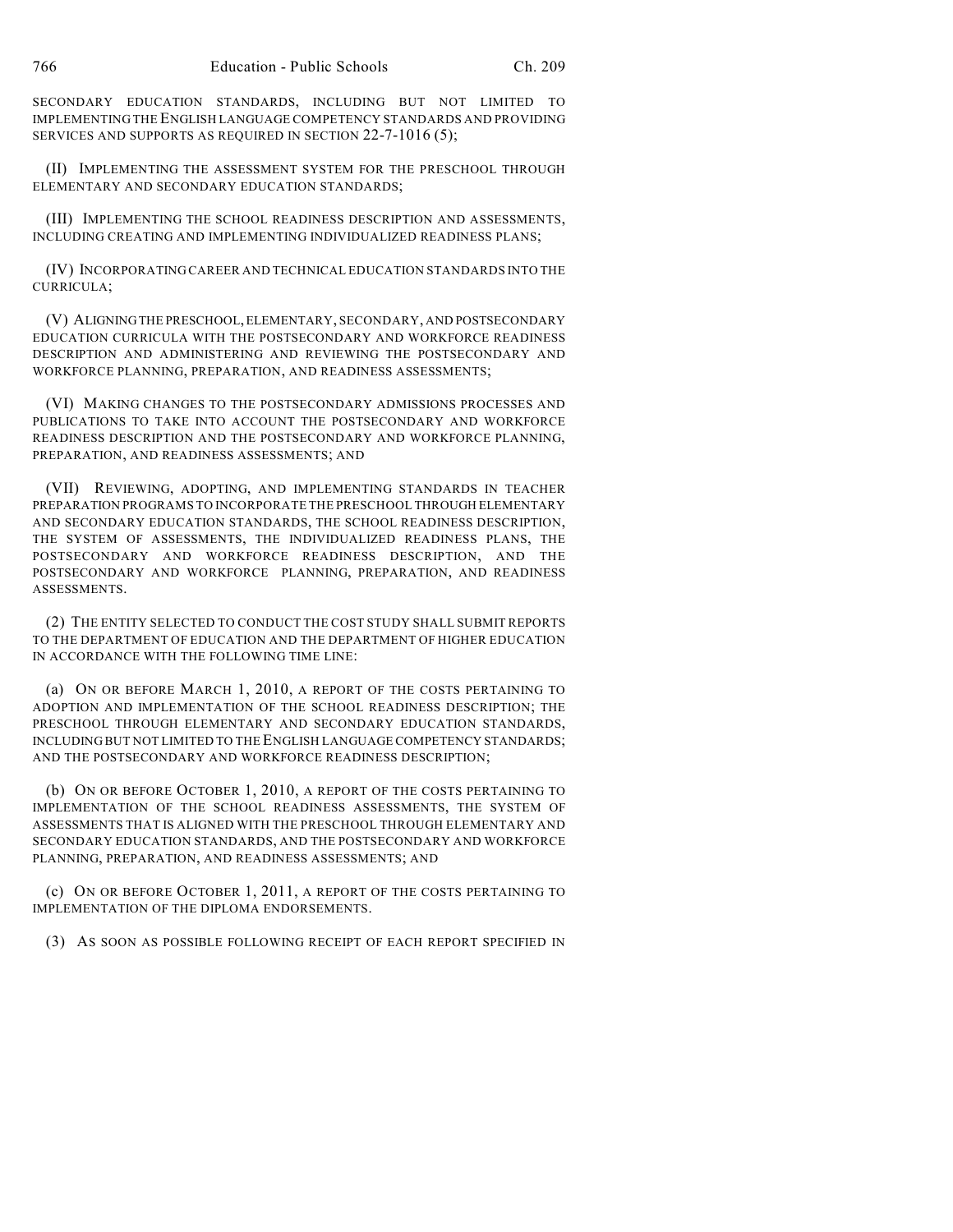SUBSECTION (2) OF THIS SECTION, THE DEPARTMENT OF EDUCATION SHALL SUBMIT THE REPORT TO THE JOINT BUDGET COMMITTEE OF THE GENERAL ASSEMBLY AND TO THE EDUCATION COMMITTEES OF THE SENATE AND THE HOUSE OF REPRESENTATIVES, OR ANY SUCCESSOR COMMITTEES.

**22-7-1019. Preschool to postsecondary and workforce readiness - progress reports - effectiveness reports.** (1) ON OR BEFORE FEBRUARY 15, 2009, AND ON OR BEFORE FEBRUARY 15 EACH YEAR THEREAFTER THROUGH 2012, THE DEPARTMENT OF EDUCATION SHALL SUBMIT TO THE EDUCATION COMMITTEES OF THE SENATE AND THE HOUSE OF REPRESENTATIVES, OR ANY SUCCESSOR COMMITTEES, A REPORT SUMMARIZING THE ACTIONS TAKEN BY THE STATE BOARD, THE COMMISSION, AND LOCAL EDUCATION PROVIDERS IN IMPLEMENTING THE REQUIREMENTS SPECIFIED IN THIS PART 10. THE DEPARTMENT MAY INCLUDE IN THE REPORT RECOMMENDATIONS, AS MAY BE NECESSARY, FOR LEGISLATIVE CHANGES IN THE TIME LINE FOR IMPLEMENTATION OF THIS PART 10.

(2) ON OR BEFORE FEBRUARY 15, 2013, AND ON OR BEFORE FEBRUARY 15 EACH YEAR THEREAFTER, THE DEPARTMENT OF EDUCATION SHALL SUBMIT TO THE EDUCATION COMMITTEES OF THE SENATE AND THE HOUSE OF REPRESENTATIVES, OR ANY SUCCESSOR COMMITTEES, A REPORT CONCERNING THE RESULTS ACHIEVED THROUGH IMPLEMENTATION OF SCHOOL READINESS, THE PRESCHOOL THROUGH ELEMENTARY AND SECONDARY EDUCATION STANDARDS, AND POSTSECONDARY AND WORKFORCE READINESS.

(3) (a) AT A MINIMUM, THE REPORT SHALL INCLUDE THE FOLLOWING INFORMATION FOR THE PRECEDING ACADEMIC YEAR:

(I) THE LEVELS OF SCHOOL READINESS DEMONSTRATED BY STUDENTS ENROLLED IN KINDERGARTEN;

(II) THE NUMBER OF STUDENTS ENROLLING IN THE POSTSECONDARY AND WORKFORCE READINESS PROGRAMS AND THE NUMBER OF STUDENTS MAKING ADEQUATE LONGITUDINAL PROGRESS THROUGH AND COMPLETING THE POSTSECONDARY AND WORKFORCE READINESS PROGRAMS;

(III) THE LEVELS OF POSTSECONDARY AND WORKFORCE READINESS DEMONSTRATED BY HIGH SCHOOL STUDENTS; AND

(IV) BEGINNING WITH THE REPORT SUBMITTED IN 2016, THE NUMBER OF STUDENTS RECEIVING A HIGH SCHOOL DIPLOMA THAT INCLUDES AN ENDORSEMENT, IDENTIFIED BY TYPE OF ENDORSEMENT.

(b) THE DEPARTMENT OF EDUCATION SHALL PRESENT THE INFORMATION IN THE REPORT ON A STATEWIDE BASIS AND SHALL DISAGGREGATE THE INFORMATION BY SCHOOL DISTRICT, SCHOOL, GRADE LEVEL, FREE OR REDUCED-COST LUNCH ELIGIBILITY STATUS, GENDER, AND ETHNICITY, AND BY ANY OTHER CHARACTERISTIC DEEMED BY THE DEPARTMENT TO BE MEANINGFUL.

(4) EACH LOCAL EDUCATION PROVIDER SHALL COOPERATE WITH THE DEPARTMENT OF EDUCATION IN PROVIDING THE INFORMATION NECESSARY FOR THE REPORTS PREPARED PURSUANT TO THIS SECTION.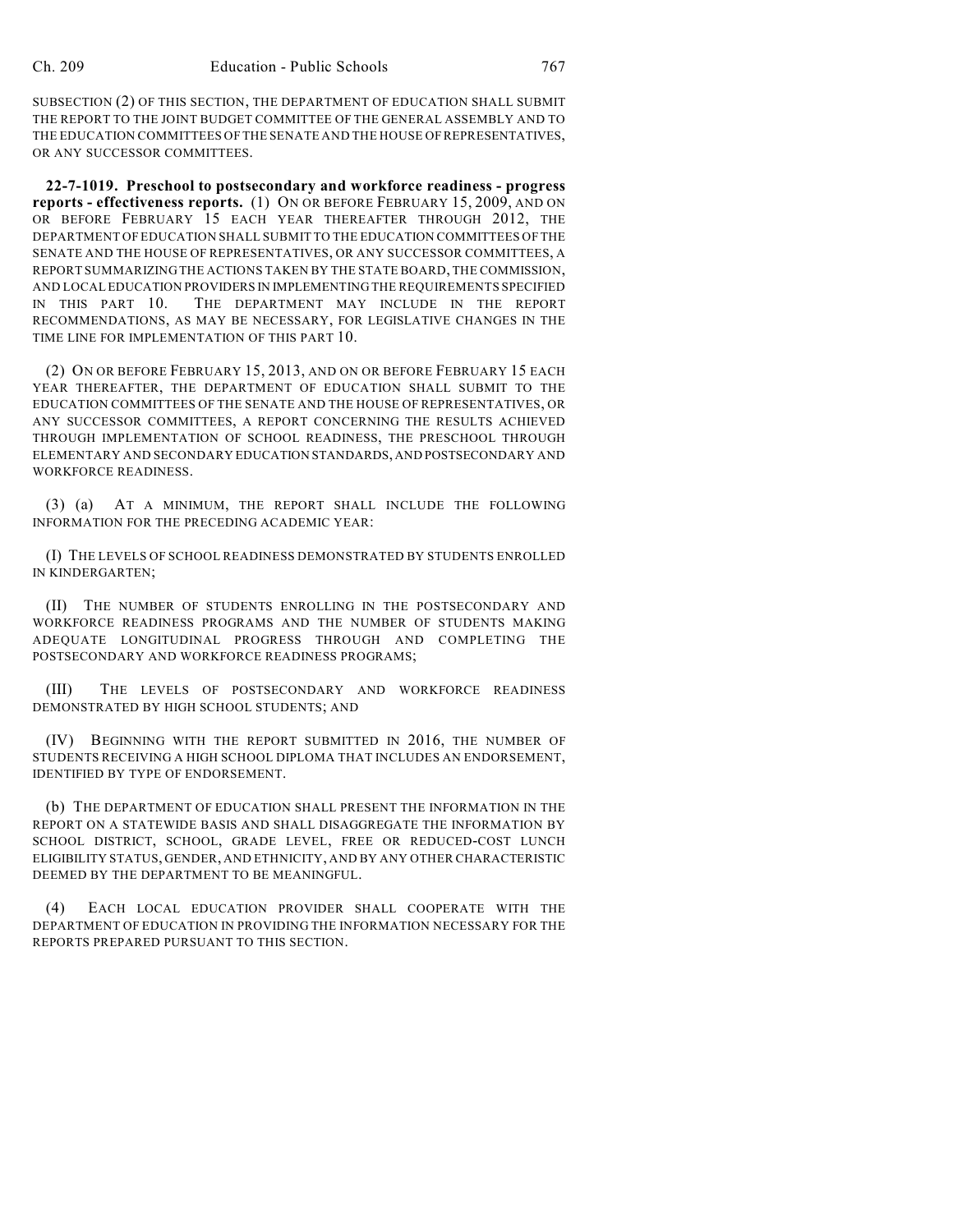**SECTION 2.** The introductory portion to 22-2-106 (1) (a.5) and 22-2-106 (1)  $(a.5)$  (V), Colorado Revised Statutes, are amended, and the said 22-2-106 (1)  $(a.5)$ is further amended BY THE ADDITION OF A NEW SUBPARAGRAPH, to read:

#### **22-2-106. State board - duties - repeal.** (1) It is the duty of the state board:

(a.5) To adopt, on or before  $J_{\text{uly}}$  1, 2008 DECEMBER 15, 2009, a comprehensive set of guidelines for the establishment of high school graduation requirements to be used by each school district board of education in developing local high school graduation requirements. Each school district board of education shall retain the authority to develop its own unique high school graduation requirements, so long as those local high school graduation requirements meet or exceed any minimum standards or basic core competencies or skills identified in the comprehensive set of guidelines for high school graduation developed by the state board pursuant to this paragraph (a.5). In developing the guidelines for high school graduation, the state board shall not identify specific courses that a student shall take nor the level of proficiency a student shall achieve to meet the guidelines established by the state board. In developing the guidelines for high school graduation, the state board shall utilize the recommendations of the state graduation guidelines development council established in section 22-7-414 and shall:

(II) ENSURE THAT THE STATE GRADUATION GUIDELINES ARE ALIGNED WITH THE DESCRIPTION OF POSTSECONDARY AND WORKFORCE READINESS, INCLUDING BUT NOT LIMITED TO THE MINIMUM REQUIRED ENGLISH LANGUAGE COMPETENCIES, ADOPTED BY THE STATE BOARD AND THE COLORADO COMMISSION ON HIGHER EDUCATION PURSUANT TO SECTION 22-7-1008 AND WITH THE PRESCHOOL THROUGH ELEMENTARY AND SECONDARY EDUCATION STANDARDS ADOPTED BY THE STATE BOARD PURSUANT TO SECTION 22-7-1005.

(V) Utilize standards-based education, as described in section 22-7-402, AND AS REVISED PURSUANT TO PART 10 OF ARTICLE 7 OF THIS TITLE, as the framework for the development of the guidelines for high school graduation and consider how high school graduation requirements can be articulated in a standards-based education system. In the process of developing the guidelines for high school graduation, the state board shall ensure that the state model content standards, adopted pursuant to section 22-7-406, are sufficiently rigorous, particularly in the core academic subject areas of mathematics, science, reading, and writing so that students are exposed to subject matter that research indicates will adequately prepare them for entrance into the workforce or the postsecondary education system. On or before August 1, 2007, the state board shall begin to receive public comment on the adequacy of the existing state model content standards. As part of receiving public comment, the state board is encouraged to form a stakeholder group of parents, teachers, administrators, and others to develop recommendations related to modernizing the state model content standards in mathematics, science, reading, and writing. On or before February 1, 2008, the state board shall report to the education committees of the house of representatives and the senate, or any successor committees, on the adequacy of the existing state model content standards in these subject matters.

**SECTION 3.** 22-32-109 (1) (kk) (I), Colorado Revised Statutes, is amended to read: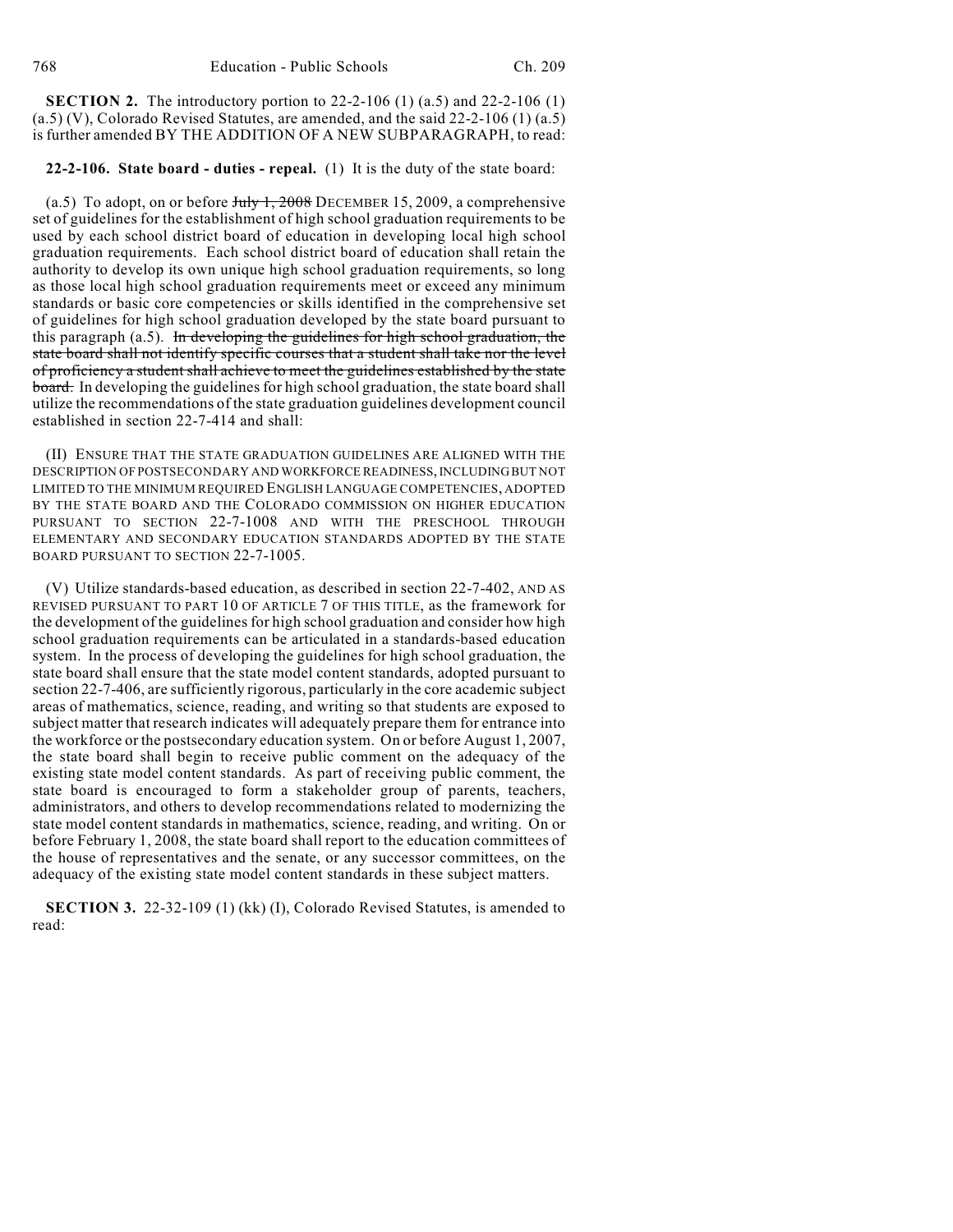**22-32-109. Board of education - specific duties.** (1) In addition to any other duty required to be performed by law, each board of education shall have and perform the following specific duties:

(kk) (I) To undertake a community-based process to develop a blueprint for the education system in the community and to determine the skills students will need to be successful after graduation. Each board of education shall seek input from the community at large, which may include, but need not be limited to, students, parents, business persons, neighboring school districts, and regional boards of cooperative services. Each board of education shall use this blueprint, together with the guidelines for high school graduation requirements developed by the state board pursuant to section  $22-2-106$  (1) (a.5), to establish local high school graduation requirements applicable to students enrolling in ninth grade beginning July 1, 2009 2010. TO ASSIST THE STATE BOARD OF EDUCATION IN FULFILLING ITS DUTIES UNDER PART 10 OF ARTICLE 7 OF THIS TITLE, EACH BOARD OF EDUCATION SHALL PROVIDE TO THE STATE BOARD OF EDUCATION INFORMATION CONCERNING THE BLUEPRINT AND THE INPUT RECEIVED IN DEVELOPING THE BLUEPRINT. A board of education that has undertaken a comprehensive community-based process and has revised its high school graduation requirements within the previous two years shall not be required to develop a new blueprint for the education system in its community or make any revisions to its high school graduation requirements.

**SECTION 4.** 22-35-104, Colorado Revised Statutes, is amended BY THE ADDITION OF A NEW SUBSECTION to read:

**22-35-104. Enrollment in institution of higher education - cooperative agreement.** (1.5) NOTWITHSTANDING THE PROVISIONS OF SUBSECTION (1) OF THIS SECTION, A STUDENT WHO IS ENROLLED IN ANY OF GRADES NINE THROUGH TWELVE AND WHO DEMONSTRATES ATTAINMENT OF POSTSECONDARY AND WORKFORCE READINESS PURSUANT TO SECTION 22-7-1016 IS ELIGIBLE TO APPLY TO AN INSTITUTION OF HIGHER EDUCATION AND ENROLL IN COURSES AT THE INSTITUTION IN ACCORDANCE WITH THE PROVISIONS OF THIS ARTICLE.

**SECTION 5.** 23-1-113, Colorado Revised Statutes, is amended BY THE ADDITION OF THE FOLLOWING NEW SUBSECTIONS to read:

**23-1-113. Commission directive - admission standards for baccalaureate and graduate institutions of higher education.** (5) (a) ON OR BEFORE DECEMBER 15, 2009, PURSUANT TO SECTION 22-7-1008, C.R.S., THE COMMISSION SHALL CONSULT WITH THE STATE BOARD OF EDUCATION, AND THE COMMISSION AND THE STATE BOARD OF EDUCATION SHALL NEGOTIATE A CONSENSUS AND ADOPT THE DESCRIPTION OF POSTSECONDARY AND WORKFORCE READINESS.

(b) ON OR BEFORE JULY 1, 2015, AND ON OR BEFORE JULY 1 EVERY SIX YEARS THEREAFTER, THE COMMISSION AND THE STATE BOARD OF EDUCATION MAY ADOPT REVISIONS TO THE POSTSECONDARY AND WORKFORCE READINESS DESCRIPTION.

(6) (a) ON OR BEFORE DECEMBER 15, 2010, PURSUANT TO SECTION 22-7-1008, C.R.S., THE COMMISSION AND THE STATE BOARD OF EDUCATION SHALL NEGOTIATE A CONSENSUS AND ADOPT ONE OR MORE POSTSECONDARY AND WORKFORCE PLANNING, PREPARATION, AND READINESS ASSESSMENTS FOR USE BY SCHOOL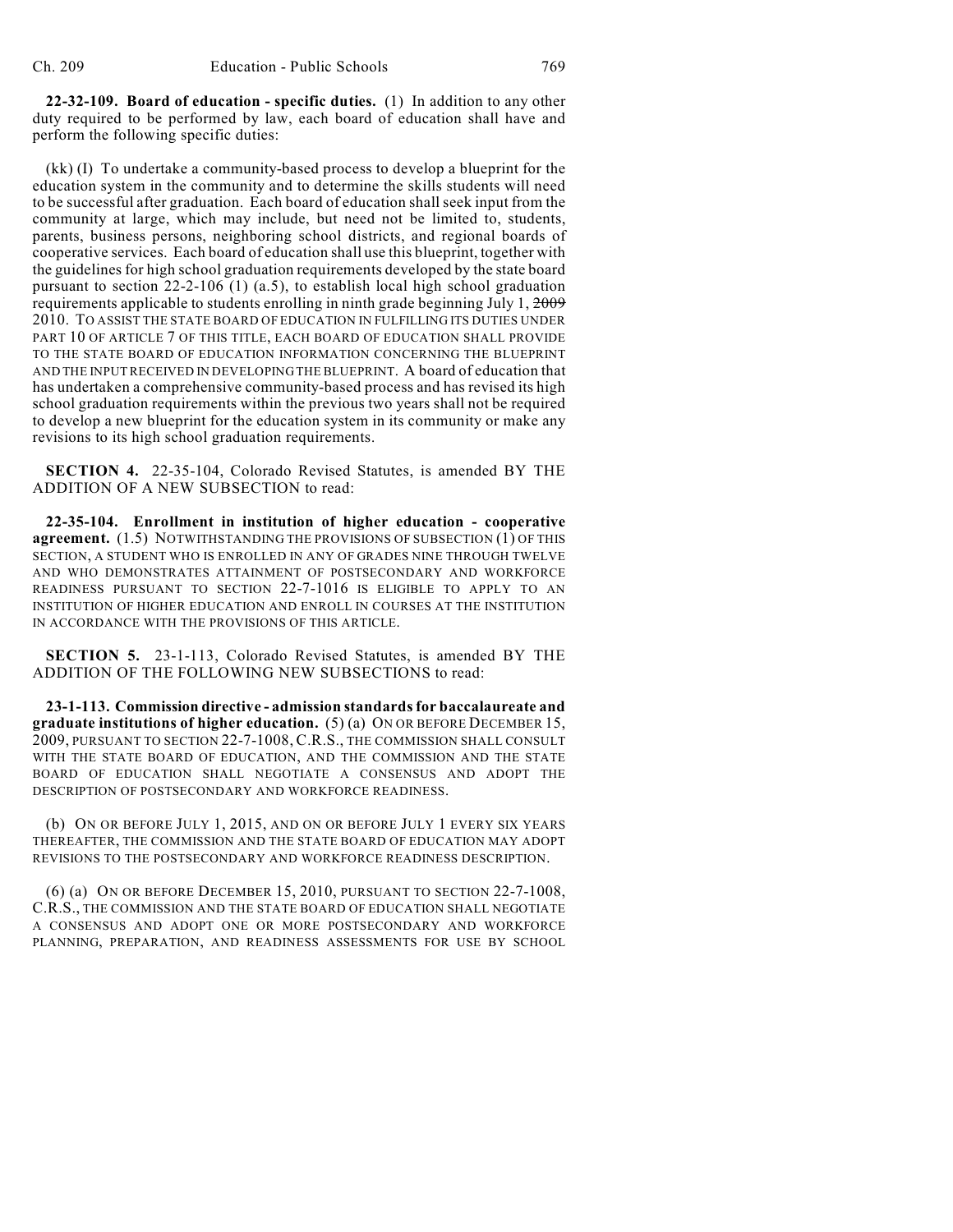DISTRICTS, BOARDS OF COOPERATIVE SERVICES, DISTRICT CHARTER HIGH SCHOOLS, AND INSTITUTE CHARTER HIGH SCHOOLS. THE COMMISSION AND THE STATE BOARD OF EDUCATION ALSO SHALL NEGOTIATE A CONSENSUS AND ADOPT SCORING CRITERIA TO INDICATE A STUDENT'S LEVEL OF POSTSECONDARY AND WORKFORCE READINESS, AS PROVIDED IN SECTION 22-7-1008, C.R.S.

(b) ON OR BEFORE JULY 1, 2016, AND ON OR BEFORE JULY 1 EVERY SIX YEARS THEREAFTER, THE COMMISSION AND THE STATE BOARD OF EDUCATION MAY NEGOTIATE A CONSENSUS AND ADOPT REVISIONS TO THE POSTSECONDARY AND WORKFORCE PLANNING, PREPARATION, AND READINESS ASSESSMENTS. THE COMMISSION AND THE STATE BOARD OF EDUCATION MAY ALSO REVISE THE SCORING CRITERIA FOR THE POSTSECONDARY AND WORKFORCE PLANNING, PREPARATION, AND READINESS ASSESSMENTS, AS NECESSARY.

(7) NOTWITHSTANDING ANY PROVISION OF THIS SECTION TO THE CONTRARY, A STUDENT WHO GRADUATES WITH A HIGH SCHOOL DIPLOMA THAT INCLUDES A POSTSECONDARY AND WORKFORCE READINESS ENDORSEMENT BASED ON CRITERIA ADOPTED BY THE STATE BOARD AND APPROVED BY THE COMMISSION AND THE GOVERNING BOARDS OF THE STATE INSTITUTIONS OF HIGHER EDUCATION PURSUANT TO SECTION 22-7-1009, C.R.S., SHALL BE GUARANTEED:

(a) TO MEET MINIMUM ACADEMIC QUALIFICATIONS FOR ADMISSION TO, AND TO BE ELIGIBLE, SUBJECT TO ADDITIONAL INSTITUTIONAL REVIEW OF OTHER ADMISSION AND PLACEMENT QUALIFICATIONS, FOR PLACEMENT INTO CREDIT-BEARING COURSES AT, ALL OPEN, MODIFIED OPEN, OR MODERATELY SELECTIVE PUBLIC INSTITUTIONS OF HIGHER EDUCATION IN COLORADO; AND

(b) TO RECEIVE PRIORITY CONSIDERATION, IN CONJUNCTION WITH ADDITIONAL ADMISSIONS CRITERIA, AND TO BE ELIGIBLE, SUBJECT TO ADDITIONAL INSTITUTIONAL REVIEW OF OTHER ADMISSION AND PLACEMENT QUALIFICATIONS, FOR PLACEMENT INTO CREDIT-BEARING COURSES, AT ALL OTHER PUBLIC INSTITUTIONS OF HIGHER EDUCATION IN COLORADO. THE ADDITIONAL ADMISSIONS CRITERIA SHALL BE DETERMINED BY EACH INSTITUTION OF HIGHER EDUCATION.

(8) (a) ON OR BEFORE DECEMBER 15, 2014, BASED ON ADOPTION OF THE DESCRIPTION OF POSTSECONDARY AND WORKFORCE READINESS, THE COMMISSION SHALL, IF NECESSARY, REVISE THE MINIMUM ACADEMIC ADMISSION STANDARDS FOR FIRST-TIME FRESHMEN AT ALL STATE-SUPPORTED BACCALAUREATE AND GRADUATE INSTITUTIONS OF HIGHER EDUCATION IN THE STATE TO ENSURE THAT THE MINIMUM ACADEMIC ADMISSION STANDARDS ARE ALIGNED WITH THE DESCRIPTION OF POSTSECONDARY AND WORKFORCE READINESS ADOPTED BY THE COMMISSION AND THE STATE BOARD OF EDUCATION.

(b) ON OR BEFORE DECEMBER 15, 2012, THE COMMISSION SHALL REVIEW THE BASIC SKILLS PLACEMENT OR ASSESSMENT TESTS ADMINISTERED PURSUANT TO SUB-SUBPARAGRAPH (B) OF SUBPARAGRAPH (I) OF PARAGRAPH (b) OF SUBSECTION (1) OF THIS SECTION, AND THE ASSOCIATED POLICIES, TO ENSURE THAT THE TESTS AND ASSOCIATED POLICIES ARE ALIGNED WITH THE POSTSECONDARY AND WORKFORCE READINESS DESCRIPTION.

(c) CONSISTENT WITH ANY REVISIONS ADOPTED PURSUANT TO THIS SECTION TO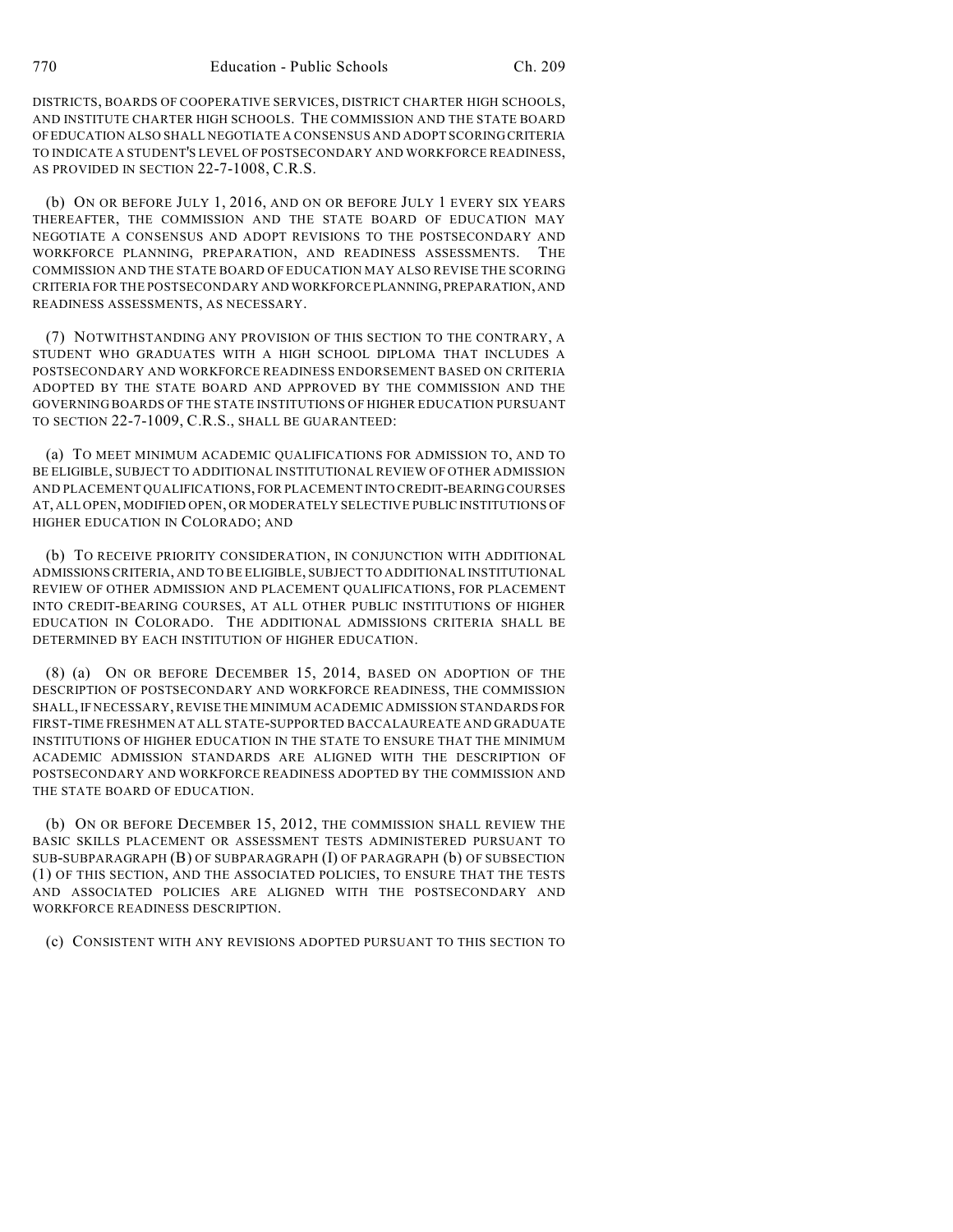THE DESCRIPTION OF POSTSECONDARY AND WORKFORCE READINESS, THE COMMISSION SHALL, IF NECESSARY, ADOPT REVISIONS TO THE MINIMUM ACADEMIC ADMISSION STANDARDS AND THE BASIC SKILLS PLACEMENT OR ASSESSMENT TESTS TO ENSURE CONTINUED ALIGNMENT WITH THE POSTSECONDARY AND WORKFORCE READINESS DESCRIPTION.

(d) IN REVISING THE MINIMUM ACADEMIC ADMISSION STANDARDS AND THE BASIC SKILLS PLACEMENT OR ASSESSMENT TESTS PURSUANT TO THIS SUBSECTION (8), THE COMMISSION SHALL CONSULT WITH THE GOVERNING BOARDS OF THE STATE INSTITUTIONS OF HIGHER EDUCATION.

(9) ON OR BEFORE FEBRUARY 15, 2012, AND ON OR BEFORE FEBRUARY 15 EACH YEAR THEREAFTER, THE DEPARTMENT OF HIGHER EDUCATION SHALL SUBMIT TO THE STATE BOARD OF EDUCATION AND THE EDUCATION COMMITTEES OF THE HOUSE OF REPRESENTATIVES AND THE SENATE, OR ANY SUCCESSOR COMMITTEES, A REPORT CONCERNING THE ENROLLMENT, FIRST-YEAR COLLEGE GRADES, AND, SUBJECT TO AVAILABLE DATA, TYPES OF ACADEMIC CERTIFICATES AND DEGREES ATTAINED FOR THE HIGH SCHOOL GRADUATING CLASSES OF THE PRECEDING SIX ACADEMIC YEARS. THE DEPARTMENT OF HIGHER EDUCATION SHALL REPORT THE INFORMATION DISAGGREGATED BY SCHOOL DISTRICT OF GRADUATION, ETHNICITY, GENDER, FINANCIAL AID STATUS, AND ANY OTHER CHARACTERISTIC DEEMED RELEVANT BY THE COMMISSION. THE DEPARTMENT OF HIGHER EDUCATION SHALL ALSO MAKE THE REPORT AVAILABLE ON ITS WEB SITE.

(10) ON OR BEFORE FEBRUARY 15, 2009, AND ON OR BEFORE FEBRUARY 15 EACH YEAR THEREAFTER, THE DEPARTMENT OF HIGHER EDUCATION SHALL SUBMIT TO THE DEPARTMENT OF EDUCATION THE UNIT RECORDS USED FOR ITS REPORTING PURPOSES UNDER THIS SECTION TO ENABLE THE DEPARTMENT OF EDUCATION TO EVALUATE THE EFFECTIVENESS OF THE ALIGNMENT OF THE PRESCHOOL THROUGH POSTSECONDARY EDUCATION SYSTEMS IN PREPARING STUDENTS WHO DEMONSTRATE POSTSECONDARY AND WORKFORCE READINESS AND SUBSEQUENTLY SUCCEED IN POSTSECONDARY EDUCATION.

**SECTION 6.** 23-1-121 (2) (c), Colorado Revised Statutes, is amended to read:

**23-1-121. Commission directive - approval of teacher preparation programs.** (2) On or before July 1, 2000, the commission shall adopt policies establishing the requirements for teacher preparation programs offered by institutions of higher education. The commission shall work in cooperation with the state board of education in developing the requirements for teacher preparation programs. At a minimum, the requirements shall ensure that each teacher preparation program may be completed within four academic years, is designed on a performance-based model, and includes:

(c) Course work and field-based training that integrates theory and practice and educates teacher candidates in the methodologies, practices, and procedures of teaching standards-based education, as described in part 4 PARTS 4 AND 10 of article 7 of this title TITLE 22,C.R.S., and specifically in teaching to the state model content standards adopted pursuant to section 22-7-406, C.R.S., OR, BEGINNING DECEMBER 15, 2012, TEACHING TO THE STATE PRESCHOOL THROUGH ELEMENTARY AND SECONDARY EDUCATION STANDARDS ADOPTED PURSUANT TO SECTION 22-7-1005,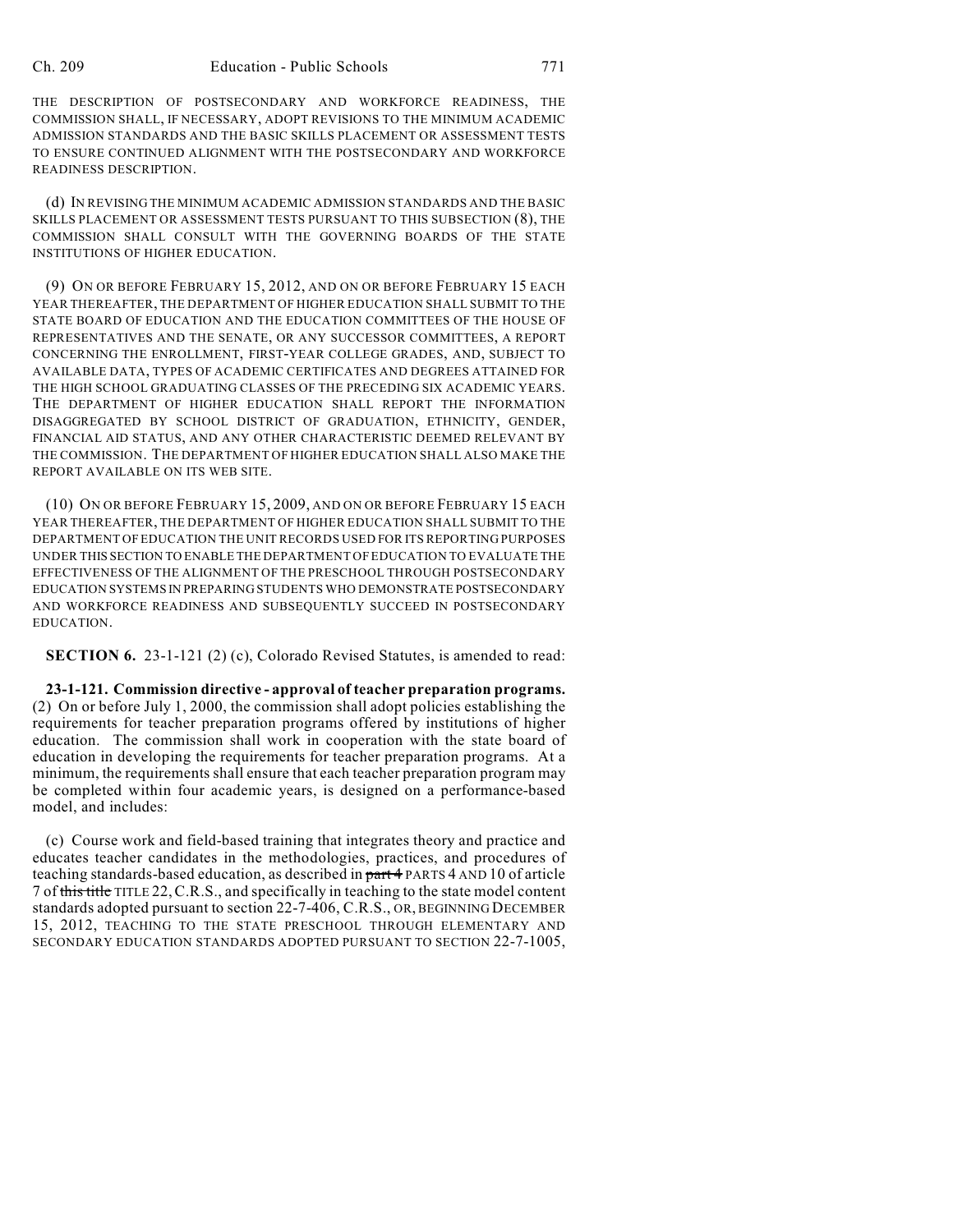### C.R.S.;

**SECTION 7.** 22-7-604.3, Colorado Revised Statutes, is amended BY THE ADDITION OF A NEW SUBSECTION to read:

**22-7-604.3. Academic growth calculation - model - rule-making.** (3.5) **Academic growth calculation model - revision.** WITHIN THIRTY DAYS AFTER RECEIVING THE INFORMATION FROM THE 2009-10 ADMINISTRATION OF THE POSTSECONDARY AND WORKFORCE PLANNING, PREPARATION, AND READINESS ASSESSMENTS PURSUANT TO SECTION 22-7-1007, THE DEPARTMENT SHALL MAKE ANY NECESSARY ADJUSTMENTS TO THE GROWTH MODEL ADOPTED PURSUANT TO SUBSECTION (3) OF THIS SECTION TO ENSURE THAT IT MEASURES STUDENT GROWTH OVER TIME TOWARD ATTAINMENT OF THE STANDARDS ADOPTED PURSUANT TO SECTION 22-7-1005 AND ATTAINMENT OF POSTSECONDARY AND WORKFORCE READINESS AS DESCRIBED PURSUANT TO SECTION 22-7-1008. IN ADJUSTING THE GROWTH MODEL, THE DEPARTMENT SHALL CONSULT WITH THE TECHNICAL ADVISORY PANEL APPOINTED PURSUANT TO SUBPARAGRAPH (I) OF PARAGRAPH (b) OF SUBSECTION (2) OF THIS SECTION.

**SECTION 8.** 22-7-604 (3), Colorado Revised Statutes, is amended BY THE ADDITION OF A NEW PARAGRAPH to read:

**22-7-604. Academic performance - academic growth of students - rating**  designation and methodology. (3) CSAP assessments. (e) (I) NOTWITHSTANDING ANY PROVISION OF THIS SUBSECTION (3) TO THE CONTRARY, BEGINNING WITH THE SCORES CALCULATED PURSUANT TO THIS SUBSECTION (3) USING THE RESULTS OF ASSESSMENTS ADMINISTERED IN THE 2007-08 ACADEMIC YEAR, THE DEPARTMENT SHALL IDENTIFY AND IMPLEMENT ALTERATIONS IN THE CALCULATION METHOD, OR OTHER APPROPRIATE MEASURES, TO ENSURE THAT, TO THE FULLEST EXTENT PRACTICABLE, A PUBLIC SCHOOL IS NOT PENALIZED IN THE CALCULATION OF THE SCHOOL'S CSAP-AREA STANDARDIZED, WEIGHTED TOTAL SCORE BY INADVERTENT ERRORS COMMITTED IN THE ADMINISTRATION OF AN ASSESSMENT. THE STATE BOARD SHALL PROMULGATE RULES AS NECESSARY FOR THE IMPLEMENTATION OF THIS PARAGRAPH (e), INCLUDING DEFINING INADVERTENT ERRORS IN THE ADMINISTRATION OF AN ASSESSMENT. THE DECISION BY THE COMMISSIONER OF EDUCATION THAT AN ERROR IS OR IS NOT INADVERTENT SHALL BE FINAL AND SHALL NOT BE APPEALABLE TO THE STATE BOARD.

(II) IF THE DEPARTMENT CANNOT CALCULATE A PUBLIC SCHOOL'S CSAP-AREA STANDARDIZED, WEIGHTED TOTAL SCORE WITHOUT PENALIZING THE PUBLIC SCHOOL FOR INADVERTENT ERRORS COMMITTED IN THE ADMINISTRATION OF AN ASSESSMENT, THE DEPARTMENT SHALL INCLUDE ON THE PUBLIC SCHOOL'S SCHOOL ACCOUNTABILITY REPORT A NOTATION SPECIFYING WHAT THE SCHOOL'S OVERALL ACADEMIC PERFORMANCE RATING WOULD HAVE BEEN HAD IT BEEN CALCULATED WITHOUT INCLUDING THE SCORES THAT RESULTED FROM THE MISADMINISTERED ASSESSMENT.

**SECTION 9. Appropriation.** (1) In addition to any other appropriation, there is hereby appropriated, out of any moneys in the state education fund created in section 17 (4) of article IX of the state constitution, not otherwise appropriated, to the department of education, for the fiscal year beginning July 1, 2008, the sum of